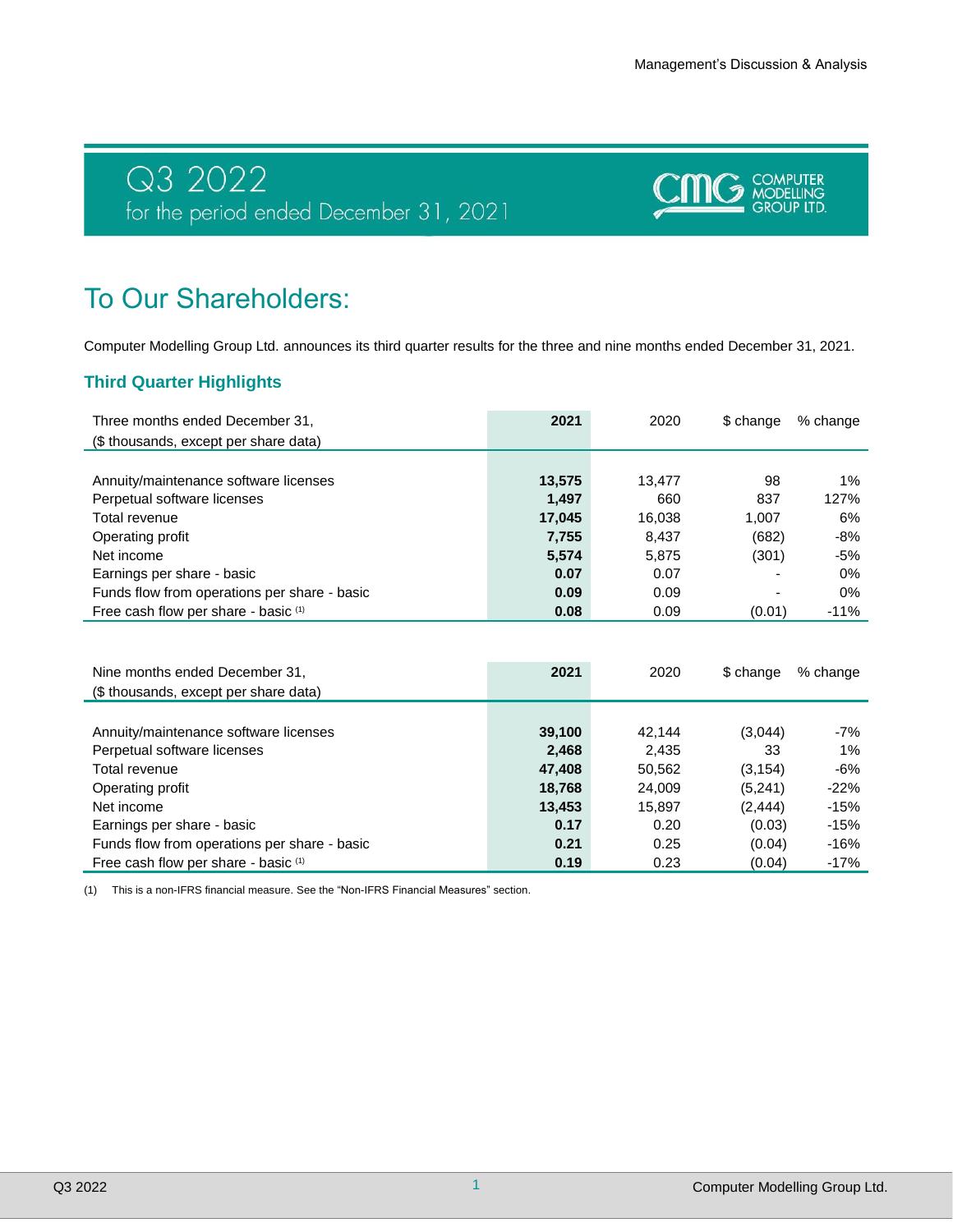# Management's Discussion and Analysis

*This Management's Discussion and Analysis ("MD&A") for Computer Modelling Group Ltd. ("CMG", the "Company", "we" or "our"), presented as at February 9, 2022, should be read in conjunction with the unaudited condensed consolidated interim financial statements and related notes of the Company for the three and nine months ended December 31, 2021 and 2020. Additional information relating to CMG, including our Annual Information Form, can be found at www.sedar.com. The financial data contained herein have been prepared in accordance with International Financial Reporting Standards ("IFRS") and, unless otherwise indicated, all amounts in this report are expressed in Canadian dollars.*

# **Forward-Looking Information**

Certain information included in this MD&A is forward-looking. Forward-looking information includes statements that are not statements of historical fact and which address activities, events or developments that the Company expects or anticipates will or may occur in the future, including such things as investment objectives and strategy, the development plans and status of the Company's software development projects, the Company's intentions, results of operations, levels of activity, future capital and other expenditures (including the amount, nature and sources of funding thereof), business prospects and opportunities, research and development timetable, and future growth and performance. When used in this MD&A, statements to the effect that the Company or its management "believes", "expects", "expected", "plans", "may", "will", "projects", "anticipates", "estimates", "would", "could", "should", "endeavours", "seeks", "predicts" or "intends" or similar statements, including "potential", "opportunity", "target" or other variations thereof that are not statements of historical fact should be construed as forward-looking information. These statements reflect management's current beliefs with respect to future events and are based on information currently available to management of the Company. The Company believes that the expectations reflected in such forward-looking information are reasonable, but no assurance can be given that these expectations will prove to be correct and such forward-looking information should not be unduly relied upon.

With respect to forward-looking information contained in this MD&A, we have made assumptions regarding, among other things:

- future software license sales;
- the continued financing by and participation of the Company's CoFlow partner and it being completed in a timely manner, associated costs and future revenue;
- the Company's ability to increase or sustain its revenue in a volatile oil price environment;
- the Company's ability to pay dividends;
- ability to enter into additional software license agreements;
- ability to continue current research and new product development;
- ability to recruit and retain qualified staff;
- the impact of the ongoing COVID-19 pandemic on the global economy and the Company; and
- the Company's eligibility for the federal government's Canada Emergency Wage Subsidy ("CEWS") and Canada Emergency Rent Subsidy ("CERS") programs.

Forward-looking information is not a guarantee of future performance and involves a number of risks and uncertainties, only some of which are described herein. Many factors could cause the Company's actual results, performance or achievements, or future events or developments to differ materially from those expressed or implied by the forward-looking information including, without limitation, the following factors, which are discussed in greater detail in the "Business Risks" section of this MD&A:

- Economic conditions in the energy industry;
- Reliance on key customers;
- Foreign exchange;
- Economic and political risks in countries where the Company currently does or proposes to do business;
- Increased competition;
- Reliance on employees with specialized skills or knowledge;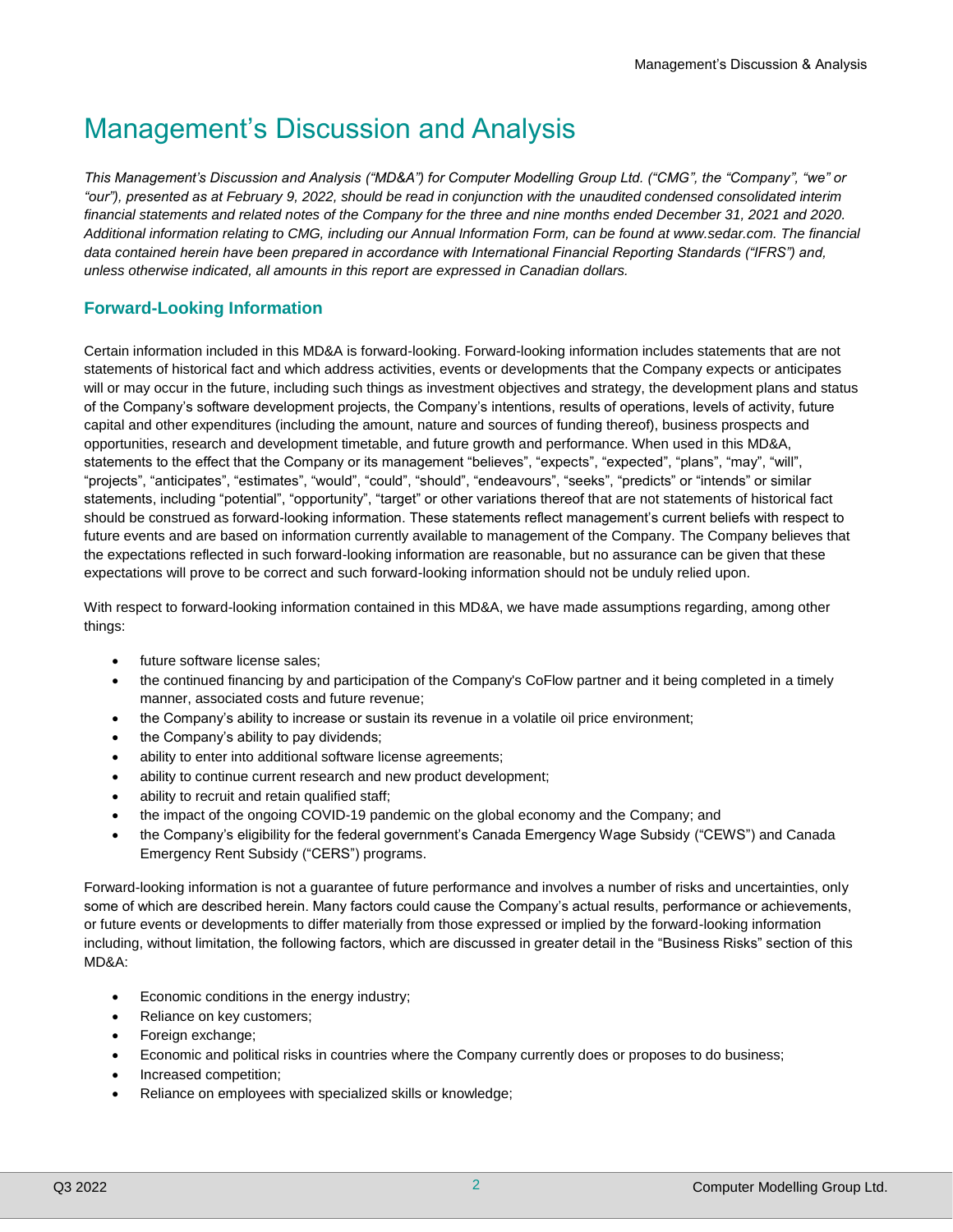• Protection of proprietary rights.

Should one or more of these risks or uncertainties materialize, or should assumptions underlying the forward-looking statements prove incorrect, actual results, performance or achievement may vary materially from those expressed or implied by the forward-looking information contained in this MD&A. These factors should be carefully considered and readers are cautioned not to place undue reliance on forward-looking information, which speaks only as of the date of this MD&A. All subsequent forward-looking information attributable to the Company herein is expressly qualified in its entirety by the cautionary statements contained in or referred to herein. The Company does not undertake any obligation to release publicly any revisions to forward-looking information contained in this MD&A to reflect events or circumstances that occur after the date of this MD&A or to reflect the occurrence of unanticipated events, except as may be required under applicable securities laws.

# **Additional IFRS Measure**

Funds flow from operations is an additional IFRS measure that the Company presents in its consolidated statements of cash flows. Funds flow from operations is calculated as cash flows provided by operating activities adjusted for changes in non-cash working capital. Management believes that this measure provides useful supplemental information about operating performance and liquidity, as it represents cash generated during the period, regardless of the timing of collection of receivables and payment of payables, which may reduce comparability between periods.

# **Non-IFRS Financial Measures**

Certain financial measures in this MD&A – namely, adjusted total operating expenses, direct employee costs, adjusted direct employee costs, other corporate costs, adjusted other corporate costs, adjusted operating profit, adjusted net income, EBITDA, adjusted EBITDA and free cash flow – do not have a standard meaning prescribed by IFRS and, accordingly, may not be comparable to measures used by other companies. Management believes that these indicators nevertheless provide useful measures in evaluating the Company's performance.

Direct employee costs include salaries (net of CEWS), bonuses, stock-based compensation, benefits, commission expenses, and professional development. Other corporate costs include facility-related expenses, corporate reporting, professional services, marketing and promotion, computer expenses, travel, and other office-related expenses. Direct employee costs and other corporate costs should not be considered an alternative to total operating expenses as determined in accordance with IFRS. People-related costs represent the Company's largest area of expenditure; hence, management considers highlighting separately corporate and direct employee costs to be important in evaluating the quantitative impact of cost management of these two major expenditure pools. See "Expenses" heading for a reconciliation of direct employee costs and other corporate costs to total operating expenses.

EBITDA refers to net income before adjusting for depreciation expense, finance income, finance costs, and income and other taxes. Adjusted EBITDA also excludes CEWS and CERS subsidies and restructuring charges. EBITDA/adjusted EBITDA should not be construed as an alternative to net income as determined by IFRS. The Company believes that EBITDA/adjusted EBITDA are useful supplemental measures as they provide an indication of the results generated by the Company's main business activities prior to consideration of how those activities are amortized, financed or taxed. See "Adjusted EBITDA" heading for a reconciliation of EBITDA and adjusted EBITDA to net income.

Free cash flow is a non-IFRS financial measure that is calculated as funds flow from operations less capital expenditures and repayment of lease liabilities. Free cash flow per share is calculated by dividing free cash flow by the number of weighted average outstanding shares during the period. Management uses free cash flow and free cash flow per share to help measure the capacity of the Company to pay dividends and invest in business growth opportunities.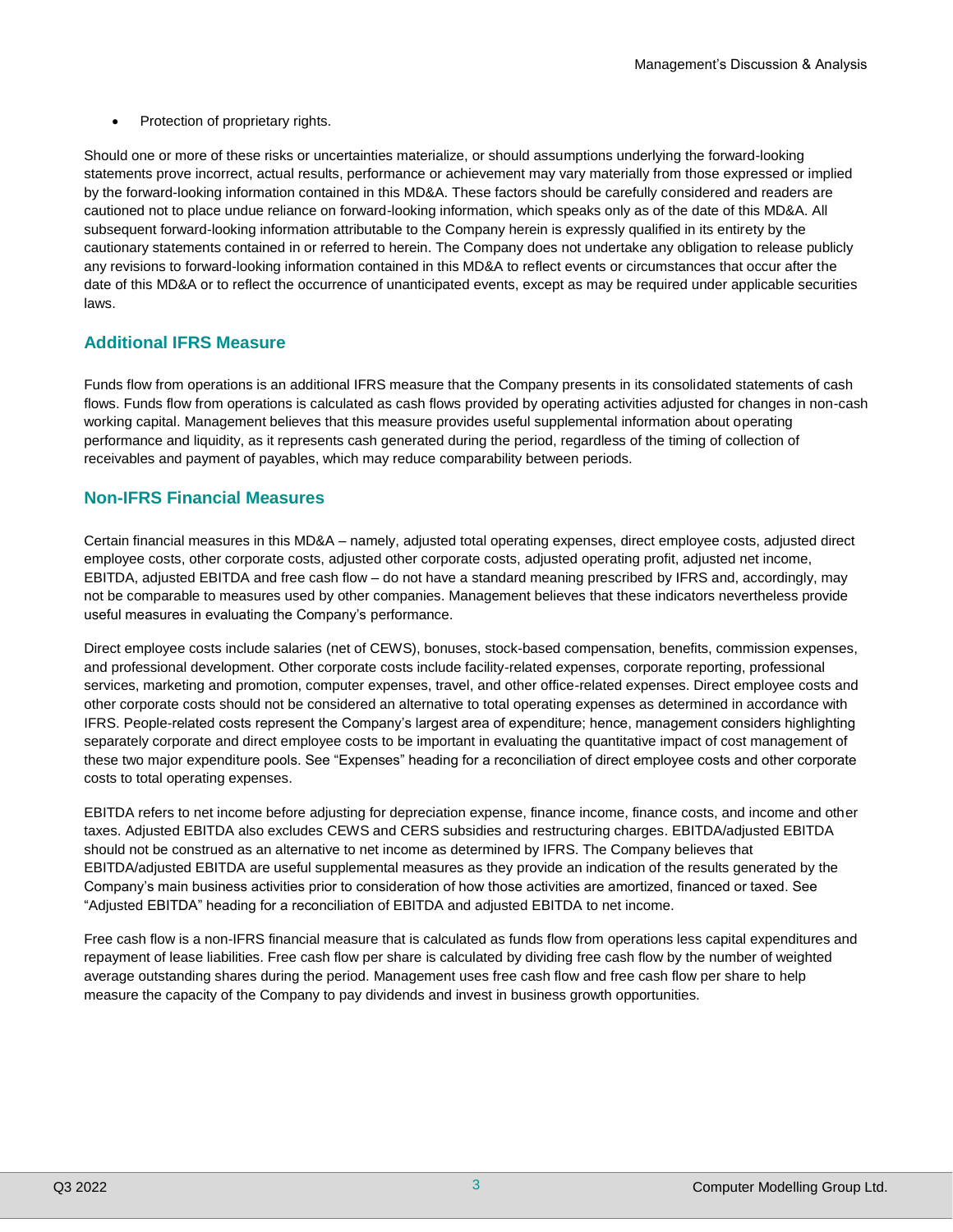|                                             | Fiscal 2020 |        | Fiscal 2021 |        |        |        | Fiscal 2022 |                |  |
|---------------------------------------------|-------------|--------|-------------|--------|--------|--------|-------------|----------------|--|
| (\$ thousands, unless otherwise stated)     | Q4          | Q1     | Q2          | Q3     | Q4     | Q1     | Q2          | Q <sub>3</sub> |  |
|                                             |             |        |             |        |        |        |             |                |  |
| Funds flow from operations                  | 7.515       | 4,703  | 7.991       | 7.322  | 6.267  | 4.811  | 4.904       | 7,022          |  |
| Capital expenditures                        | (296)       | (149)  | (200)       | (7)    | (41)   | (27)   | (133)       | (481)          |  |
| Repayment of lease liabilities              | (379)       | (315)  | (317)       | (310)  | (471)  | (306)  | (277)       | (314)          |  |
| Free cash flow                              | 6.840       | 4.239  | 7.474       | 7,005  | 5,755  | 4,478  | 4.494       | 6,227          |  |
| Weighted average shares – basic (thousands) | 80.249      | 80.249 | 80,265      | 80.286 | 80.286 | 80.286 | 80,307      | 80,335         |  |
| Free cash flow per share – basic            | 0.09        | 0.05   | 0.09        | 0.09   | 0.07   | 0.06   | 0.06        | 0.08           |  |

## **Free Cash Flow Reconciliation to Funds Flow from Operations**

# **Corporate Profile**

CMG is a computer software technology company serving the energy industry. The Company is a leading supplier of advanced process reservoir modelling software, with a diverse customer base of international oil companies and technology centers in approximately 60 countries. CMG's existing technology has differentiating capabilities built into its software products that can also be directly applied to the energy transition needs of its customers. The Company also provides professional services consisting of highly specialized support, consulting, training, and contract research activities. CMG has sales and technical support services based in Calgary, Houston, London, Dubai, Bogota and Kuala Lumpur. CMG's Common Shares are listed on the Toronto Stock Exchange ("TSX") and trade under the symbol "CMG".

# **Quarterly Performance**

|                                                   | Fiscal $2020^{(2)}$ |        |                | Fiscal $2021^{(3)}$ |        | Fiscal $2022^{(4)}$ |        |                |
|---------------------------------------------------|---------------------|--------|----------------|---------------------|--------|---------------------|--------|----------------|
| (\$ thousands, unless otherwise stated)           | Q4                  | Q1     | Q <sub>2</sub> | Q <sub>3</sub>      | Q4     | Q1                  | Q2     | Q <sub>3</sub> |
| Annuity/maintenance license revenue               | 15,233              | 14,523 | 14,144         | 13,477              | 13,790 | 12,286              | 13,239 | 13,575         |
| Perpetual license revenue                         | 1,403               |        | 1,775          | 660                 | 1,184  | 125                 | 846    | 1,497          |
| Software license revenue                          | 16,636              | 14,523 | 15,919         | 14,137              | 14,974 | 12,411              | 14,085 | 15,072         |
| <b>Professional services</b>                      | 1,879               | 2,149  | 1,933          | 1,901               | 1,827  | 2,003               | 1,864  | 1,973          |
| Total revenue                                     | 18,515              | 16,672 | 17,852         | 16,038              | 16,801 | 14,414              | 15,949 | 17,045         |
| Operating profit                                  | 7,802               | 5,711  | 9,861          | 8,437               | 6,556  | 5,573               | 5,440  | 7,755          |
| Operating profit (%)                              | 42                  | 34     | 55             | 53                  | 39     | 39                  | 34     | 45             |
| Profit before income and other taxes              | 9,613               | 4,405  | 9,360          | 7,410               | 5,747  | 4,827               | 5,321  | 7,310          |
| Income and other taxes                            | 2,550               | 1,143  | 2,600          | 1,535               | 1,454  | 1,094               | 1,175  | 1,736          |
| Net income for the period                         | 7,063               | 3,262  | 6,760          | 5,875               | 4,293  | 3,733               | 4,146  | 5,574          |
| EBITDA <sup>(1)</sup>                             | 8,923               | 6,767  | 10,933         | 9,509               | 7,627  | 6,596               | 6,473  | 8,843          |
| Cash dividends declared and paid                  | 8,024               | 4,013  | 4,013          | 4,015               | 4,014  | 4,015               | 4,016  | 4,017          |
| Funds flow from operations                        | 7,515               | 4,703  | 7,991          | 7,322               | 6,267  | 4,811               | 4,904  | 7,022          |
| Free cash flow $(1)$                              | 6,840               | 4,239  | 7,474          | 7,005               | 5,755  | 4,478               | 4,494  | 6,227          |
| Per share amounts $-$ (\$/share)                  |                     |        |                |                     |        |                     |        |                |
| Earnings per share (EPS) – basic and diluted      | 0.09                | 0.04   | 0.08           | 0.07                | 0.05   | 0.05                | 0.05   | 0.07           |
| Cash dividends declared and paid                  | 0.10                | 0.05   | 0.05           | 0.05                | 0.05   | 0.05                | 0.05   | 0.05           |
| Funds flow from operations per share – basic      | 0.09                | 0.06   | 0.10           | 0.09                | 0.08   | 0.06                | 0.06   | 0.09           |
| Free cash flow per share $-$ basic <sup>(1)</sup> | 0.09                | 0.05   | 0.09           | 0.09                | 0.07   | 0.06                | 0.06   | 0.08           |

(1) This is a non-IFRS financial measure. See the "Non-IFRS Financial Measures" section.

(2) Q4 of fiscal 2020 includes \$0.5 million, in revenue that pertains to usage of CMG's products in prior quarters.

(3) Q1, Q2, Q3 and Q4 of fiscal 2021 include \$0.2 million, \$0.2 million, \$nil and \$1.1 million, respectively, in revenue that pertains to usage of CMG's products in prior quarters.

(4) Q1, Q2 and Q3 of fiscal 2022 include \$nil, \$0.5 million and \$nil, respectively, in revenue that pertains to usage of CMG's products in prior quarters.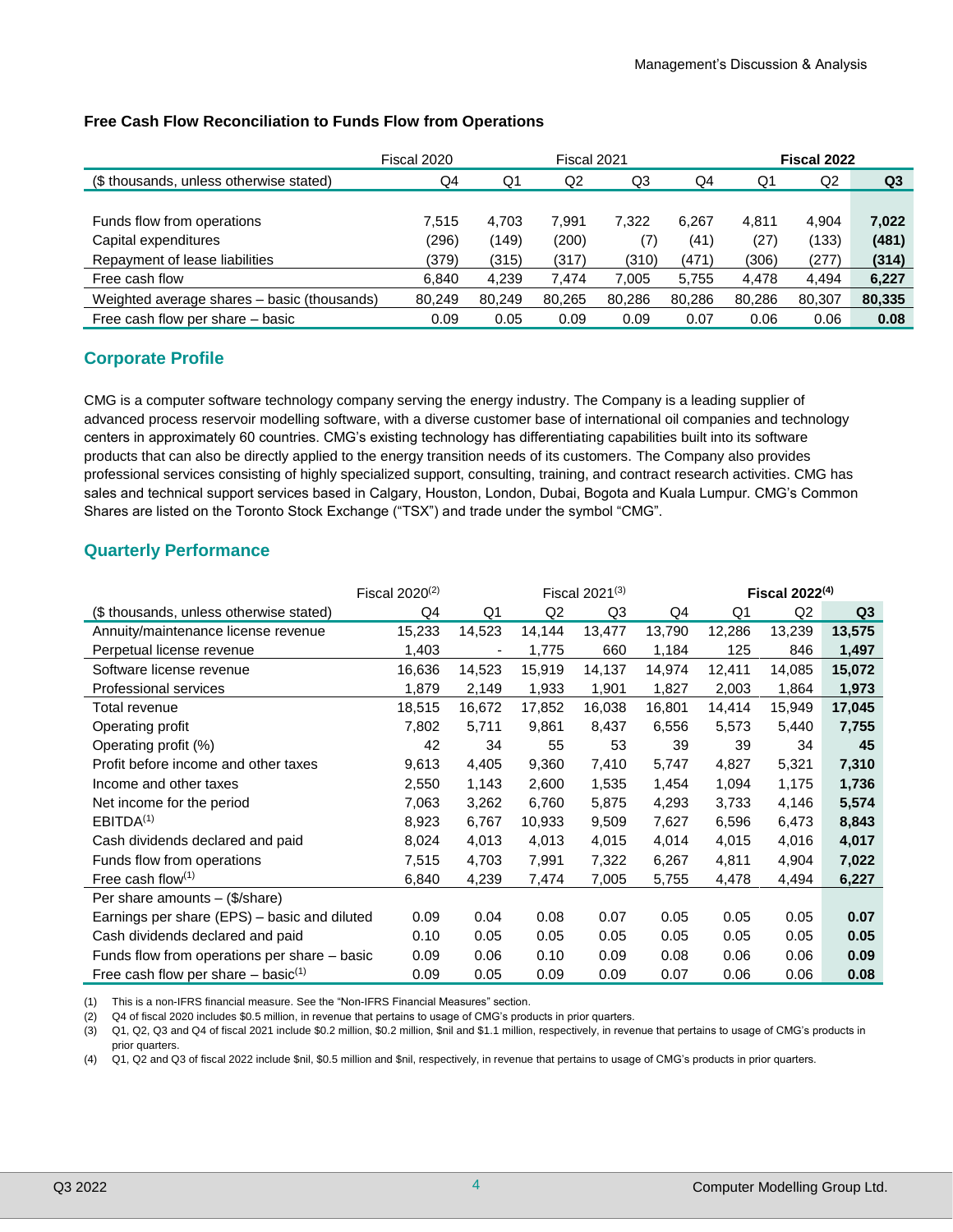# **Commentary on Quarterly Performance**

### *For the Three Months Ended For the Nine Months Ended*

*December 31, 2021 and compared to the same period of the previous fiscal year, when appropriate:*

- 
- Perpetual license revenue increased by \$0.8 million, or 127%;
- 
- Total operating expenses increased by 22%. Adjusted for CEWS and CERS benefits, operating expenses increased by 4%;
- Quarterly operating profit margin was 45%, down from the comparative quarter's figure of 53%. Adjusted for CEWS and CERS benefits, operating profit margin was 43% and 42%, respectively, in line with the pre-COVID average for fiscal 2019 and fiscal 2020 of 40%;
- Basic EPS of \$0.07 was consistent with the comparative quarter;
- Achieved free cash flow per share of \$0.08; Achieved free cash flow per share of \$0.19;
- 
- Annuity/maintenance license revenue increased by 1%; Annuity/maintenance license revenue decreased by 7%;
	- Perpetual license revenue remained flat;
- Total revenue increased by 6%;  $\bullet$  Total revenue decreased by 6%;
	- Total operating expenses increased by 8%. Adjusted for CEWS and CERS benefits and a one-time restructuring charge, operating expenses decreased by 7%, due to lower stock-based compensation expense, salary reductions and lower headcount;
	- Year-to-date operating profit margin was 40%, down from the comparative period's figure of 47%. Adjusted for CEWS and CERS benefits and the one-time restructuring charge, operating profit was 40% and 39%, respectively;
	- Basic EPS of \$0.17 was lower than the comparative period's EPS of \$0.20;
	-
	- Declared and paid a dividend of \$0.05 per share. Declared and paid dividends of \$0.15 per share.

# **Revenue**

| Three months ended December 31,<br>(\$ thousands) | 2021   | 2020   | \$ change | % change |
|---------------------------------------------------|--------|--------|-----------|----------|
|                                                   |        |        |           |          |
| Software license revenue                          | 15,072 | 14.137 | 935       | 7%       |
| Professional services                             | 1,973  | 1,901  | 72        | 4%       |
| Total revenue                                     | 17,045 | 16,038 | 1,007     | 6%       |
|                                                   |        |        |           |          |
| Software license revenue as a % of total revenue  | 88%    | 88%    |           |          |
| Professional services as a % of total revenue     | 12%    | 12%    |           |          |
|                                                   |        |        |           |          |
|                                                   |        |        |           |          |
|                                                   |        |        |           |          |

| Nine months ended December 31,                   | 2021   | 2020   | \$ change | % change |
|--------------------------------------------------|--------|--------|-----------|----------|
| (\$ thousands)                                   |        |        |           |          |
|                                                  |        |        |           |          |
| Software license revenue                         | 41,568 | 44.579 | (3,011)   | $-7%$    |
| Professional services                            | 5,840  | 5,983  | (143)     | $-2%$    |
| Total revenue                                    | 47.408 | 50.562 | (3,154)   | -6%      |
|                                                  |        |        |           |          |
| Software license revenue as a % of total revenue | 88%    | 88%    |           |          |
| Professional services as a % of total revenue    | 12%    | 12%    |           |          |

CMG's revenue is comprised of software license sales, which provides the majority of the Company's revenue, and fees for professional services.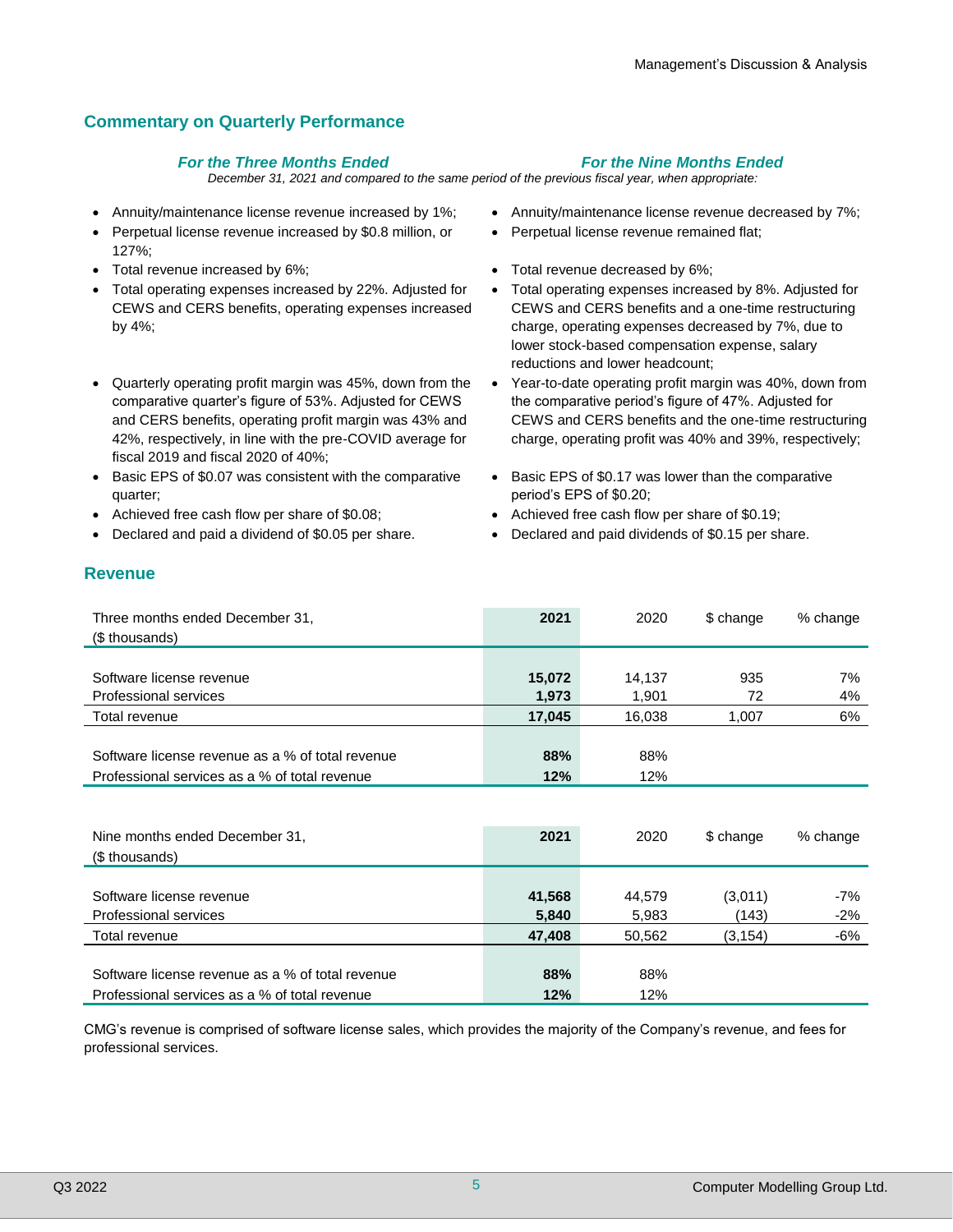Total revenue for the three months ended December 31, 2021 increased by 6%, due to increases in both software license revenue and professional services revenue. Total revenue for the nine months ended December 31, 2021 decreased by 6%, due to decreases in both software license revenue and professional services revenue.

#### **Software License Revenue**

Software license revenue is made up of annuity/maintenance license fees charged for the use of the Company's software products, which is generally for a term of one year or less, and perpetual software license sales, whereby the customer purchases the then-current version of the software and has the right to use that version in perpetuity. Annuity/maintenance license fees have historically had a high renewal rate and, accordingly, provide a recurring revenue stream, while perpetual license sales are more variable and unpredictable in nature as the purchase decision and its timing fluctuate with the customers' needs and budgets. The majority of CMG's customers who have acquired perpetual software licenses subsequently purchase our maintenance package to ensure ongoing product support and access to current versions of CMG's software.

| Three months ended December 31,<br>(\$ thousands)            | 2021   | 2020   | \$ change | % change |
|--------------------------------------------------------------|--------|--------|-----------|----------|
|                                                              |        |        |           |          |
| Annuity/maintenance license revenue                          | 13,575 | 13.477 | 98        | $1\%$    |
| Perpetual license revenue                                    | 1,497  | 660    | 837       | 127%     |
| Total software license revenue                               | 15,072 | 14,137 | 935       | 7%       |
|                                                              |        |        |           |          |
| Annuity/maintenance as a % of total software license revenue | 90%    | 95%    |           |          |
| Perpetual as a % of total software license revenue           | 10%    | 5%     |           |          |
|                                                              |        |        |           |          |

| Nine months ended December 31.<br>(\$ thousands)             | 2021   | 2020   | \$ change | % change |
|--------------------------------------------------------------|--------|--------|-----------|----------|
|                                                              |        |        |           |          |
| Annuity/maintenance license revenue                          | 39,100 | 42.144 | (3,044)   | $-7%$    |
| Perpetual license revenue                                    | 2,468  | 2,435  | 33        | 1%       |
| Total software license revenue                               | 41,568 | 44.579 | (3,011)   | -7%      |
|                                                              |        |        |           |          |
| Annuity/maintenance as a % of total software license revenue | 94%    | 95%    |           |          |
| Perpetual as a % of total software license revenue           | 6%     | 5%     |           |          |

Total software license revenue for the three months ended December 31, 2021 increased by 7%, compared to the same period of the previous fiscal year, primarily due to higher perpetual license revenue. Total software license revenue for the nine months ended December 31, 2021 decreased by 7%, compared to the same period of the previous fiscal year, due to a decrease in annuity/maintenance license revenue.

During the three months ended December 31, 2021, CMG's annuity/maintenance license revenue remained consistent with same period of the previous fiscal year, increasing by 1%. Increases in Canada and South America were almost offset by decreases in the US and the Eastern Hemisphere. During the nine months ended December 31, 2021, CMG's annuity/maintenance license revenue decreased by 7%, as decreases in the US and the Eastern Hemisphere were partially offset by an increase in South America, which was primarily due to a multi-year agreement that includes CoFlow annuity licensing.

Perpetual license revenue increased by 127% and 1% during the three and nine months ended December 31, 2021, respectively, compared to the same periods of the previous fiscal year. Volatility in commodity prices and the resulting unpredictability of cash flows reduced our customers' budgets for perpetual licenses in the near term. Sales of perpetual licenses may fluctuate significantly between periods due to the uncertainty associated with the timing and the location where sales are generated. For this reason, even though we expect to achieve a certain level of perpetual sales on an annual basis,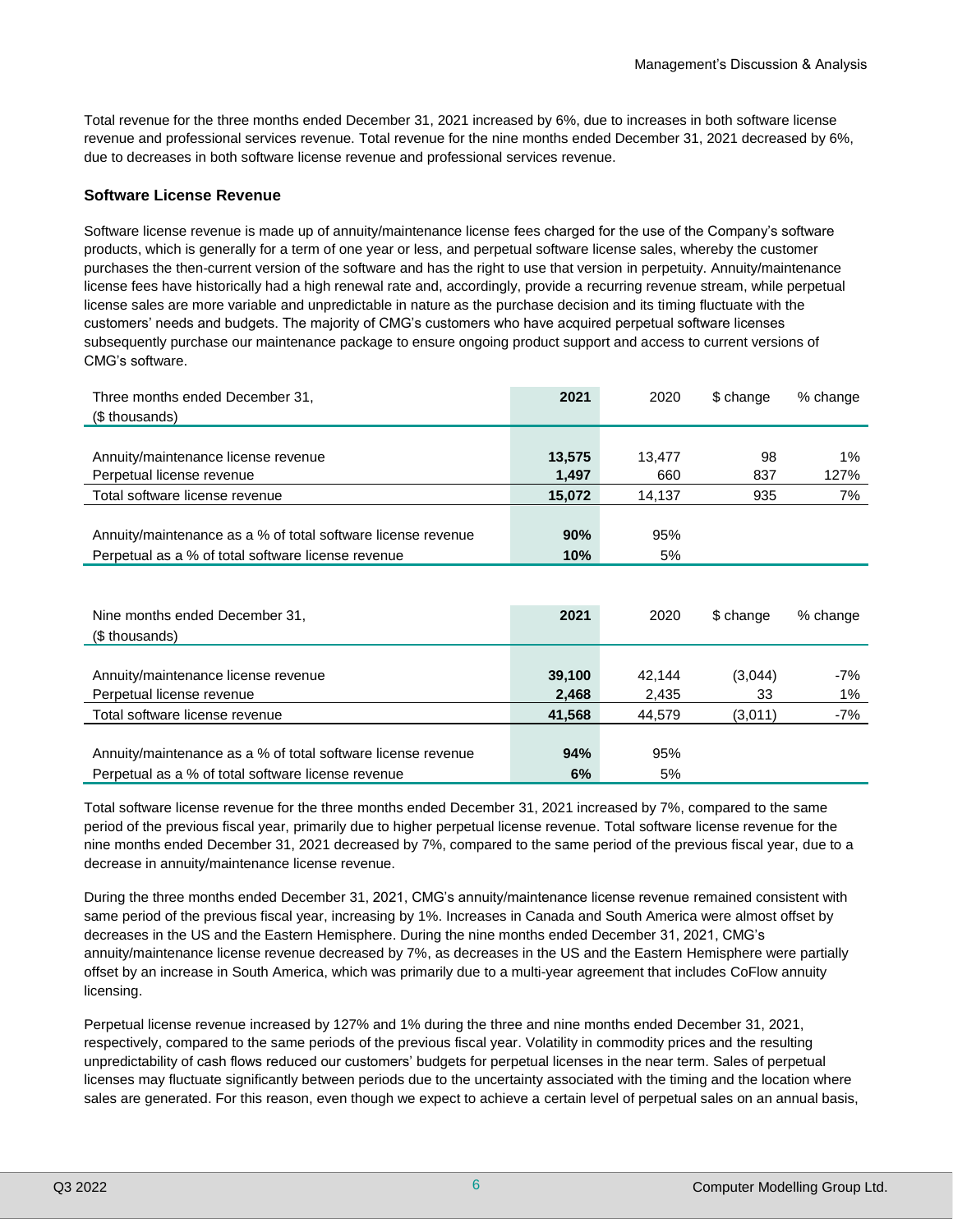we expect to observe fluctuations in the quarterly perpetual revenue amounts throughout the fiscal year. In our experience, the majority of perpetual sales are generated in South America and the Eastern Hemisphere, as North American customers usually prefer annuity licenses to perpetual purchases.

We can observe from the tables below that the exchange rate between the US and Canadian dollar had a negative impact on reported software license revenue during the three and nine months ended December 31, 2021, compared to the same periods of the previous fiscal year.

The following table summarizes the US dollar-denominated revenue and the weighted average exchange rate at which it was converted to Canadian dollars:

| Three months ended December 31,               |              | 2021           | 2020   | \$ change | % change |
|-----------------------------------------------|--------------|----------------|--------|-----------|----------|
| (\$ thousands)                                |              |                |        |           |          |
|                                               |              |                |        |           |          |
| US dollar annuity/maintenance license revenue | US\$         | 8,054          | 7,787  | 267       | 3%       |
| Weighted average conversion rate              |              | 1.275          | 1.333  |           |          |
| Canadian dollar equivalent                    | CDN\$        | 10,267         | 10,380 | (113)     | $-1\%$   |
|                                               |              |                |        |           |          |
| US dollar perpetual license revenue           | US\$         | 1,176          | 509    | 667       | 131%     |
| Weighted average conversion rate              |              | 1.272          | 1.297  |           |          |
| Canadian dollar equivalent                    | <b>CDN\$</b> | 1,497          | 660    | 837       | 127%     |
|                                               |              |                |        |           |          |
| Nine months ended December 31,                |              | 2021           | 2020   | \$ change | % change |
| (\$ thousands)                                |              |                |        |           |          |
|                                               |              |                |        |           |          |
| US dollar annuity/maintenance license revenue | US\$         | 23,273         | 24,650 | (1, 377)  | -6%      |
| Weighted average conversion rate              |              | 1.277          | 1.333  |           |          |
|                                               |              |                |        |           |          |
| Canadian dollar equivalent                    | <b>CDN\$</b> | 29,724         | 32,847 | (3, 123)  | $-10%$   |
|                                               | US\$         |                | 1,850  | 106       | 6%       |
| US dollar perpetual license revenue           |              | 1,956<br>1.261 |        |           |          |
| Weighted average conversion rate              |              |                | 1.316  |           |          |
| Canadian dollar equivalent                    | <b>CDN\$</b> | 2,468          | 2,435  | 33        | 1%       |

The following table quantifies the foreign exchange impact on our software license revenue:

| Three months ended December 31,     | 2020   | Incremental License | Foreign Exchange | 2021   |
|-------------------------------------|--------|---------------------|------------------|--------|
| (\$ thousands)                      |        | Growth/(Decrease)   | Impact           |        |
|                                     |        |                     |                  |        |
| Annuity/maintenance license revenue | 13,477 | 567                 | (469)            | 13,575 |
| Perpetual license revenue           | 660    | 865                 | (28)             | 1,497  |
| Total software license revenue      | 14,137 | 1,432               | (497)            | 15,072 |
|                                     |        |                     |                  |        |
| Nine months ended December 31,      | 2020   | Incremental License | Foreign Exchange | 2021   |
| (\$ thousands)                      |        | Growth/(Decrease)   | Impact           |        |
|                                     |        |                     |                  |        |
| Annuity/maintenance license revenue | 42.144 | (1,756)             | (1,288)          | 39,100 |
| Perpetual license revenue           | 2,435  | 141                 | (108)            | 2,468  |
| Total software license revenue      | 44.579 | (1,615)             | (1,396)          | 41,568 |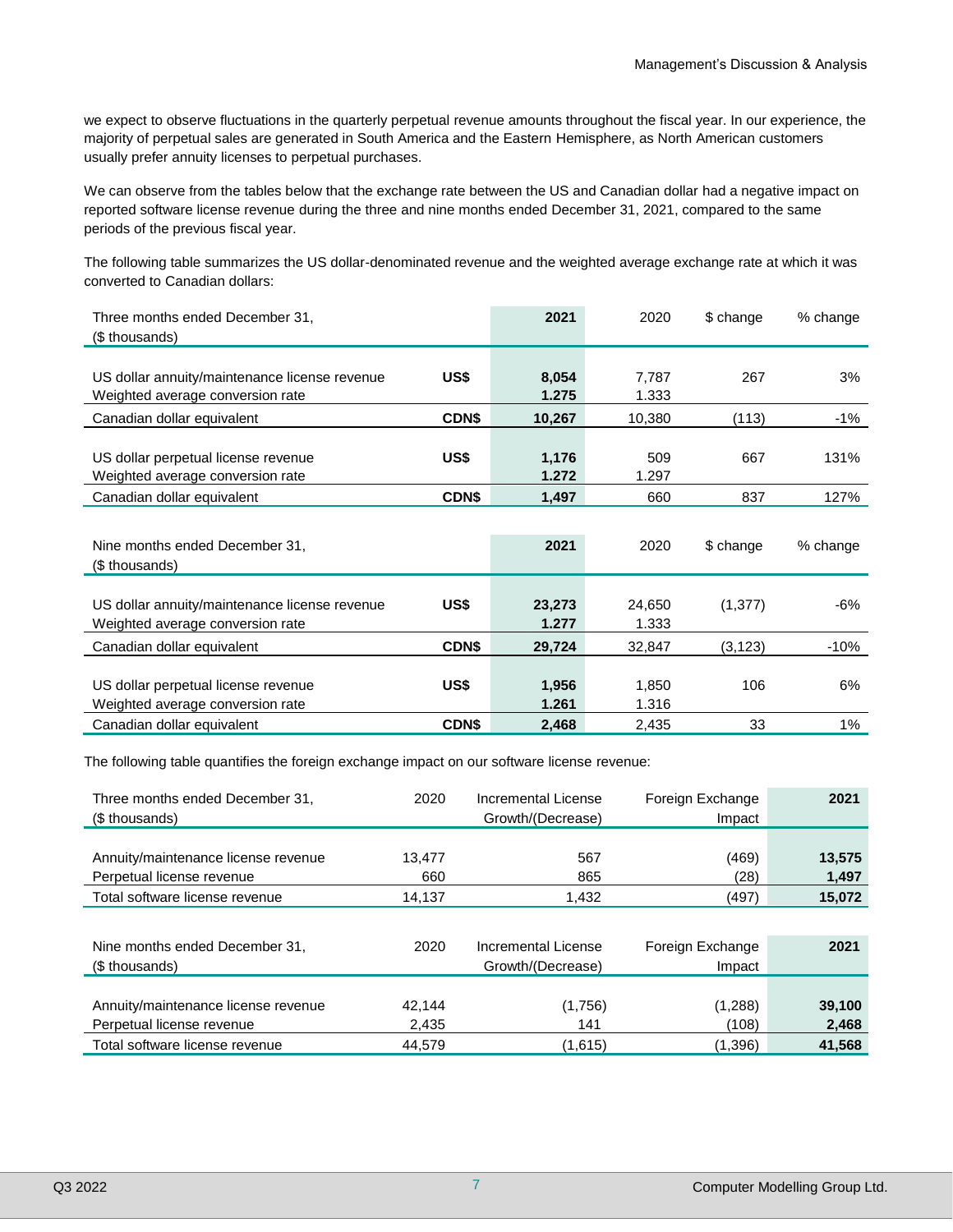# **Software Revenue by Geographic Region**

| Three months ended December 31,       | 2021             | 2020             | \$ change           | % change       |
|---------------------------------------|------------------|------------------|---------------------|----------------|
| (\$ thousands)                        |                  |                  |                     |                |
| Annuity/maintenance license revenue   |                  |                  |                     |                |
| Canada                                | 3,303            | 3,097            | 206                 | 7%             |
| <b>United States</b>                  | 3,429            | 3,649            | (220)               | $-6%$          |
| South America                         | 1,884            | 1,320            | 564                 | 43%            |
| Eastern Hemisphere <sup>(1)</sup>     | 4,959            | 5,411            | (452)               | $-8%$          |
|                                       | 13,575           | 13,477           | 98                  | 1%             |
| Perpetual license revenue             |                  |                  |                     |                |
| Canada                                |                  |                  |                     |                |
| <b>United States</b>                  | 180              |                  | 180                 | 100%           |
| South America                         |                  | 41               | (41)                | $-100%$        |
| Eastern Hemisphere                    | 1,317            | 619              | 698                 | 113%           |
|                                       | 1,497            | 660              | 837                 | 127%           |
| <b>Total software license revenue</b> |                  |                  |                     |                |
| Canada                                | 3,303            | 3,097            | 206                 | 7%             |
| <b>United States</b>                  | 3,609            | 3,649            | (40)                | $-1%$          |
| South America                         | 1,884            | 1,361            | 523                 | 38%            |
| Eastern Hemisphere                    | 6,276            | 6,030            | 246                 | 4%             |
|                                       | 15,072           | 14,137           | 935                 | 7%             |
|                                       |                  |                  |                     |                |
|                                       |                  |                  |                     |                |
| Nine months ended December 31,        | 2021             | 2020             | \$ change           | % change       |
| (\$ thousands)                        |                  |                  |                     |                |
| Annuity/maintenance license revenue   |                  |                  |                     |                |
| Canada                                | 9,425            | 9,452            | (27)                | 0%             |
| <b>United States</b>                  | 9,502            | 11,533           | (2,031)             | $-18%$         |
| South America                         | 5,195            | 4,412            | 783                 | 18%            |
| Eastern Hemisphere <sup>(1)</sup>     | 14,978           | 16,747           | (1,769)             | $-11%$         |
|                                       | 39,100           | 42,144           | (3,044)             | $-7%$          |
| Perpetual license revenue             |                  |                  |                     |                |
| Canada                                |                  |                  |                     |                |
| <b>United States</b>                  | 401              |                  | 401                 | 100%           |
| South America                         |                  | 1,020            | (1,020)             | $-100%$        |
| Eastern Hemisphere                    | 2,067            | 1,415            | 652                 | 46%            |
|                                       | 2,468            | 2,435            | 33                  | 1%             |
| Total software license revenue        |                  |                  |                     |                |
| Canada                                |                  |                  |                     | $0\%$          |
|                                       | 9,425            | 9,452            | (27)                |                |
| <b>United States</b>                  | 9,903            | 11,533           | (1,630)             | $-14%$         |
| South America                         | 5,195            | 5,432            | (237)               | $-4%$          |
| Eastern Hemisphere                    | 17,045<br>41,568 | 18,162<br>44,579 | (1, 117)<br>(3,011) | $-6%$<br>$-7%$ |

(1) Includes Europe, Africa, Asia and Australia.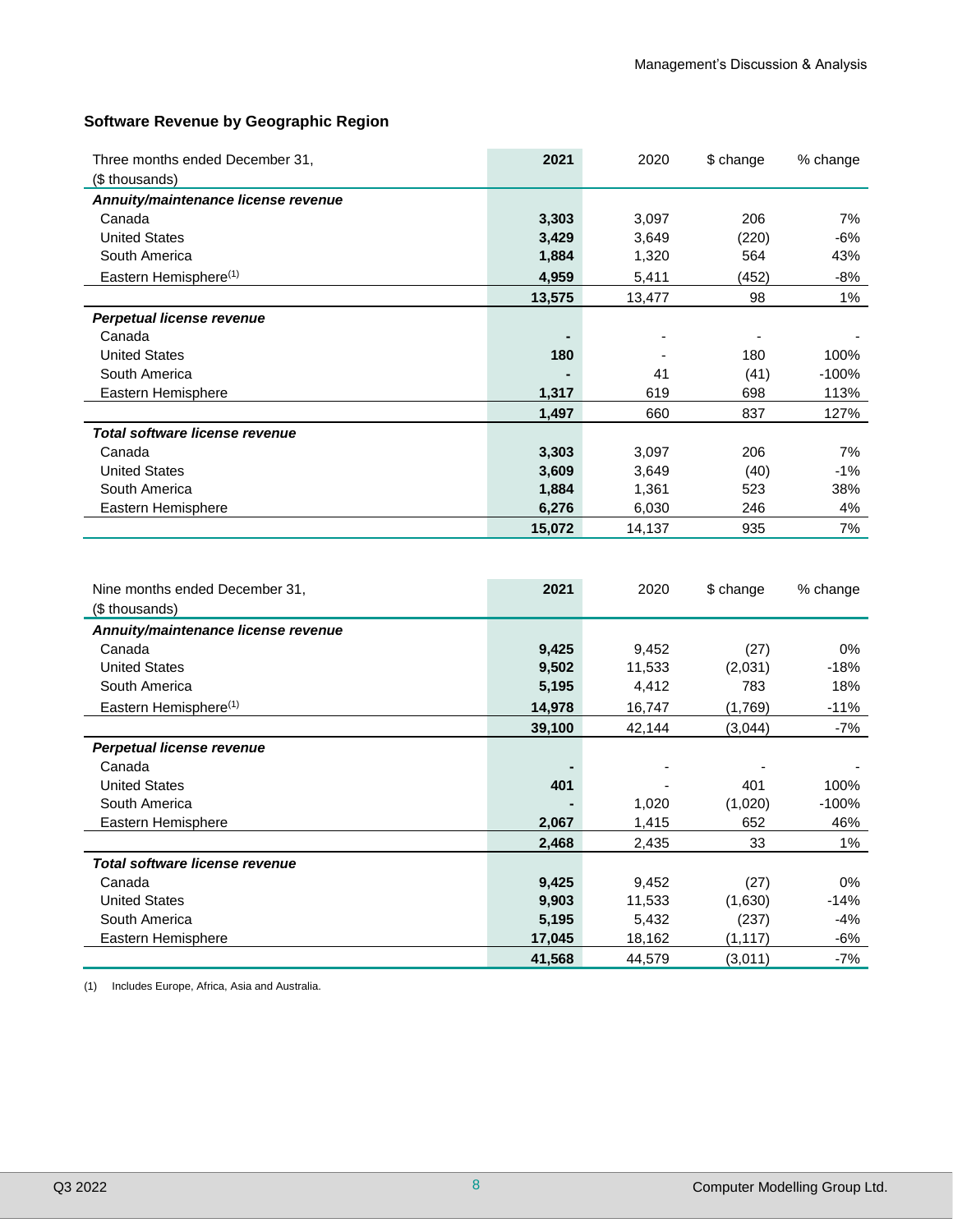During the three months ended December 31, 2021, compared to the same period of the previous fiscal year, total software license revenue increased in all geographic regions, with the exception of United States, which experienced a slight 1% decrease. During the nine months ended December 31, 2021, total software licensing revenue decreased in all geographic regions, except for Canada, which stayed flat.

The Canadian region (representing 23% of year-to-date total software license revenue) experienced a 7% increase in annuity/maintenance license revenue during the three months ended December 31, 2021, due to a returning customer and increased licensing by some existing customers. Annuity/maintenance license revenue remained flat during the nine months ended December 31, 2021.

The United States (representing 24% of year-to-date total software license revenue) experienced decreases of 6% and 18% in annuity/maintenance license revenue during the three and nine months ended December 31, 2021, compared to the same periods of the previous fiscal year. The decreases were largely due to the same factors that affected the region's revenue in the previous fiscal year: consolidation in the industry and reduced licensing due to ongoing challenges experienced by US unconventional shale plays. Perpetual license revenue was up, as there were no perpetual sales in the comparative periods.

South America (representing 12% of year-to-date total software license revenue) experienced increases of 43% and 18% in annuity/maintenance license revenue during the three and nine months ended December 31, 2021, compared to the same periods of the previous fiscal year, primarily due to a new multi-year lease that includes CoFlow. There were no perpetual sales in South America in the current period and year to date.

The Eastern Hemisphere (representing 41% of year-to-date total software license revenue) experienced decreases of 8% and 11% in annuity/maintenance license revenue during the three and nine months ended December 31, 2021, mainly due to reduced licensing by some customers. Perpetual revenue during the three and nine months ended December 31, 2021 increased by 113% and 46%, respectively, as a result of perpetual sales realized in Asia and Europe.

As footnoted in the Quarterly Software License Revenue graph, in the normal course of business CMG may complete the negotiation of certain annuity/maintenance contracts and/or fulfill revenue recognition requirements within a current quarter that includes usage of CMG's products in prior quarters. This situation particularly affects contracts negotiated with countries that face increased economic and political risks leading to the revenue recognition criteria being satisfied only at the time of the receipt of cash. The dollar magnitude of such contracts may be significant to the quarterly comparatives of our annuity/maintenance license revenue stream. To provide a normalized comparison, we specifically identify the revenue component where revenue recognition is satisfied in the current period for products provided in previous quarters. Please refer to the yellow bars and the footnotes in the following graph: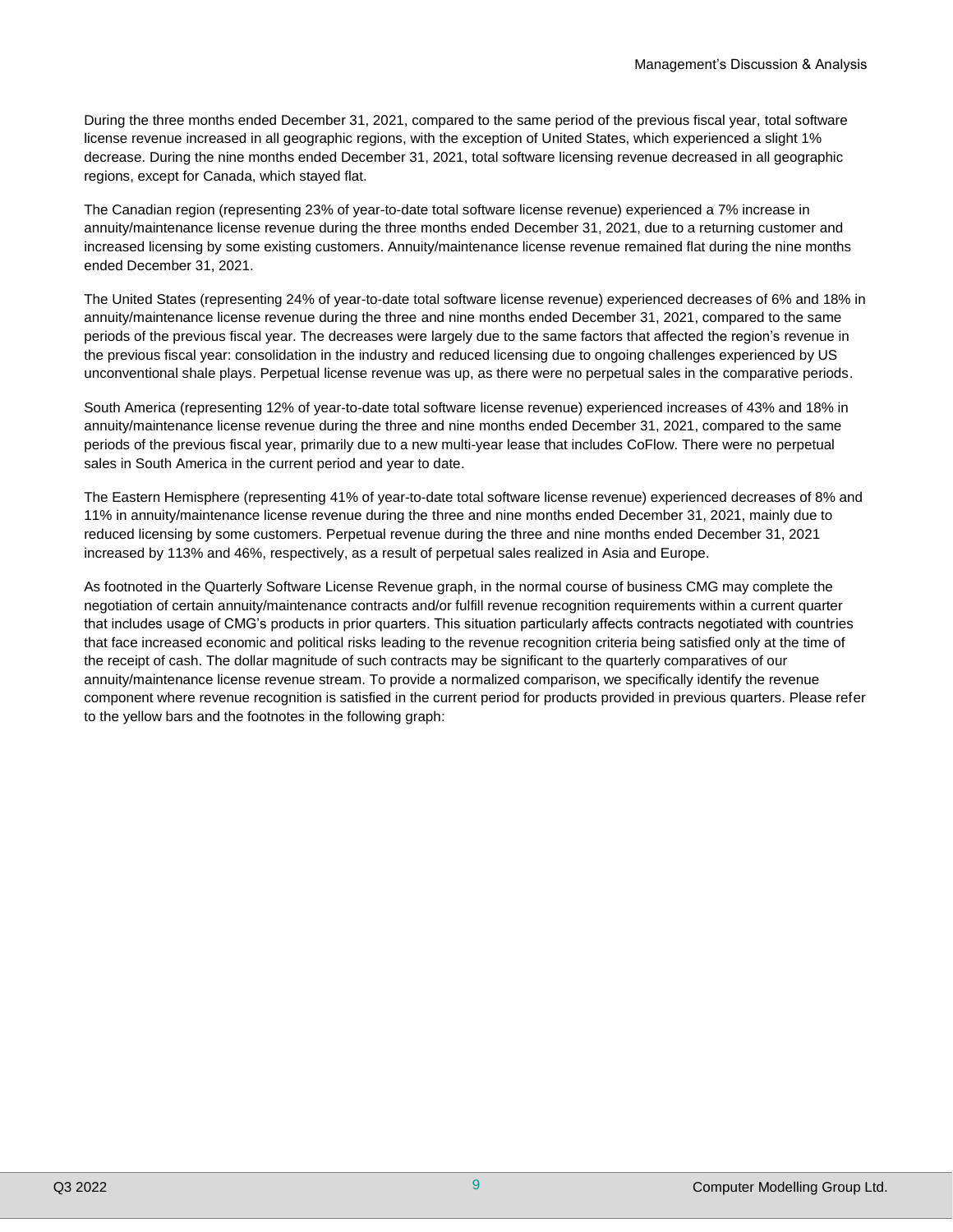#### **Quarterly Software License Revenue**





(1) Q4 of fiscal 2017 includes \$0.7 million in revenue that pertains to usage of CMG's products in prior quarters.

(2) Q1, Q2, Q3 and Q4 of fiscal 2018 include \$1.5 million, \$1.0 million, \$0.6 million, and \$1.3 million, respectively, in revenue that pertains to usage of CMG's products in prior quarters.

(3) Q1, Q2, Q3 and Q4 of fiscal 2019 include \$0.1 million, \$0.3 million, \$2.3 million, and \$1.8 million, respectively, in revenue that pertains to usage of CMG's products in prior quarters.

(4) Q1, Q2, Q3 and Q4 of fiscal 2020 include \$0.2 million, \$0.3 million, \$0.2 million and \$0.5 million, respectively, in revenue that pertains to usage of CMG's products in prior quarters.

(5) Q1, Q2, Q3 and Q4 of fiscal 2021 include \$0.2 million, \$0.2 million, \$nil and \$1.1 million, respectively, in revenue that pertains to usage of CMG's products in prior quarters.

(6) Q1, Q2 and Q3 of fiscal 2022 include \$nil, \$0.5 million and \$nil, respectively, in revenue that pertains to usage of CMG's products in prior quarters.

#### **Deferred Revenue**

| (\$ thousands)       | Fiscal 2022 | Fiscal 2021 | Fiscal 2020 | \$ change | % change |
|----------------------|-------------|-------------|-------------|-----------|----------|
| Deferred revenue at: |             |             |             |           |          |
| Q1 (June 30)         | 23.451      | 25.492      |             | (2,041)   | -8%      |
| Q2 (September 30)    | 21.242      | 19.549      |             | 1,693     | 9%       |
| Q3 (December 31)     | 23,056      | 15.347      |             | 7.709     | 50%      |
| $Q4$ (March 31)      |             | 30,461      | 33,838      | (3,377)   | $-10%$   |

CMG's deferred revenue consists primarily of amounts for prepaid licenses. Our annuity/maintenance revenue is deferred and recognized ratably over the license period, which is generally one year or less. Amounts are deferred for licenses that have been provided and revenue recognition reflects the passage of time.

The above table illustrates the normal trend in the deferred revenue balance from the beginning of the calendar year (which corresponds with Q4 of our fiscal year), when most renewals occur, to the end of the calendar year (which corresponds with Q3 of our fiscal year). Our fourth quarter corresponds with the beginning of the fiscal year for most oil and gas companies, representing a time when they enter a new budget year and sign/renew their contracts.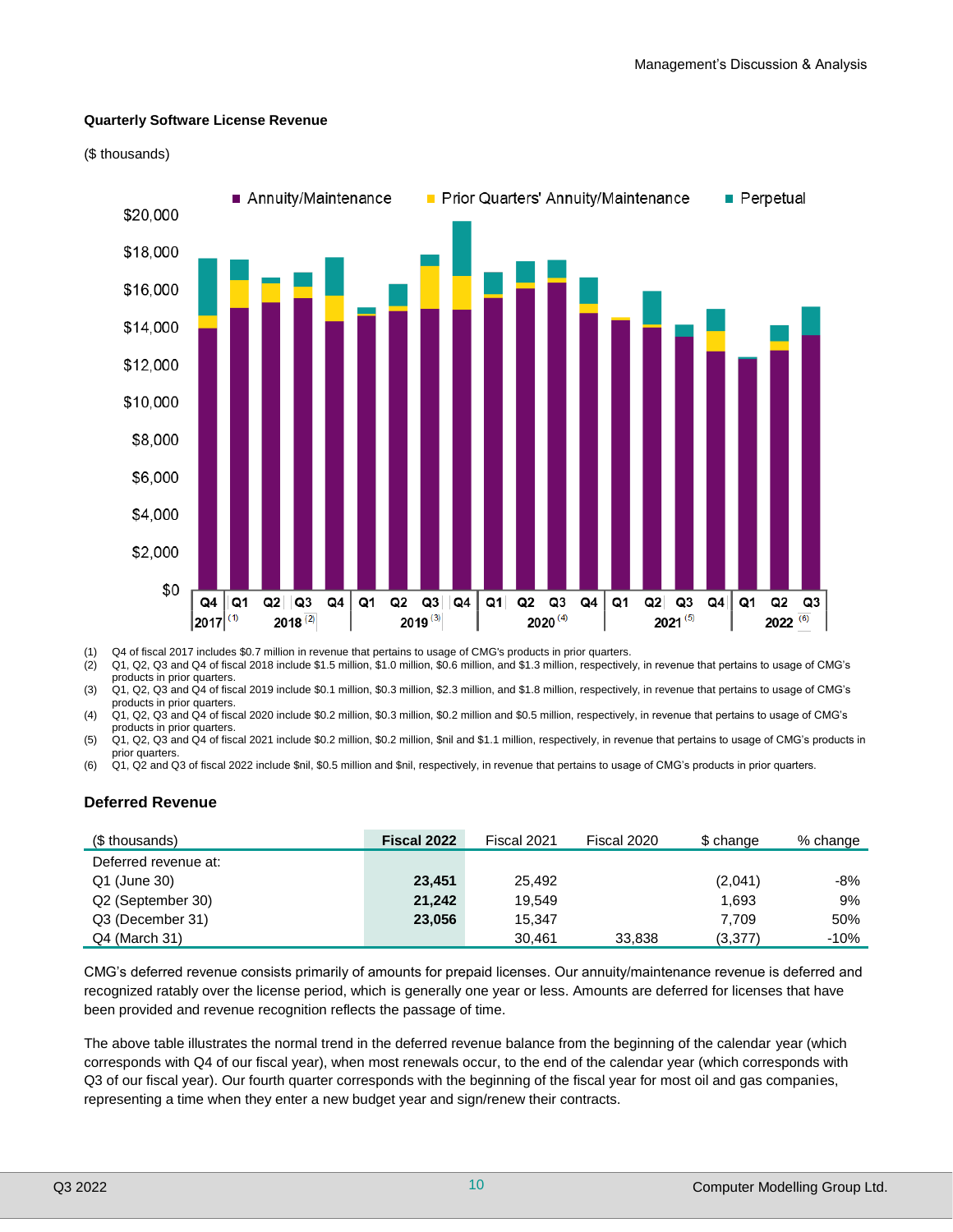The deferred revenue balance at the end of Q3 of fiscal 2022 increased by 50% compared to Q3 of fiscal 2021, mainly due to the positive effect of early renewals.

## **Professional Services Revenue**

Professional services revenue for the three months ended December 31, 2021 was \$2.0 million, a slight increase over the comparative quarter. Professional services revenue for the nine months ended December 31, 2021 was \$5.8 million, a slight decrease over the comparative period. The increase and the decrease were mainly due to fluctuations in development funding from Shell Global Solutions International B.V. ("Shell") for CoFlow development and support (see "Commitments, Off Balance Sheet Items and Transactions with Related Parties").

Professional services revenue consists of specialized consulting, training, and contract research activities. CMG performs consulting and contract research activities on an ongoing basis. Our experience is that consulting activities are variable in nature as both the timing and dollar magnitude of work are dependent on activities and budgets within customer companies.

# **Expenses**

| Three months ended December 31,<br>(\$ thousands) | 2021  | 2020  | \$ change | % change |
|---------------------------------------------------|-------|-------|-----------|----------|
|                                                   |       |       |           |          |
| Sales, marketing and professional services        | 3,810 | 3,335 | 475       | 14%      |
| Research and development                          | 3,926 | 3,092 | 834       | 27%      |
| General and administrative                        | 1,554 | 1,174 | 380       | 32%      |
| Total operating expenses                          | 9,290 | 7,601 | 1,689     | 22%      |
|                                                   |       |       |           |          |
| Direct employee costs <sup>(1)</sup>              | 7,054 | 5,590 | 1.464     | 26%      |
| Other corporate costs $(1)$                       | 2,236 | 2,011 | 225       | 11%      |
|                                                   | 9,290 | 7,601 | 1,689     | 22%      |

| Nine months ended December 31.<br>(\$ thousands) | 2021   | 2020   | \$ change | % change |
|--------------------------------------------------|--------|--------|-----------|----------|
|                                                  |        |        |           |          |
| Sales, marketing and professional services       | 11,062 | 11.209 | (147)     | $-1\%$   |
| Research and development                         | 12,599 | 11.158 | 1.441     | 13%      |
| General and administrative                       | 4,979  | 4,186  | 793       | 19%      |
| Total operating expenses                         | 28,640 | 26,553 | 2,087     | 8%       |
|                                                  |        |        |           |          |
| Direct employee costs <sup>(1)</sup>             | 22,703 | 20,257 | 2.446     | 12%      |
| Other corporate costs $(1)$                      | 5,937  | 6,296  | (359)     | -6%      |
|                                                  | 28,640 | 26,553 | 2,087     | 8%       |

(1) This is a non-IFRS financial measure. See the "Non-IFRS Financial Measures" section.

Adjusted total operating expenses, adjusted direct employee costs and adjusted other corporate costs are non-IFRS financial measures. They do not have a standard meaning prescribed by IFRS and, accordingly, may not be comparable to measures used by other companies. They are calculated by excluding CEWS subsidies, CERS subsidies and restructuring charges, as applicable, from the related non-adjusted measures. Management believes that analyzing the Company's expenses exclusive of these items illustrates underlying trends in our costs and provides better comparability between periods.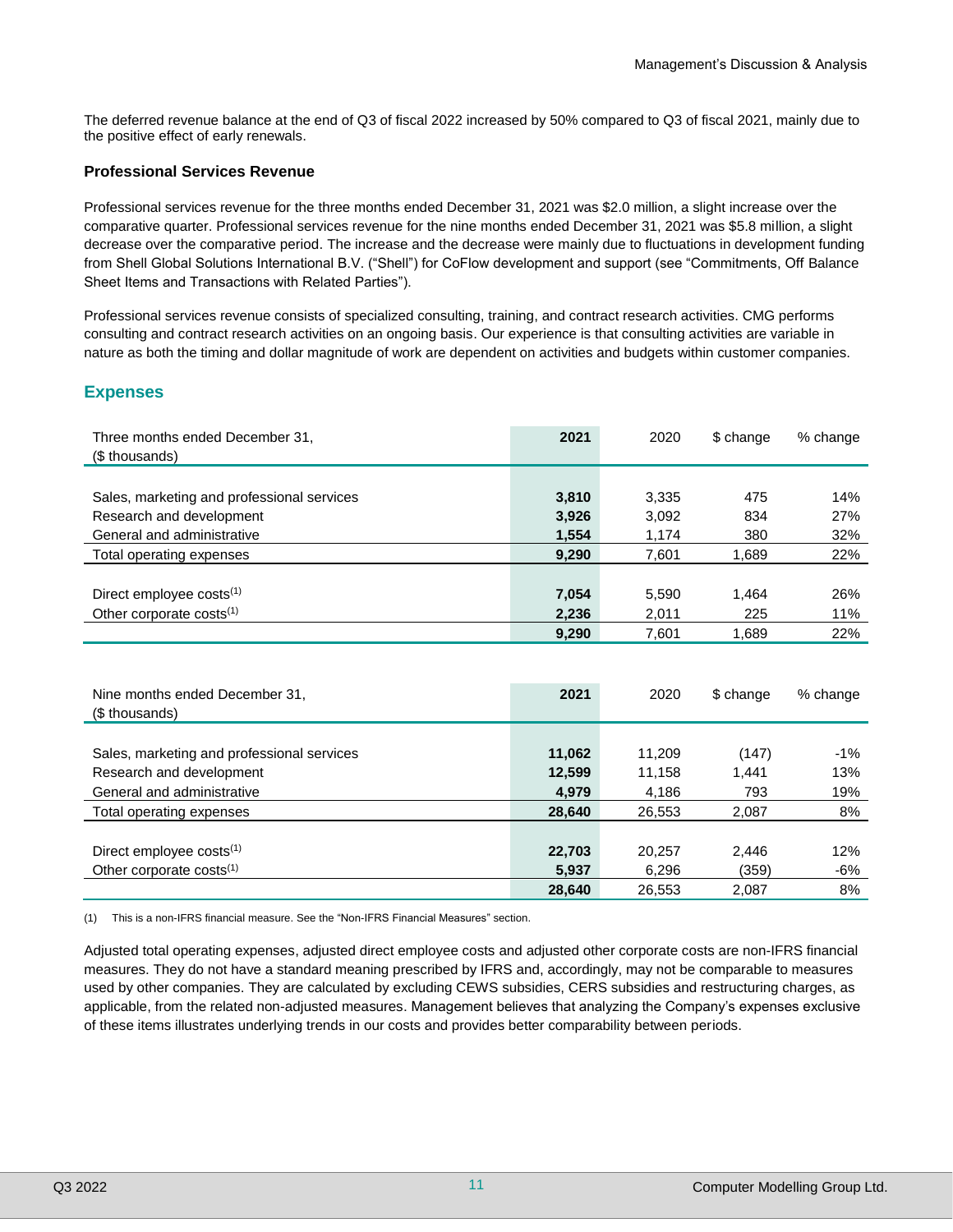The following tables provide a reconciliation of total operating expenses to adjusted total operating expenses, direct employee costs to adjusted direct employee costs and other corporate costs to adjust other corporate costs:

|                                   |       | Three months ended<br>December 31 | Nine months ended<br>December 31 |        |
|-----------------------------------|-------|-----------------------------------|----------------------------------|--------|
| (\$ thousands)                    | 2021  | 2020                              | 2021                             | 2020   |
|                                   |       |                                   |                                  |        |
| Total operating expenses          | 9,290 | 7,601                             | 28,640                           | 26,553 |
| <b>CEWS</b>                       | 259   | 1,550                             | 583                              | 4,090  |
| <b>CERS</b>                       | 140   | 139                               | 183                              | 139    |
| Restructuring charge              |       |                                   | (851)                            |        |
| Adjusted total operating expenses | 9,689 | 9,290                             | 28,555                           | 30,782 |
|                                   |       |                                   |                                  |        |
| Direct employee costs             | 7,054 | 5,590                             | 22,703                           | 20,257 |
| <b>CEWS</b>                       | 259   | 1,550                             | 583                              | 4,090  |
| Restructuring charge              |       |                                   | (851)                            |        |
| Adjusted direct employee costs    | 7,313 | 7,140                             | 22,435                           | 24,347 |
|                                   |       |                                   |                                  |        |
| Other corporate costs             | 2,236 | 2,011                             | 5,937                            | 6,296  |
| <b>CERS</b>                       | 140   | 139                               | 183                              | 139    |
| Adjusted other corporate costs    | 2,376 | 2,150                             | 6,120                            | 6,435  |

Total operating expenses increased by 22% for the three months ended December 31, 2021, compared to the same period of the previous fiscal year. Adjusted total operating expenses increased by 4%.

Total operating expenses increased by 8% for the nine months ended December 31, 2021, compared to the same period of the previous fiscal year. Adjusted total operating expenses decreased by 7%.

#### **Direct Employee Costs**

As a technology company, CMG's largest investment is its people, and approximately 80% of total operating expenses relate to direct employee costs. Effective July 1, 2021, CMG revised staff compensation, resulting in adjustments of some staff salaries that had been reduced since July 1, 2020. Directors' cash compensation and executives' salaries reductions remain reduced during fiscal 2022. In September 2021, CMG restructured its Calgary office, incurring a one-time restructuring cost of \$0.9 million before tax. The restructuring, net of salary reinstatements, is expected to result in annual savings of approximately \$0.2 million before tax.

The restructuring decreased our headcount, and at December 31, 2021, CMG's full-time equivalent staff complement was 178 employees and consultants (December 31, 2020: 197 employees).

For the three months ended December 31, 2021, adjusted direct employee costs increased by \$0.2 million, or 2%, compared to the same period of the previous fiscal year. For the nine months ended December 31, 2021, adjusted direct employee costs decreased by \$1.9 million, or 8%, compared to the same period of the previous fiscal year, due to lower stock-based compensation expense, salary reductions implemented on July 1, 2020 and lower headcount.

#### **Other Corporate Costs**

Adjusted other corporate costs increased by 11% for the three months ended December 31, 2021, compared to the same period of the previous fiscal year, due to small increases in a number of corporate categories. Adjusted other corporate costs for the nine months ended December 31, 2021 decreased by 5%, compared to the same period of the previous fiscal year, due to a refund of office operating costs and higher SR&ED credits.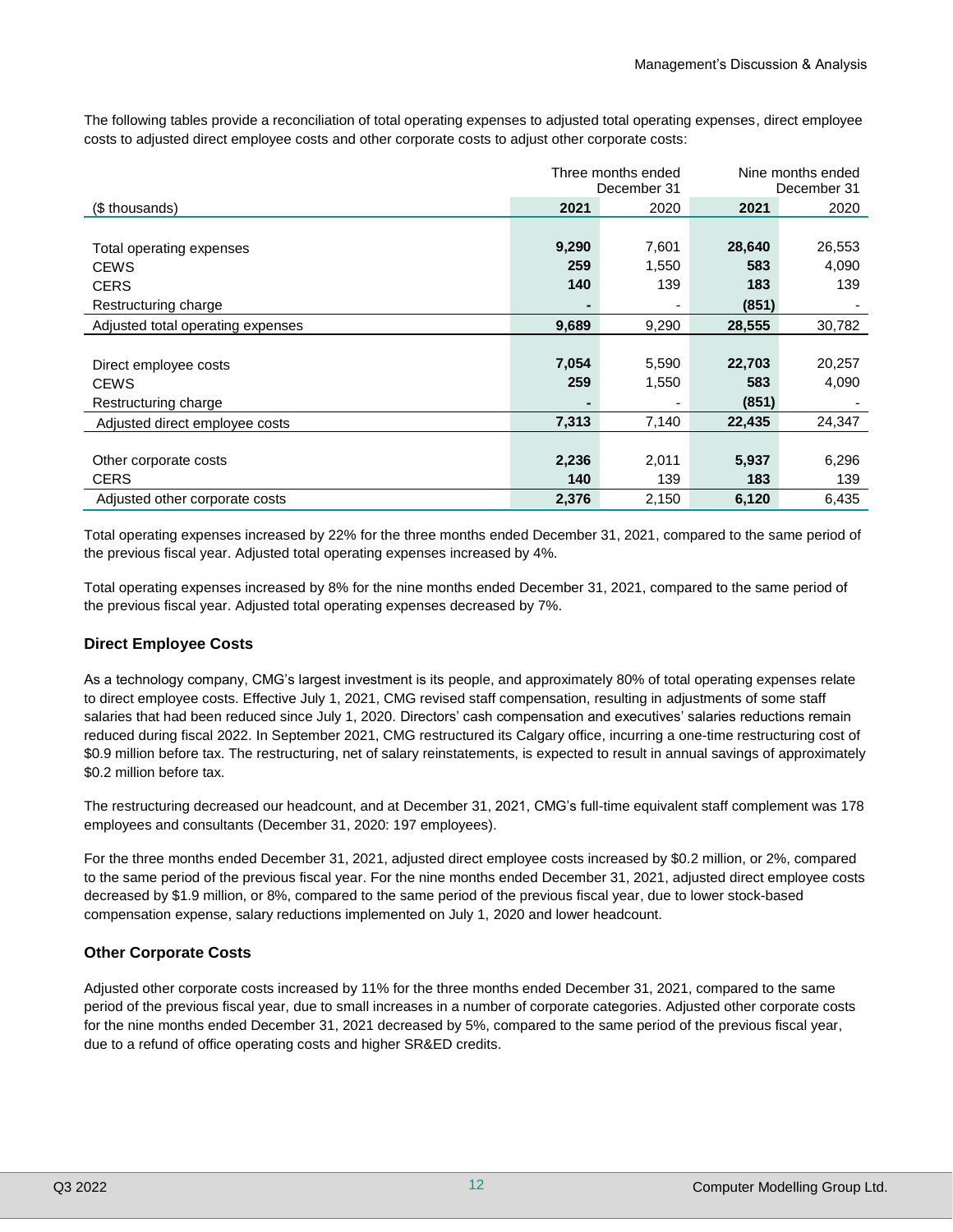#### **Research and Development**

| Three months ended December 31,<br>(\$ thousands)                              | 2021           | 2020           | \$ change   | % change      |
|--------------------------------------------------------------------------------|----------------|----------------|-------------|---------------|
| Research and development, net of government grants<br><b>SR&amp;ED credits</b> | 4,104<br>(178) | 3.231<br>(139) | 873<br>(39) | 27%<br>$-28%$ |
| Research and development                                                       | 3,926          | 3,092          | 834         | 27%           |
| Research and development as a % of total revenue                               | 23%            | 19%            |             |               |

| Nine months ended December 31,<br>(\$ thousands)                               | 2021            | 2020            | \$ change      | % change      |
|--------------------------------------------------------------------------------|-----------------|-----------------|----------------|---------------|
| Research and development, net of government grants<br><b>SR&amp;ED credits</b> | 13,263<br>(664) | 11.709<br>(551) | 1.554<br>(113) | 13%<br>$-21%$ |
| Research and development                                                       | 12,599          | 11.158          | 1.441          | 13%           |
| Research and development as a % of total revenue                               | 27%             | <b>22%</b>      |                |               |

CMG works closely with its customers to provide solutions to complex problems related to proven and new advanced recovery processes through investment in research and development.

The above research and development costs include \$1.8 million and \$5.6 million of costs for CoFlow for the three and nine months ended December 31, 2021, respectively, up from \$1.4 million and \$5.0 million in the same periods of the previous fiscal year, primarily due to lower CEWS benefits in the current year's periods. See discussion under "Commitments, Off Balance Sheet Items and Transactions with Related Parties".

Research and development costs for the three and nine months ended December 31, 2021 increased by 27% and 13%, respectively, compared to the same periods of the previous fiscal year, primarily due to lower CEWS benefits in the current year's periods. SR&ED credits increased by 28% and 21% for the three and nine months ended December 31, 2021, compared to the same periods of the previous fiscal year, due to lower CEWS benefits (CEWS benefits decrease SRE&Deligible wages).

#### **Depreciation**

| Three months ended December 31,                       | 2021  | 2020  | \$ change | % change |
|-------------------------------------------------------|-------|-------|-----------|----------|
| (\$ thousands)                                        |       |       |           |          |
|                                                       |       |       |           |          |
| Depreciation of property and equipment, allocated to: |       |       |           |          |
| Sales, marketing and professional services            | 233   | 259   | (26)      | $-10%$   |
| Research and development                              | 719   | 675   | 44        | 7%       |
| General and administrative                            | 136   | 138   | (2)       | $-1%$    |
| Total depreciation                                    | 1,088 | 1.072 | 16        | $1\%$    |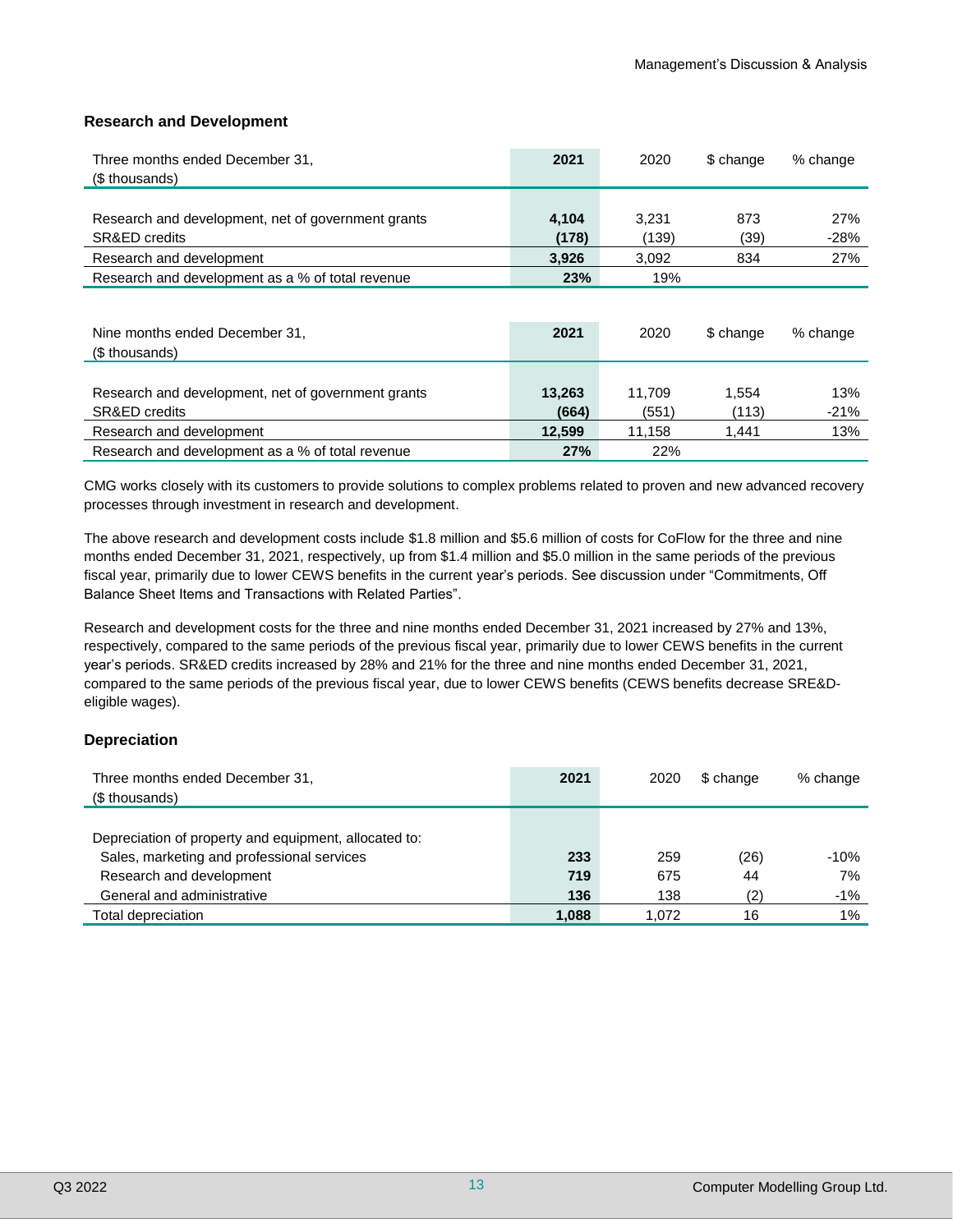| Nine months ended December 31,<br>(\$ thousands)      | 2021  | 2020  | \$ change | % change |
|-------------------------------------------------------|-------|-------|-----------|----------|
|                                                       |       |       |           |          |
| Depreciation of property and equipment, allocated to: |       |       |           |          |
| Sales, marketing and professional services            | 669   | 761   | (92)      | $-12%$   |
| Research and development                              | 2,066 | 2.023 | 43        | 2%       |
| General and administrative                            | 409   | 416   |           | $-2%$    |
| Total depreciation                                    | 3.144 | 3.200 | (56)      | $-2%$    |

Depreciation for the three and nine months ended December 31, 2021 remained consistent with the same periods of the previous fiscal year.

# **Finance Income and Costs**

| Three months ended December 31,<br>(\$ thousands) | 2021  | 2020     | \$ change | % change |
|---------------------------------------------------|-------|----------|-----------|----------|
|                                                   |       |          |           |          |
| Interest income                                   | 115   | 92       | 23        | 25%      |
| Total finance income                              | 115   | 92       | 23        | 25%      |
|                                                   |       |          |           |          |
| Interest expense on lease liability               | (500) | (517)    | (17)      | $-3%$    |
| Net foreign exchange loss                         | (60)  | (602)    | (542)     | $-90%$   |
| Total finance costs                               | (560) | (1, 119) | (559)     | $-50%$   |

| Nine months ended December 31,<br>(\$ thousands) | 2021     | 2020     | \$ change | % change |
|--------------------------------------------------|----------|----------|-----------|----------|
|                                                  |          |          |           |          |
| Interest income                                  | 339      | 288      | 51        | 18%      |
| Total finance income                             | 339      | 288      | 51        | 18%      |
|                                                  |          |          |           |          |
| Interest expense on lease liability              | (1, 510) | (1, 563) | (53)      | $-3%$    |
| Net foreign exchange loss                        | (139)    | (1, 559) | (1,420)   | $-91%$   |
| Total finance costs                              | (1,649)  | (3, 122) | (1, 473)  | $-47%$   |

Interest income for the three and nine months ended December 31, 2021 was higher than the same periods of the previous fiscal year, due to higher interest rates earned.

Interest expense on the lease liability for the three and nine months ended December 31, 2021 was consistent with the comparative periods.

CMG is impacted by foreign exchange fluctuations, as approximately 69% of CMG's revenue for the nine months ended December 31, 2021 (2020 – 71%) is denominated in US dollars, whereas only approximately 24% (2020 – 28%) of CMG's total costs are denominated in US dollars.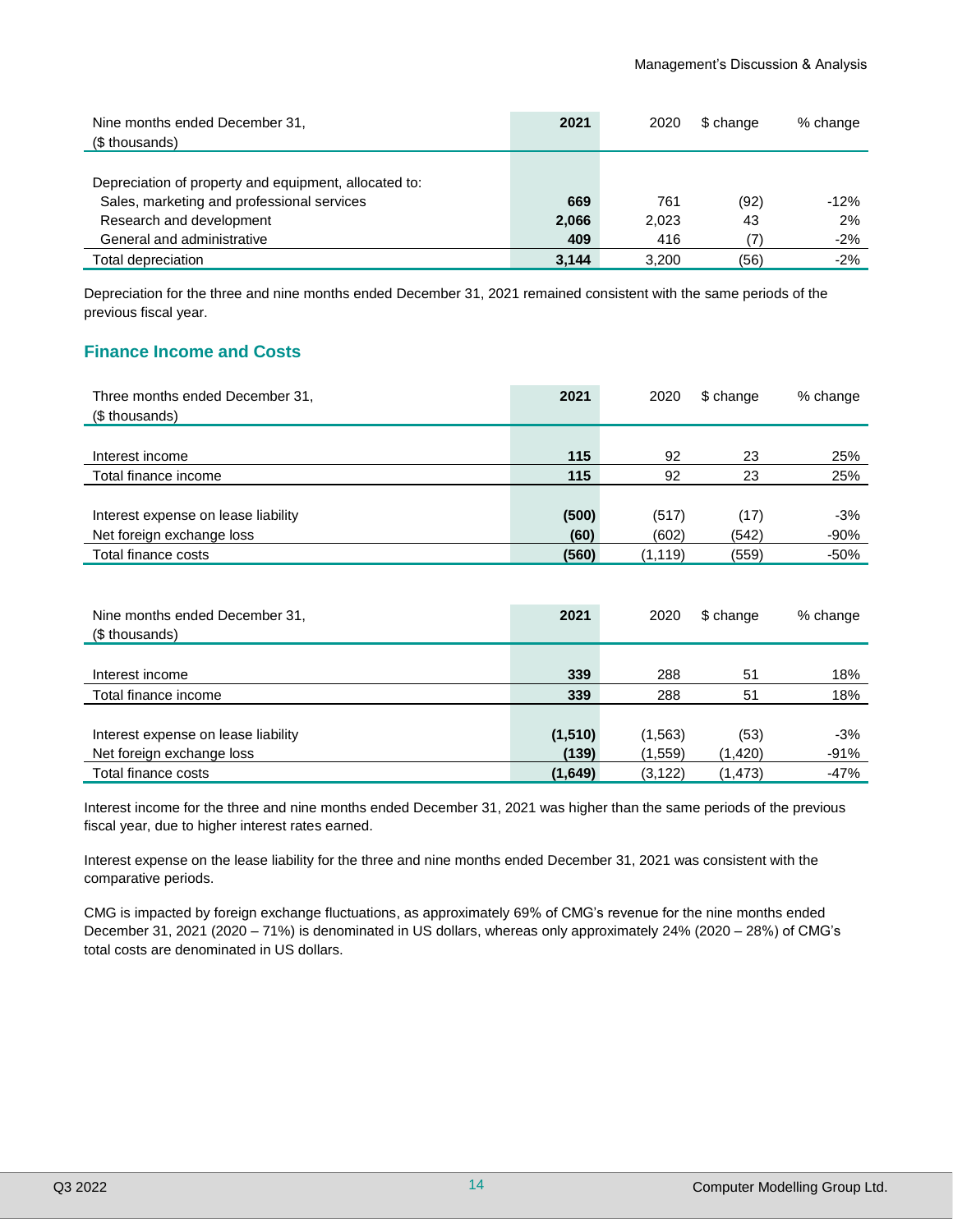The following chart shows the exchange rates used to translate CMG's USD-denominated working capital at December 31, 2021, 2020 and 2019 and the average exchange rates used to translate income statement items during the three months ended December 31, 2021, 2020 and 2019:

| CDN\$ to US\$ | At June 30 | At September 30 | At December 31 | Nine month<br>trailing average |
|---------------|------------|-----------------|----------------|--------------------------------|
| 2019          | 0.7641     | 0.7551          | 0.7699         | 0.7530                         |
| 2020          | 0.7338     | 0.7497          | 0.7854         | 0.7408                         |
| 2021          | 0.8068     | 0.7849          | 0.7888         | 0.8015                         |

CMG recorded a net foreign exchange loss of \$0.1 million for the three months ended December 31, 2021, due to a weakening of the US dollar during the quarter, which negatively affected the valuation of the USD-denominated portion of the Company's working capital. For the nine months ended December 31, 2021, CMG recorded a net foreign exchange loss of \$0.1 million.

# **Income and Other Taxes**

CMG's effective tax rate for the three months ended December 31, 2021 is 22.9% (2020 – 24.9%), whereas the blended Canadian statutory tax rate for the Company's 2022 fiscal year is 23% (down from 23.5% in fiscal 2021, due to a reduction in the Alberta provincial tax rate). The difference between the effective rate and the statutory rate is primarily due to prior year adjustments.

The benefit recorded in CMG's books on the scientific research and experimental development ("SR&ED") investment tax credit program impacts deferred income taxes. The investment tax credit earned in the current fiscal year reduces income taxes otherwise payable for the current fiscal year, but bears an inherent tax liability as the amount of the credit is included in the subsequent year's taxable income for both federal and provincial purposes. The inherent tax liability on these investment tax credits is reflected in the year the credit is earned as a non-current deferred tax liability and then, in the following fiscal year, is transferred to income taxes payable.

# **Operating Profit and Net Income**

| Three months ended December 31,<br>(\$ thousands, except per share data) | 2021    | 2020    | \$ change                | % change |
|--------------------------------------------------------------------------|---------|---------|--------------------------|----------|
|                                                                          |         |         |                          |          |
| Total revenue                                                            | 17,045  | 16.038  | 1,007                    | 6%       |
| Operating expenses                                                       | (9,290) | (7,601) | (1,689)                  | $-22%$   |
| Operating profit                                                         | 7,755   | 8.437   | (682)                    | -8%      |
| Operating profit as a % of revenue                                       | 45%     | 53%     |                          |          |
| Net income                                                               | 5,574   | 5.875   | (301)                    | -5%      |
| Net income as a % of total revenue                                       | 33%     | 37%     |                          |          |
| Basic earnings per share (\$/share)                                      | 0.07    | 0.07    | $\overline{\phantom{0}}$ |          |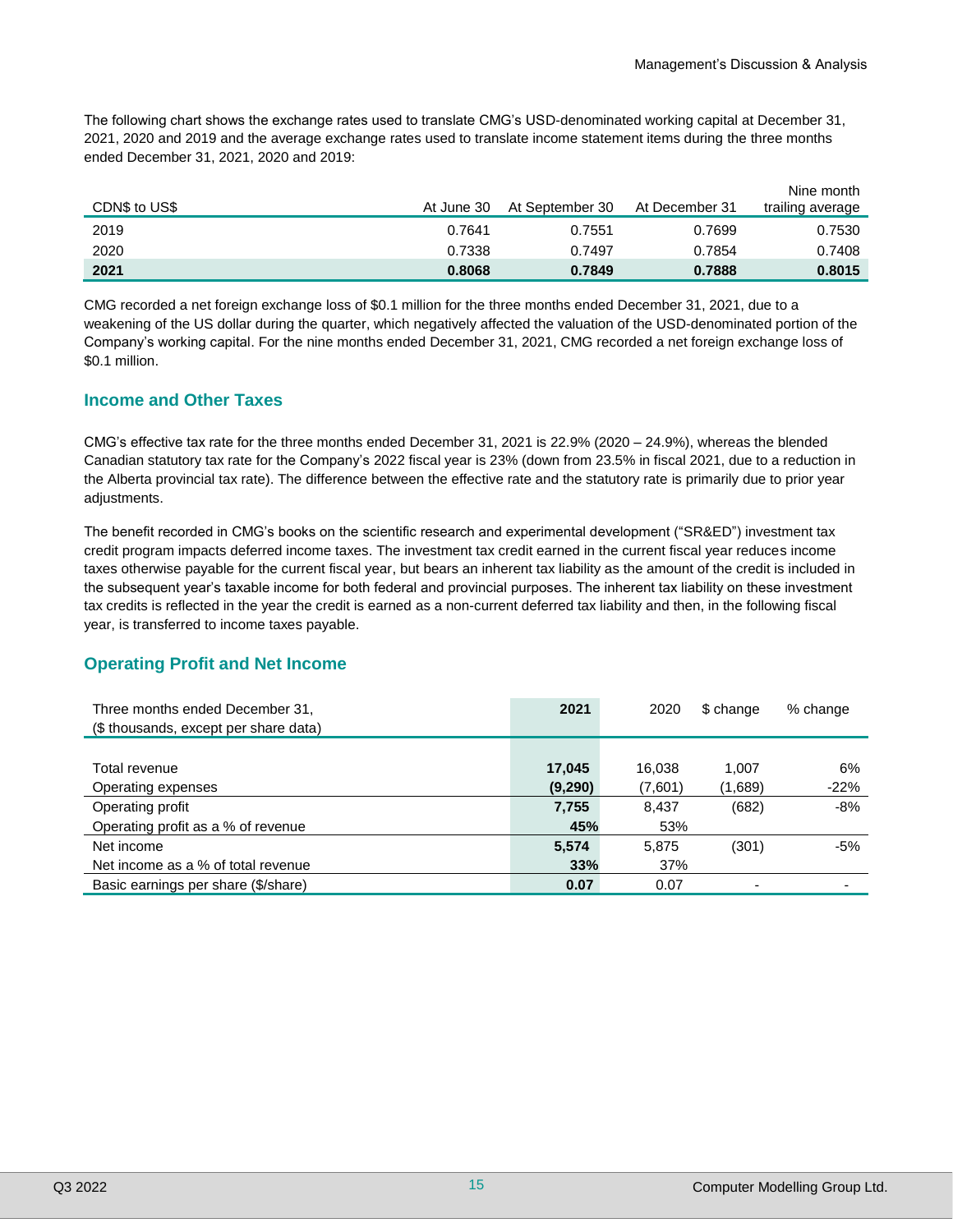| Nine months ended December 31,<br>(\$ thousands, except per share data) | 2021      | 2020     | \$ change | % change |
|-------------------------------------------------------------------------|-----------|----------|-----------|----------|
|                                                                         |           |          |           |          |
| Total revenue                                                           | 47,408    | 50.562   | (3, 154)  | -6%      |
| Operating expenses                                                      | (28, 640) | (26,553) | (2,087)   | -8%      |
| Operating profit                                                        | 18,768    | 24.009   | (5,241)   | $-22%$   |
| Operating profit as a % of revenue                                      | 40%       | 47%      |           |          |
| Net income                                                              | 13,453    | 15.897   | (2, 444)  | $-15%$   |
| Net income as a % of total revenue                                      | 28%       | 31%      |           |          |
| Basic earnings per share (\$/share)                                     | 0.17      | 0.20     | (0.03)    | $-15%$   |

Adjusted operating profit and adjusted net income are non-IFRS financial measures. They do not have a standard meaning prescribed by IFRS and, accordingly, may not be comparable to measures used by other companies. Adjusted operating profit is calculated as operating profit excluding CEWS and CERS subsidies and restructuring charges. Adjusted net income is calculated as net income excluding tax-affected CEWS and CERS subsidies and restructuring charges. Management believes that analyzing the Company's performance exclusive of these items illustrates underlying trends in our business and provides better comparability between periods.

The following table provides a reconciliation of operating profit to adjusted operating profit and net income to adjusted net income:

|                                             | Three months ended<br>December 31 |         | Nine months ended<br>December 31 |         |
|---------------------------------------------|-----------------------------------|---------|----------------------------------|---------|
| (\$ thousands)                              | 2021                              | 2020    | 2021                             | 2020    |
|                                             |                                   |         |                                  |         |
| Operating profit                            | 7,755                             | 8,437   | 18,768                           | 24,009  |
| <b>CEWS</b>                                 | (259)                             | (1,550) | (583)                            | (4,090) |
| <b>CERS</b>                                 | (140)                             | (139)   | (183)                            | (139)   |
| Restructuring charge                        |                                   | ۰       | 851                              |         |
| Adjusted operating profit                   | 7,356                             | 6,748   | 18,853                           | 19,780  |
| Adjusted operating profit as a % of revenue | 43%                               | 42%     | 40%                              | 39%     |
|                                             |                                   |         |                                  |         |
| Net income                                  | 5,574                             | 5,875   | 13,453                           | 15,897  |
| <b>CEWS</b>                                 | (259)                             | (1,550) | (583)                            | (4,090) |
| <b>CERS</b>                                 | (140)                             | (139)   | (183)                            | (139)   |
| Restructuring charge                        |                                   |         | 851                              |         |
| Tax impact of adjusting items               | 92                                | 365     | (20)                             | 994     |
| Adjusted net income                         | 5,267                             | 4,551   | 13,518                           | 12,662  |
| Adjusted net income as a % of total revenue | 31%                               | 28%     | 29%                              | 25%     |

Operating profit as a percentage of total revenue for the three months ended December 31, 2021 was 45%, down from 53% in the comparative quarter. Adjusted operating profit was 43%, consistent with the 42% in the comparative quarter.

Operating profit as a percentage of total revenue for the nine months ended December 31, 2021 was 40%, down from 47% in the comparative period. Adjusted operating profit was 40%, consistent with the 39% in the comparative period.

Net income as a percentage of total revenue for the three months ended December 31, 2021 was 33%, down from 37% in the comparative quarter. Adjusted net income as a percentage of total revenue was 31% in the current quarter, up from 28% in the comparative quarter.

Net income as a percentage of total revenue for the nine months ended December 31, 2021 was 28%, down from 31% in the comparative period. Adjusted net income as a percentage of total revenue was 29% in the current year-to-date period, up from 25% in the prior year period.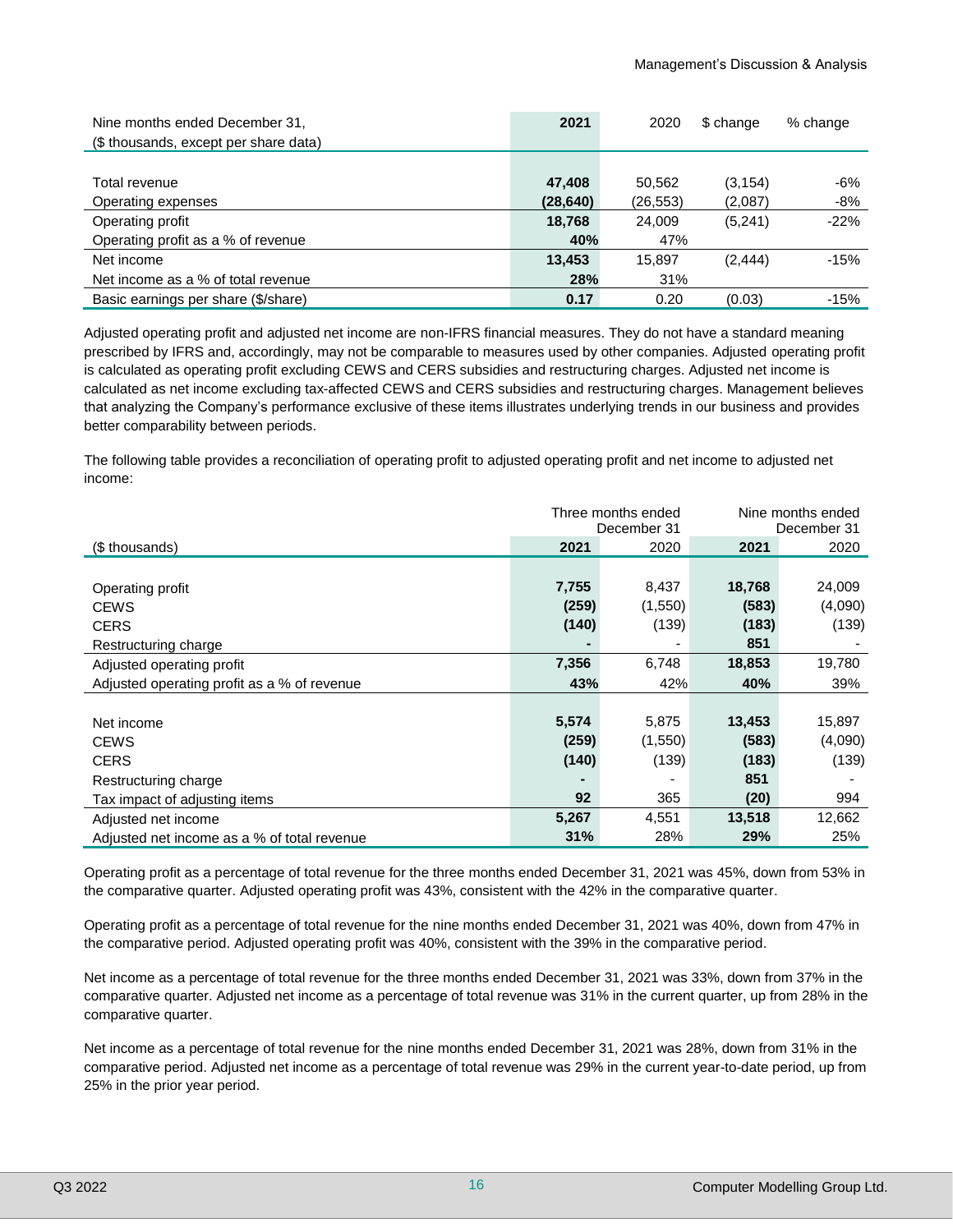# **Adjusted EBITDA(1)**

| Three months ended December 31,<br>(\$ thousands) | 2021  | 2020    | \$ change | % change |
|---------------------------------------------------|-------|---------|-----------|----------|
|                                                   |       |         |           |          |
| Net income                                        | 5,574 | 5,875   | (301)     | $-5%$    |
| Add (deduct):                                     |       |         |           |          |
| Depreciation                                      | 1,088 | 1,072   | 16        | 1%       |
| Finance (income) costs                            | 445   | 1,027   | (582)     | $-57%$   |
| Income and other taxes                            | 1,736 | 1,535   | 201       | 13%      |
| EBITDA <sup>(1)</sup>                             | 8,843 | 9,509   | (666)     | $-7%$    |
| Add (deduct):                                     |       |         |           |          |
| <b>CEWS</b>                                       | (259) | (1,550) | 1,291     | 83%      |
| <b>CERS</b>                                       | (140) | (139)   | (1)       | $-1%$    |
| Adjusted EBITDA <sup>(1)</sup>                    | 8,444 | 7,820   | 624       | 8%       |
| Adjusted EBITDA as a % of total revenue           | 50%   | 49%     |           |          |

| Nine months ended December 31.<br>(\$ thousands) | 2021   | 2020                     | \$ change | % change |
|--------------------------------------------------|--------|--------------------------|-----------|----------|
|                                                  |        | 15,897                   |           | $-15%$   |
| Net income                                       | 13,453 |                          | (2, 444)  |          |
| Add (deduct):                                    |        |                          |           |          |
| Depreciation                                     | 3,144  | 3.200                    | (56)      | $-2%$    |
| Finance (income) costs                           | 1,310  | 2,834                    | (1,524)   | $-54%$   |
| Income and other taxes                           | 4,005  | 5,278                    | (1,273)   | $-24%$   |
| EBITDA <sup>(1)</sup>                            | 21,912 | 27,209                   | (5,297)   | $-19%$   |
| Add (deduct):                                    |        |                          |           |          |
| <b>CEWS</b>                                      | (583)  | (4,090)                  | 3,507     | 86%      |
| <b>CERS</b>                                      | (183)  | (139)                    | (44)      | $-32%$   |
| Restructuring charge                             | 851    | $\overline{\phantom{a}}$ | 851       | 100%     |
| Adjusted EBITDA <sup>(1)</sup>                   | 21,997 | 22,980                   | (983)     | $-4%$    |
| Adjusted EBITDA as a % of total revenue          | 46%    | 45%                      |           |          |

(1) This is a non-IFRS financial measure. See the "Non-IFRS Financial Measures" section.

Adjusted EBITDA as a percentage of total revenue was 50% in the current quarter, consistent with the 49% in the prior year quarter.

Adjusted EBITDA as a percentage of total revenue was 46% in the current year-to-date period, consistent with the 45% in the prior year period.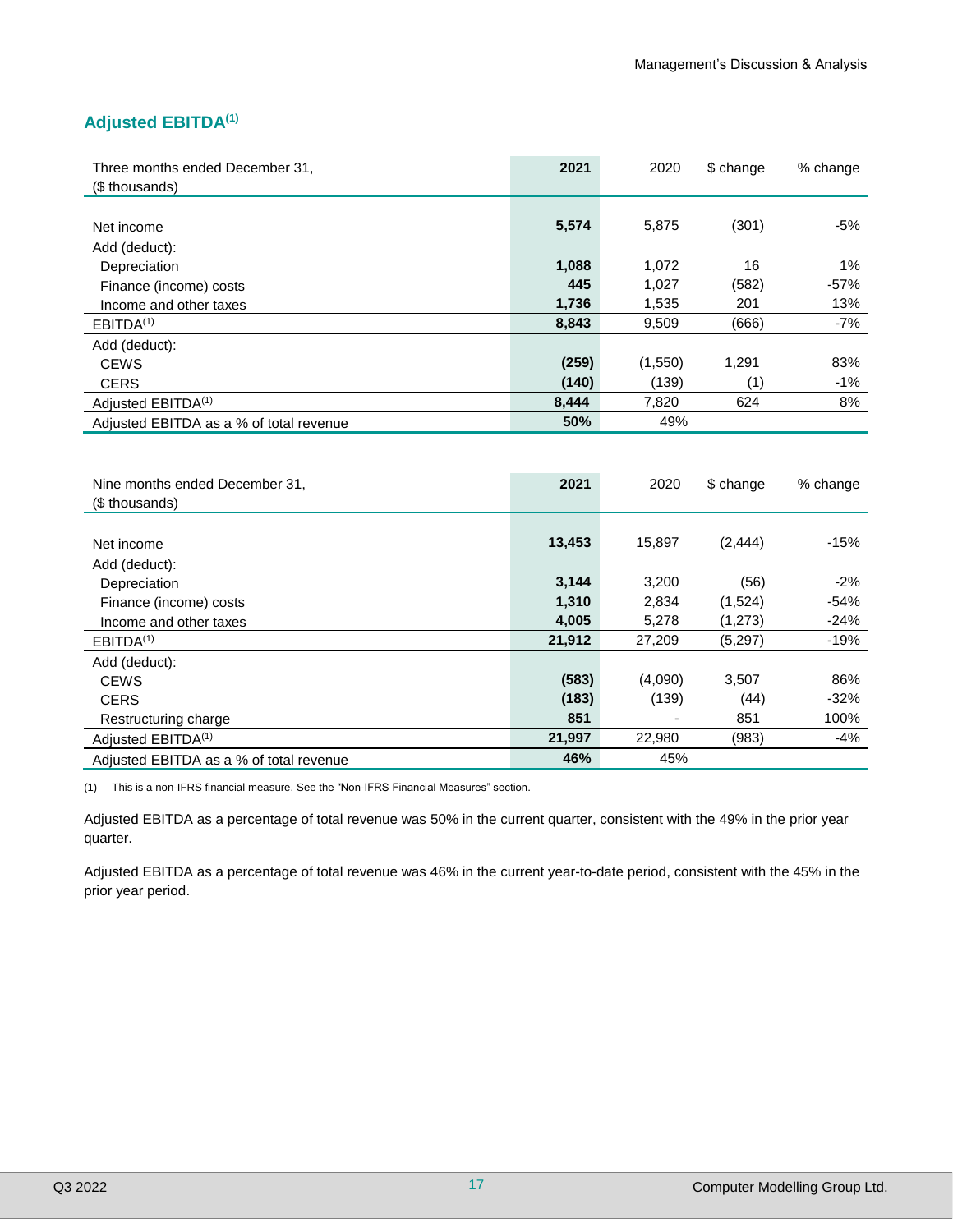# **Liquidity and Capital Resources**

| Three months ended December 31,<br>(\$ thousands)        | 2021              | 2020            | \$ change      | % change        |
|----------------------------------------------------------|-------------------|-----------------|----------------|-----------------|
| Cash, beginning of period<br>Cash provided by (used in): | 48,012            | 43,982          | 4,030          | 9%              |
| Operating activities                                     | 4,527             | (474)           | 5,001          | 1055%           |
| Financing activities<br>Investing activities             | (4, 331)<br>(481) | (4,325)<br>(7)  | (6)<br>(474)   | $0\%$<br>-6771% |
| Cash, end of period                                      | 47,727            | 39,176          | 8,551          | 22%             |
| Nine months ended December 31,<br>(\$ thousands)         | 2021              | 2020            | \$ change      | % change        |
| Cash, beginning of period<br>Cash provided by (used in): | 49,068            | 40,505          | 8,563          | 21%             |
| Operating activities                                     | 12,245            | 12,010          | 235            | 2%              |
| Financing activities                                     | (12, 945)         | (12, 983)       | 38             | 0%              |
| Investing activities<br>Cash, end of period              | (641)<br>47,727   | (356)<br>39,176 | (285)<br>8,551 | $-80%$<br>22%   |
|                                                          |                   |                 |                |                 |

At December 31, 2021, CMG had \$47.7 million in cash, no borrowings and access to approximately \$1.0 million under a line of credit with its principal banker. The Company's primary non-operating use of cash is dividend payments. Management believes that the Company has sufficient capital resources to meet its operating and capital expenditure needs.

During the nine months ended December 31, 2021, 19.7 million shares of CMG's public float were traded on the TSX. As at December 31, 2021, CMG's market capitalization based upon its December 31, 2021 closing price of \$4.26 was \$342.2 million.

#### **Operating Activities**

Cash provided by operating activities increased by \$5.0 million during the three months ended December 31, 2021, compared to the same period of the previous fiscal year. While funds flow from operations was relatively consistent with the comparative quarter, there was an increase in cash due to the movement in non-cash working capital, the main factor being the change in the deferred revenue balance.

Cash provided by operating activities increased by \$0.2 million during the nine months ended December 31, 2021, compared to the same period of the previous fiscal year. This was the result of a \$3.5 million increase in cash due to the movement in non-cash working capital, mainly in the deferred revenue balance, partially offset by \$3.3 million lower funds flow from operations, which was primarily due to lower revenue and lower CEWS benefits.

#### **Financing Activities**

Cash used in financing activities in the three and nine months ended December 31, 2021 was consistent with the same periods of the previous fiscal year.

In the nine months ended December 31, 2021, CMG paid \$12.0 million in dividends, representing the following quarterly dividends:

| (\$ per share)                    |      | w    |
|-----------------------------------|------|------|
| Total dividends declared and paid | 05., | 0.O5 |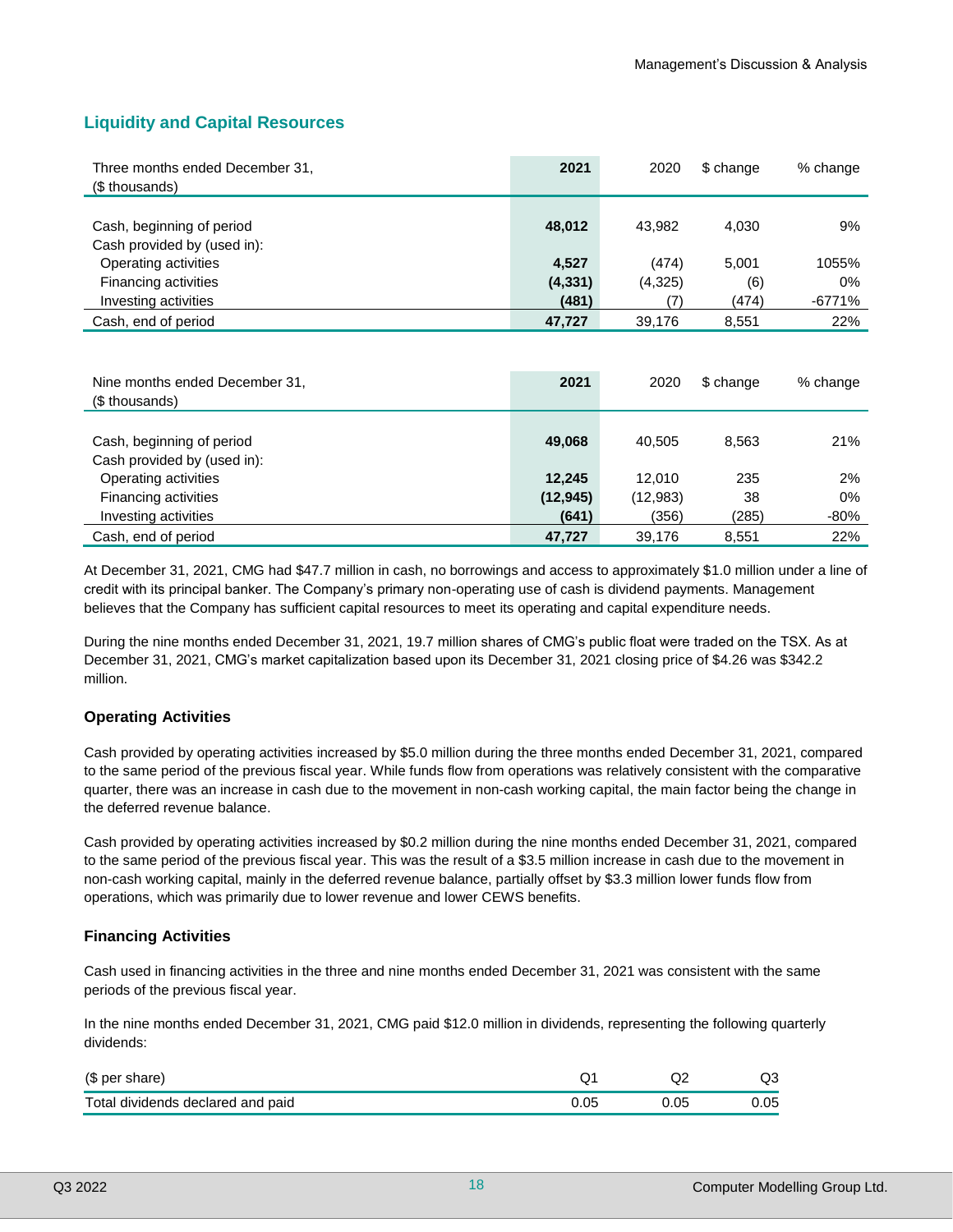In the nine months ended December 31, 2020, CMG paid \$12.0 million in dividends, representing the following quarterly dividends:

| (\$ per share)                    |      | w    |
|-----------------------------------|------|------|
| Total dividends declared and paid | ን.05 | 0.05 |

On February 9, 2022, CMG announced the payment of a quarterly dividend of \$0.05 per share on CMG's common shares. The dividend will be paid on March 15, 2022 to shareholders of record at the close of business on March 7, 2022. Decisions with respect to dividend payments are made by the Board of Directors on a quarterly basis and take into account market conditions and the financial performance of the Company.

#### **Investing Activities**

CMG's investing activities consist of capital asset additions, all of which are being funded internally. During the nine months ended December 31, 2021, CMG's capital asset additions were composed of computer equipment and totalled \$0.6 million, a decrease compared to the same period of the previous fiscal year. CMG's capital budget for fiscal 2022 is \$0.7 million.

# **Commitments, Off Balance Sheet Items and Transactions with Related Parties**

CMG, in partnership with Shell Global Solutions International B.V. ("Shell") at present, and also in partnership with Petroleo Brasileiro S.A. historically, is the developer of CoFlow, the newest generation of reservoir and production system simulation software.

On January 1, 2017, Shell and CMG entered into an agreement (the "CoFlow Agreement") with an initial five-year term whereby CMG would be responsible for the research and development costs of CoFlow and Shell would be responsible for providing a contribution for the continuing development of the software.

On December 21, 2020, the CoFlow Agreement was amended when Shell exercised its right to request a five-year term extension, commencing January 1, 2022. All other terms and conditions in the CoFlow Agreement, including any related amendments, remain unchanged and in full force and effect during the extended term. In September 2021, CMG and Shell agreed that CMG will add and/or allocate up to six additional full-time employees in order to accelerate CoFlow development and support targeted CoFlow deployments, and Shell's contribution will increase accordingly.

CoFlow costs are estimated to be \$7.6 million and Shell's contribution is estimated to be \$6.9 million in fiscal 2022, which includes the additional resources agreed to in September of 2021.

CMG has very little in the way of other ongoing material contractual obligations other than prepaid licenses, which are reflected as deferred revenue on the statement of financial position, and contractual obligations for office leases, which are estimated to be as follows as at December 31, 2021:

| (thousands of \$)          | Undiscounted lease<br>liability payments | Operating costs<br>and short-term leases | Total commitments |
|----------------------------|------------------------------------------|------------------------------------------|-------------------|
| Less than one year         | 3.477                                    | 1.101                                    | 4.578             |
| Between one and five years | 13,959                                   | 4,332                                    | 18,291            |
| More than five years       | 40.710                                   | 11.462                                   | 52,172            |
|                            | 58,146                                   | 16,895                                   | 75.041            |

# **Business Risks and Critical Accounting Estimates**

These remain unchanged from the factors detailed in CMG's 2021 Financial Report.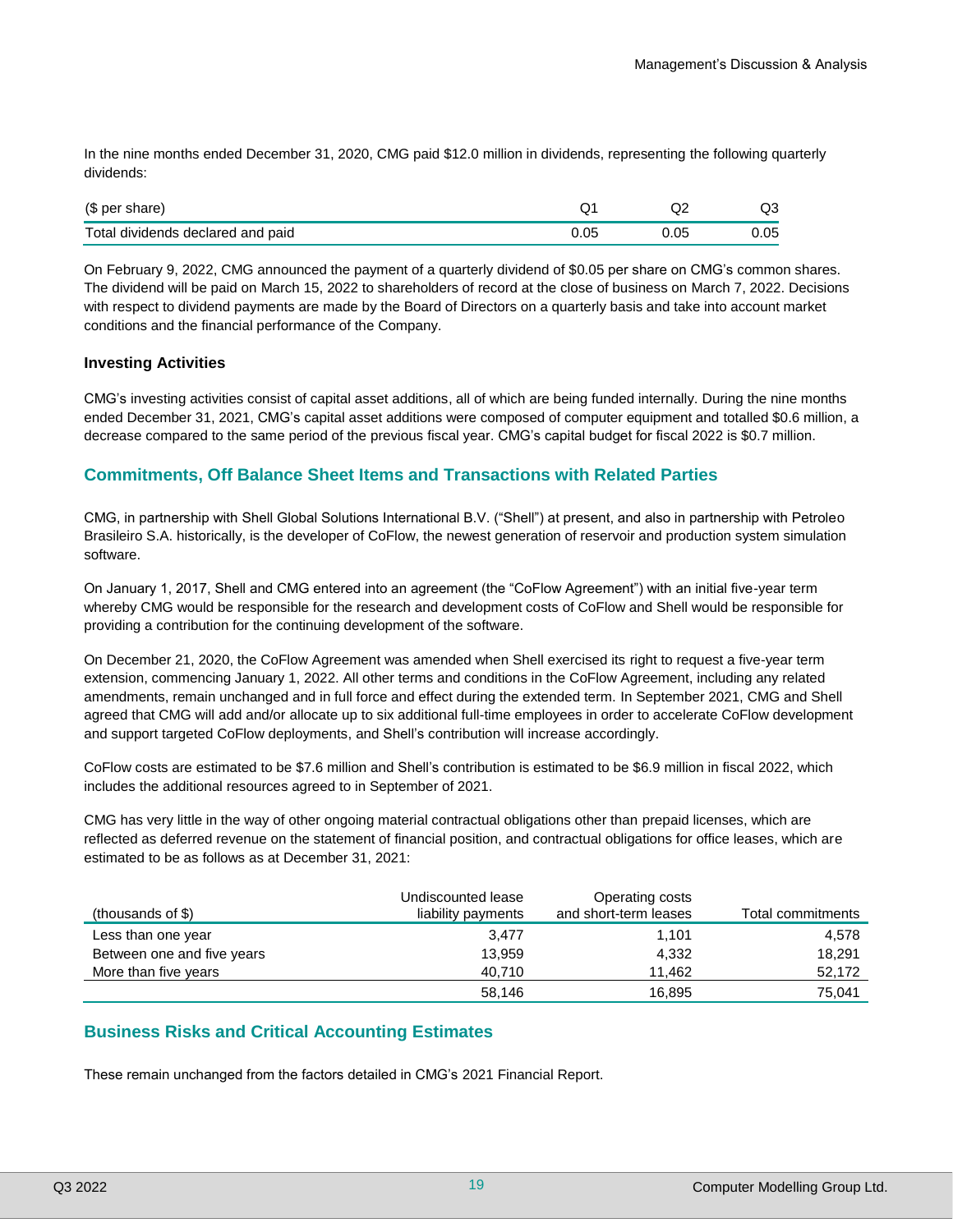# **Outstanding Share Data**

The following table represents the number of common shares, stock options, restricted share units and performance share units outstanding:

| As at February 9, 2022                 |        |
|----------------------------------------|--------|
| (thousands)                            |        |
| Common shares                          | 80,335 |
| Stock options                          | 3,684  |
| Restricted share units <sup>(1)</sup>  | 573    |
| Performance share units <sup>(1)</sup> | 122    |

(1) Upon vesting, restricted share units and performance share units can be exchanged for common shares of the Company or surrendered for cash.

The maximum number of common shares that may be reserved for issuance under the Company's security-based compensation plans is limited to 10% of the issued and outstanding common shares. Based on this calculation, at February 9, 2022, CMG could reserve up to 8,033,000 common shares for issuance under its security-based compensation plans.

# **Disclosure Controls and Procedures and Internal Control over Financial Reporting**

Management is responsible for establishing and maintaining disclosure controls and procedures ("DC&P") and internal control over financial reporting ("ICFR") as defined under National Instrument 52-109. These controls and procedures were reviewed and the effectiveness of their design and operation was evaluated in fiscal 2021 in accordance with the COSO control framework (2013). The evaluation confirmed the effectiveness of DC&P and ICFR at March 31, 2021. During the 2022 fiscal year, we continue to monitor and review our controls and procedures. During the three months ended December 31, 2021, there have been no significant changes to the Company's ICFR that have materially affected, or are reasonably likely to materially affect, the Company's ICFR.

# **Outlook**

Our annuity/maintenance revenue increased slightly by 1% during Q3 of fiscal 2022 compared to Q3 of fiscal 2021, which was encouraging to see after experiencing comparable quarter declines in this revenue stream since late in fiscal 2020 when the COVID-19 pandemic first occurred. We are also encouraged by consecutive increases in fiscal 2022 sequential quarter annuity/maintenance revenue and a number of early renewals which had a positive effect on our December 31, 2021 deferred revenue balance.

On a year-to-date basis, annuity/maintenance revenue decreased by 7% affected by the headwinds experienced earlier in the fiscal year when our customers' spending was affected by COVID-related cautions and uncertainties.

Geographically, South American annuity/maintenance revenue was positively affected by a multi-year agreement with Petroleo Brasileiro S.A that includes commercial use of CoFlow. We are observing stability in Canadian annuity/maintenance revenue as evidenced by a 7% growth during the quarter which contributed to a flat year-to-date comparison. The United States and the Eastern Hemisphere saw decreases both during the quarter and year to date, as license reductions that occurred at the beginning of calendar 2021 continue to negatively affect revenue comparison with the prior year.

During the quarter, we closed two more deals for commercial licensing of CoFlow – one with a customer in South America (which was messaged in the previous quarter's MD&A) and one in the Eastern Hemisphere.

Perpetual revenue was up \$0.8 million, or 127%, during the three months ended December 31, 2021, mainly due to perpetual sales realized in Asia and Europe. Year-to-date perpetual sales were comparable to the same period of the previous fiscal year.

We remain focused on expense management. In Q2 of this year, we reduced our headcount and adjusted staff salaries. Executives' and directors' cash compensation remains reduced in fiscal 2022. Adjusted total operating expenses increased by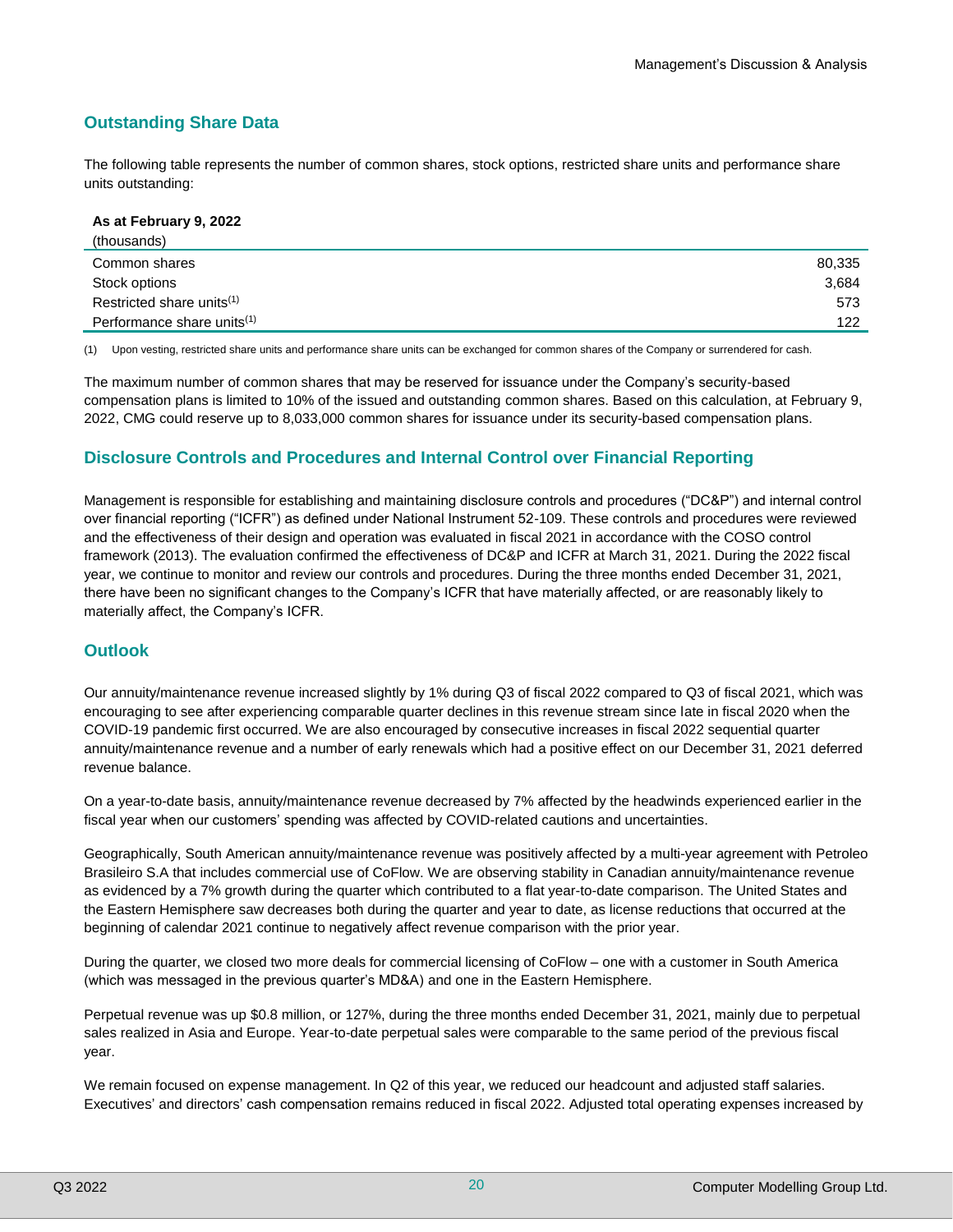4% during the quarter, compared to the same quarter of the previous fiscal year. Year-to-date adjusted total operating expenses decreased by 7%, due to lower stock-based compensation expense, salary reductions and lower headcount. For almost two fiscal years now, discretionary expenses, such as travel, tradeshows and customer engagement have been reduced due to pandemic restrictions.

Adjusted operating profit margin was 43% and 40% for the year and year to date, respectively, in line with the pre-COVID fiscal 2019 and fiscal 2020 historic average of 40% and reflective of our effective cost management.

We continue to maintain a strong financial position. We closed the quarter with \$47.7 million in cash, no debt and no significant accounts receivable collectability concerns. Basic earnings per share were \$0.07 for the quarter and \$0.17 for the year to date. During the quarter and year to date, we generated free cash flow of \$0.08 and \$0.19 per share, respectively. During the three months ended December 31, 2021, we declared and paid dividends totaling \$0.05 per share.

Energy transition-related modelling, such as carbon capture and sequestration and geothermal processes, continues to be an area of opportunity for CMG, as CMG's existing software has the technical capabilities to support energy transition-related modelling. As producers and governments become increasingly interested in these processes, we believe that CMG is the experienced go-to partner for energy transition modelling solutions. During the current quarter, we continued to add new software and consulting contracts for energy transition and CO<sub>2</sub>-related work.

During the current quarter we continued to observe recovery in both oil and gas demand and commodity prices. As market sentiment improves and our customers adapt to operating in volatile market conditions, we are encouraged by the renewals that we have seen in our customers' calendar 2022 budget cycle. As the market focuses on energy transition, capital discipline, operational efficiencies and debt reduction, CMG will be responsive and proactive to our customers' needs and will support them in improving the value of their assets by optimizing production and realizing operational cost efficiencies. We are hopeful for a more positive 2022. We look forward to getting back into the office, as well as attending in-person trade shows and events and re-engaging with customers in a more significant way, as the pandemic restrictions are loosened.

frøpru *bronbusondse*r.

Ryan N. Schneider President and Chief Executive Officer February 9, 2022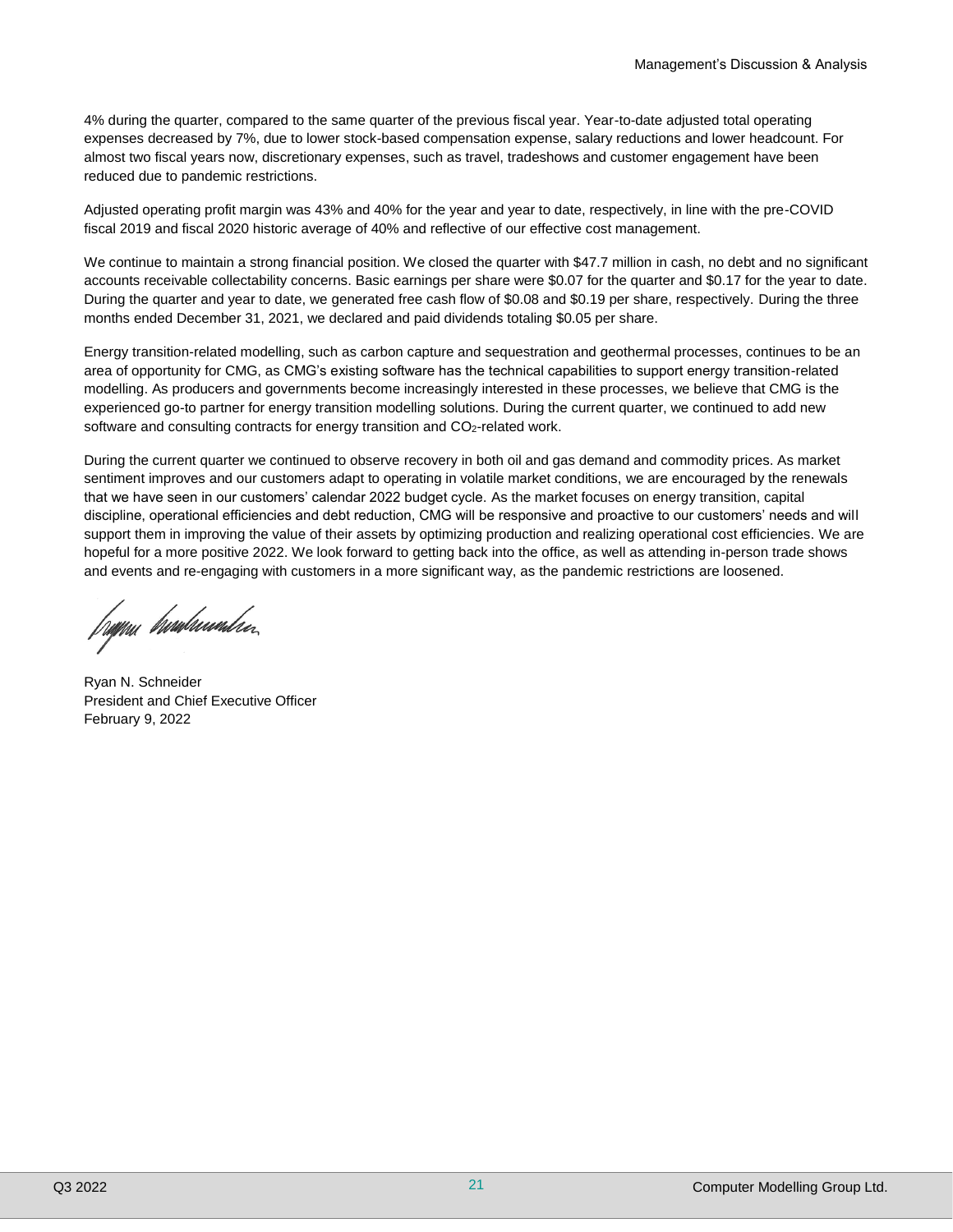# Condensed Consolidated Statements of Financial Position

| UNAUDITED (thousands of Canadian \$)                      | December 31, 2021 | March 31, 2021 |
|-----------------------------------------------------------|-------------------|----------------|
|                                                           |                   |                |
| <b>Assets</b>                                             |                   |                |
| Current assets:                                           |                   |                |
| Cash                                                      | 47,727            | 49,068         |
| Trade and other receivables                               | 18,768            | 23,239         |
| Prepaid expenses                                          | 1,065             | 820            |
| Prepaid income taxes (note 10)                            | 1,149             | 8              |
|                                                           | 68,709            | 73,135         |
| Property and equipment                                    | 11,305            | 12,025         |
| Right-of-use assets                                       | 33,698            | 35,509         |
| Deferred tax asset (note 10)                              | 1,926             | 1,822          |
| <b>Total assets</b>                                       | 115,638           | 122,491        |
|                                                           |                   |                |
| Liabilities and shareholders' equity                      |                   |                |
| <b>Current liabilities:</b>                               |                   |                |
| Trade payables and accrued liabilities                    | 5,781             | 6,316          |
| Income taxes payable (note 10)                            | 18                | 49             |
| Deferred revenue (note 4)                                 | 23,056            | 30,461         |
| Lease liability (note 5)                                  | 1,526             | 1,356          |
|                                                           | 30,381            | 38,182         |
| Long-term stock-based compensation liability (note 11(c)) | 1,156             | 1,281          |
| Long-term lease liability (note 5)                        | 38,510            | 39,606         |
| <b>Total liabilities</b>                                  | 70,047            | 79,069         |
|                                                           |                   |                |
| Shareholders' equity:                                     |                   |                |
| Share capital (note 11)                                   | 80,248            | 80,051         |
| Contributed surplus                                       | 14,818            | 14,251         |
| <b>Deficit</b>                                            | (49, 475)         | (50, 880)      |
| Total shareholders' equity                                | 45,591            | 43,422         |
| Total liabilities and shareholders' equity                | 115,638           | 122,491        |

Subsequent event (note 15)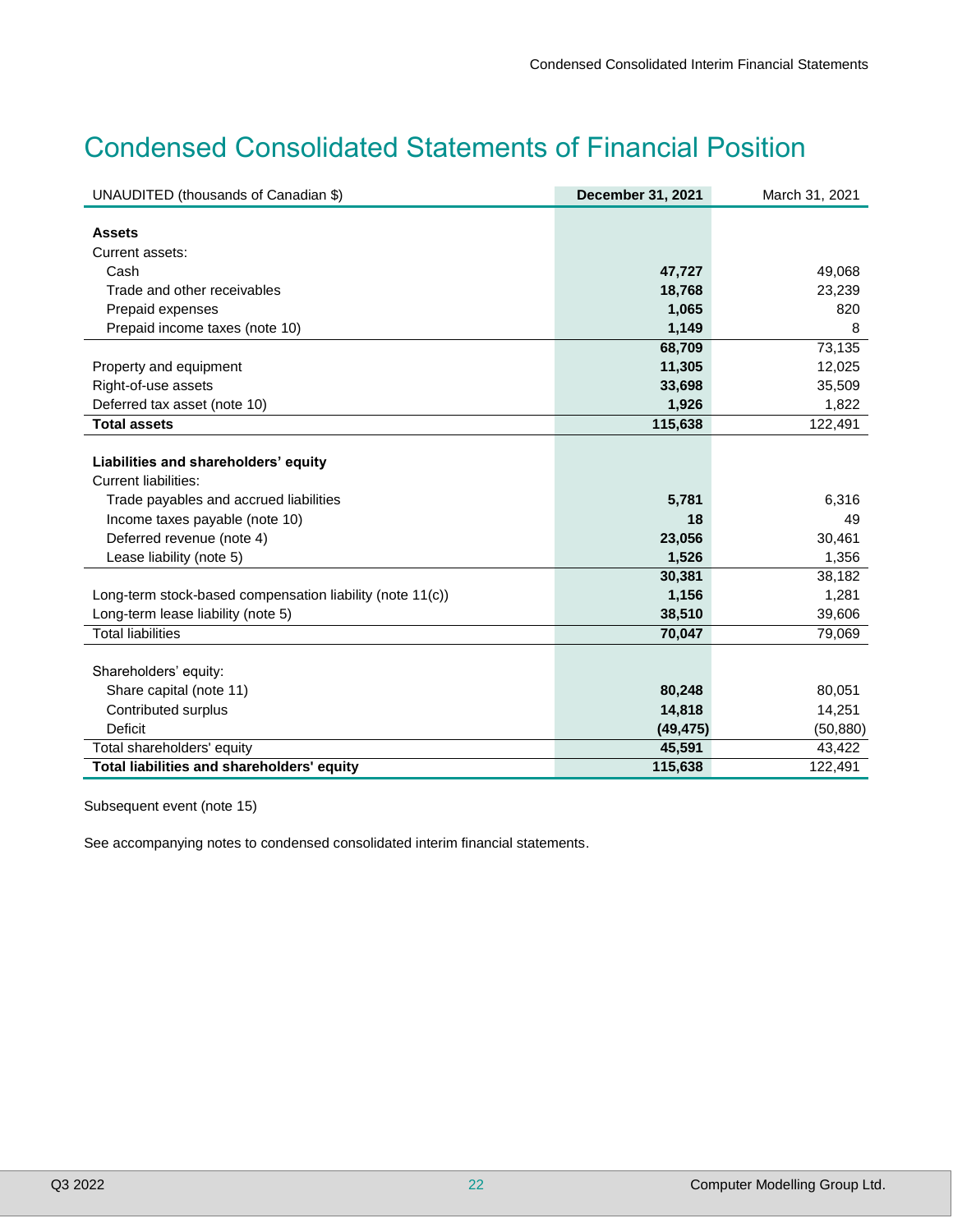# Condensed Consolidated Statements of Operations and Comprehensive Income

|                                                               | Three months ended |             | Nine months ended |             |
|---------------------------------------------------------------|--------------------|-------------|-------------------|-------------|
|                                                               |                    | December 31 |                   | December 31 |
| UNAUDITED (thousands of Canadian \$ except per share amounts) | 2021               | 2020        | 2021              | 2020        |
|                                                               |                    |             |                   |             |
| <b>Revenue</b> (note 6)                                       | 17,045             | 16,038      | 47,408            | 50,562      |
|                                                               |                    |             |                   |             |
| <b>Operating expenses (note 7)</b>                            |                    |             |                   |             |
| Sales, marketing and professional services                    | 3,810              | 3,335       | 11,062            | 11,209      |
| Research and development (note 8)                             | 3,926              | 3,092       | 12,599            | 11,158      |
| General and administrative                                    | 1,554              | 1,174       | 4,979             | 4,186       |
|                                                               | 9,290              | 7,601       | 28,640            | 26,553      |
| <b>Operating profit</b>                                       | 7,755              | 8,437       | 18,768            | 24,009      |
|                                                               |                    |             |                   |             |
| Finance income (note 9)                                       | 115                | 92          | 339               | 288         |
| Finance costs (note 9)                                        | (560)              | (1, 119)    | (1,649)           | (3, 122)    |
| Profit before income and other taxes                          | 7,310              | 7,410       | 17,458            | 21,175      |
| Income and other taxes (note 10)                              | 1,736              | 1,535       | 4,005             | 5,278       |
|                                                               |                    |             |                   |             |
| Net and total comprehensive income                            | 5,574              | 5,875       | 13,453            | 15,897      |
|                                                               |                    |             |                   |             |
| Earnings per share                                            |                    |             |                   |             |
| Basic and diluted (note 11(d))                                | 0.07               | 0.07        | 0.17              | 0.20        |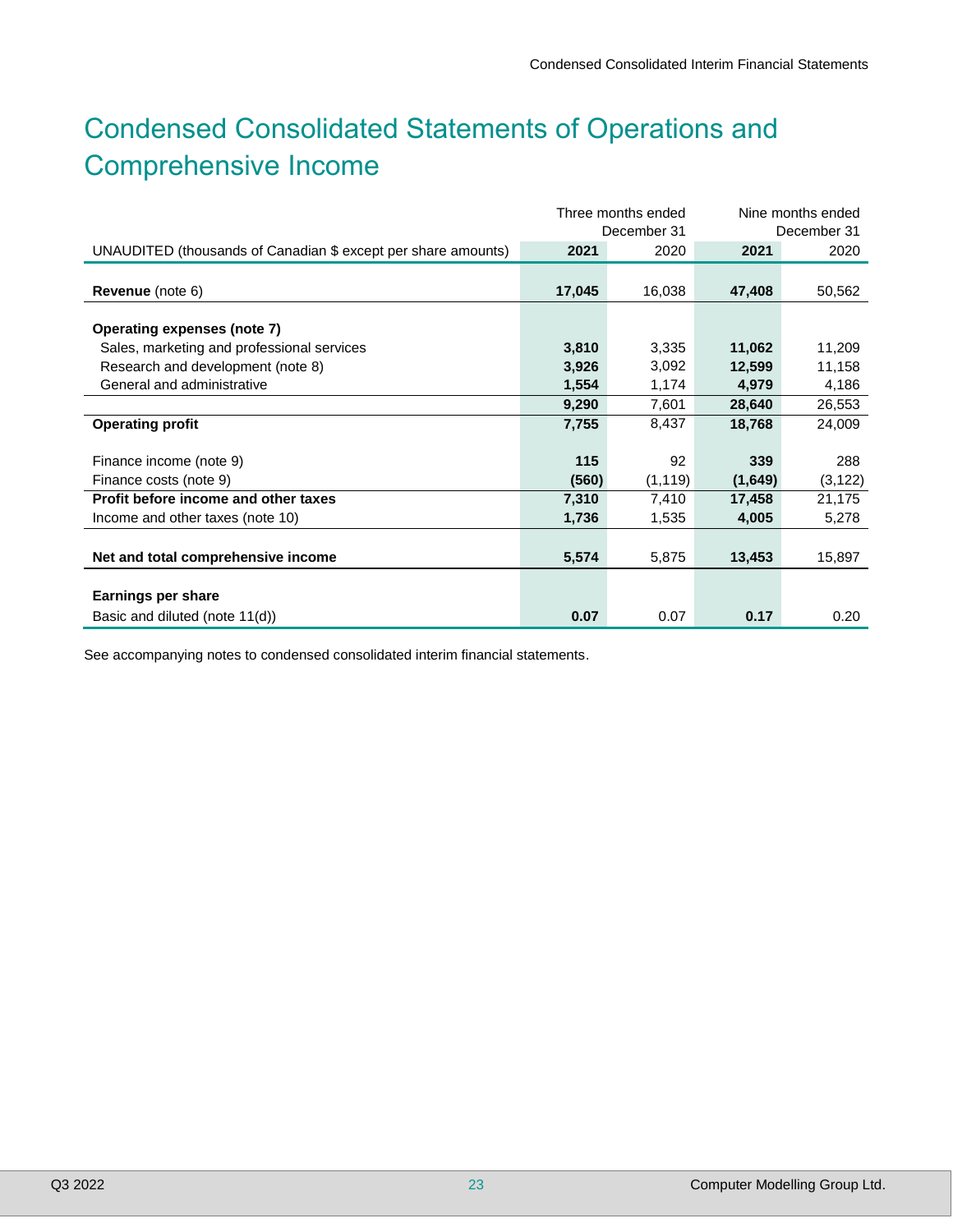# Condensed Consolidated Statements of Changes in Equity

|                                                                    | Share   | Contributed              |           | Total    |
|--------------------------------------------------------------------|---------|--------------------------|-----------|----------|
| UNAUDITED (thousands of Canadian \$)                               | capital | surplus                  | Deficit   | equity   |
|                                                                    |         |                          |           |          |
| Balance, April 1, 2020                                             | 79,851  | 13,533                   | (55,015)  | 38,369   |
| Total comprehensive income for the year                            |         |                          | 15,897    | 15,897   |
| Dividends paid                                                     |         | $\overline{\phantom{0}}$ | (12,041)  | (12,041) |
| Shares issued on redemption of restricted share units (note 11(b)) | 200     |                          |           | 200      |
| Stock-based compensation:                                          |         |                          |           |          |
| Current period expense (note 11(c))                                |         | 531                      |           | 531      |
| Balance, December 31, 2020                                         | 80,051  | 14,064                   | (51, 159) | 42,956   |
|                                                                    |         |                          |           |          |
| Balance, April 1, 2021                                             | 80,051  | 14,251                   | (50, 880) | 43,422   |
| Total comprehensive income for the year                            |         |                          | 13,453    | 13,453   |
| Dividends paid                                                     |         |                          | (12,048)  | (12,048) |
| Shares issued on redemption of restricted share units (note 11(b)) | 197     |                          |           | 197      |
| Stock-based compensation:                                          |         |                          |           |          |
| Current period expense (note 11(c))                                |         | 567                      |           | 567      |
| Balance, December 31, 2021                                         | 80,248  | 14,818                   | (49, 475) | 45,591   |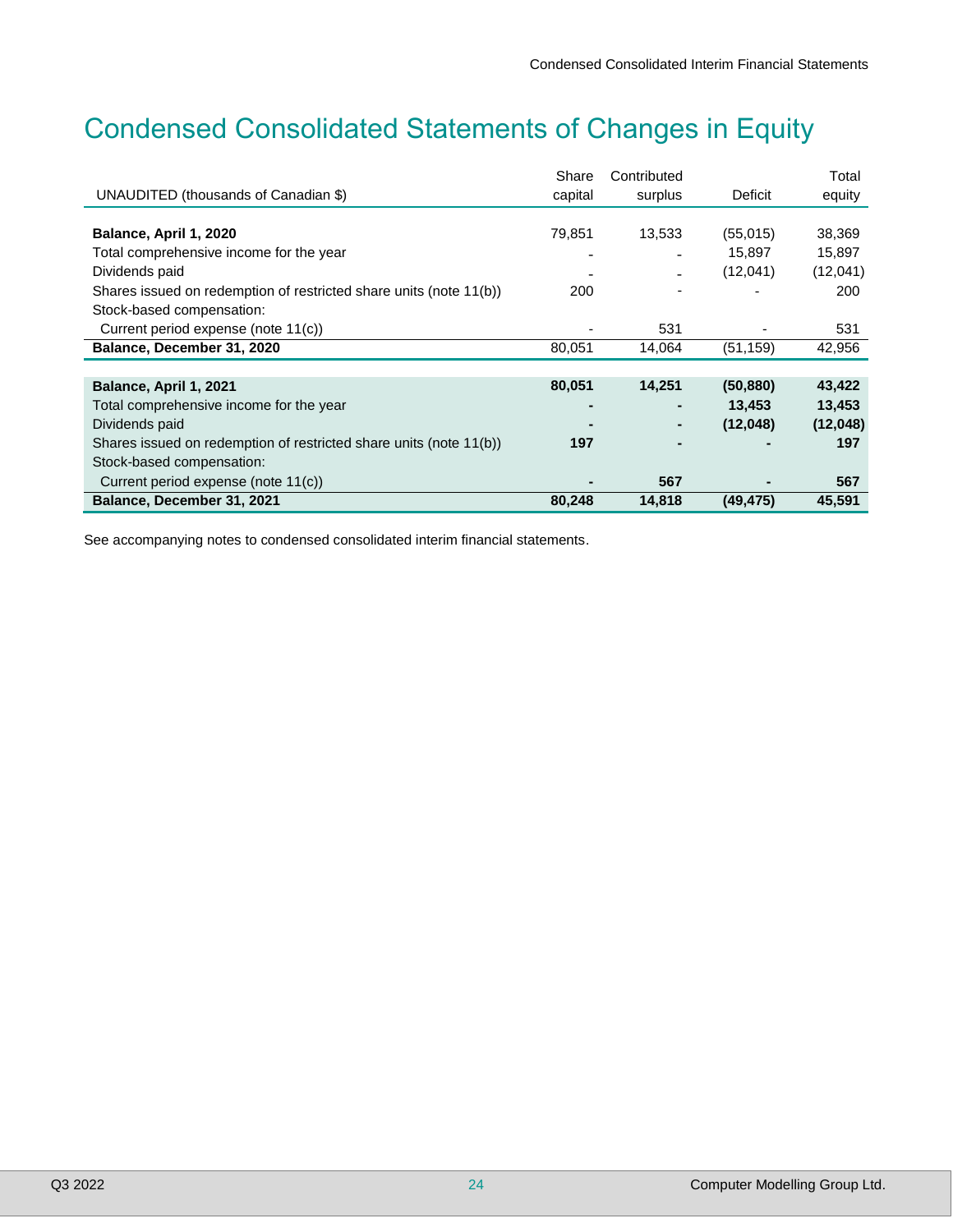# Condensed Consolidated Statements of Cash Flows

|                                                        | Three months ended<br>December 31 |          |           | Nine months ended<br>December 31 |
|--------------------------------------------------------|-----------------------------------|----------|-----------|----------------------------------|
| UNAUDITED (thousands of Canadian \$)                   | 2021                              | 2020     | 2021      | 2020                             |
|                                                        |                                   |          |           |                                  |
| <b>Operating activities</b>                            |                                   |          |           |                                  |
| Net income                                             | 5,574                             | 5,875    | 13,453    | 15,897                           |
| Adjustments for:                                       |                                   |          |           |                                  |
| Depreciation                                           | 1,088                             | 1,072    | 3,144     | 3,200                            |
| Deferred income tax expense (recovery) (note 10)       | (49)                              | (120)    | (104)     | (554)                            |
| Stock-based compensation (note 11(c))                  | 409                               | 495      | 244       | 1,473                            |
| Funds flow from operations                             | 7,022                             | 7,322    | 16,737    | 20,016                           |
| Movement in non-cash working capital:                  |                                   |          |           |                                  |
| Trade and other receivables                            | (4,687)                           | (4, 345) | 4,471     | 10,857                           |
| Trade payables and accrued liabilities                 | 68                                | 676      | (141)     | (1, 371)                         |
| Prepaid expenses                                       | (45)                              | 98       | (245)     | (70)                             |
| Income taxes payable                                   | 355                               | (23)     | (1, 172)  | 1,069                            |
| Deferred revenue                                       | 1,814                             | (4,202)  | (7, 405)  | (18, 491)                        |
| Increase in non-cash working capital                   | (2, 495)                          | (7, 796) | (4, 492)  | (8,006)                          |
| Net cash provided by (used in) by operating activities | 4,527                             | (474)    | 12,245    | 12,010                           |
|                                                        |                                   |          |           |                                  |
| <b>Financing activities</b>                            |                                   |          |           |                                  |
| Repayment of lease liability (note 5)                  | (314)                             | (310)    | (897)     | (942)                            |
| Dividends paid                                         | (4,017)                           | (4,015)  | (12,048)  | (12,041)                         |
| Net cash used in financing activities                  | (4, 331)                          | (4, 325) | (12, 945) | (12, 983)                        |
|                                                        |                                   |          |           |                                  |
| <b>Investing activities</b>                            |                                   |          |           |                                  |
| Property and equipment additions                       | (481)                             | (7)      | (641)     | (356)                            |
| Decrease in cash                                       | (285)                             | (4,806)  | (1, 341)  | (1, 329)                         |
| Cash, beginning of period                              | 48,012                            | 43,982   | 49,068    | 40,505                           |
| Cash, end of period                                    | 47,727                            | 39,176   | 47,727    | 39,176                           |
|                                                        |                                   |          |           |                                  |
| Supplementary cash flow information                    |                                   |          |           |                                  |
| Interest received (note 9)                             | 115                               | 91       | 339       | 289                              |
| Interest paid (notes 5 and 9)                          | 500                               | 517      | 1,510     | 1,563                            |
| Income taxes paid                                      | 1,107                             | 722      | 4,617     | 4,200                            |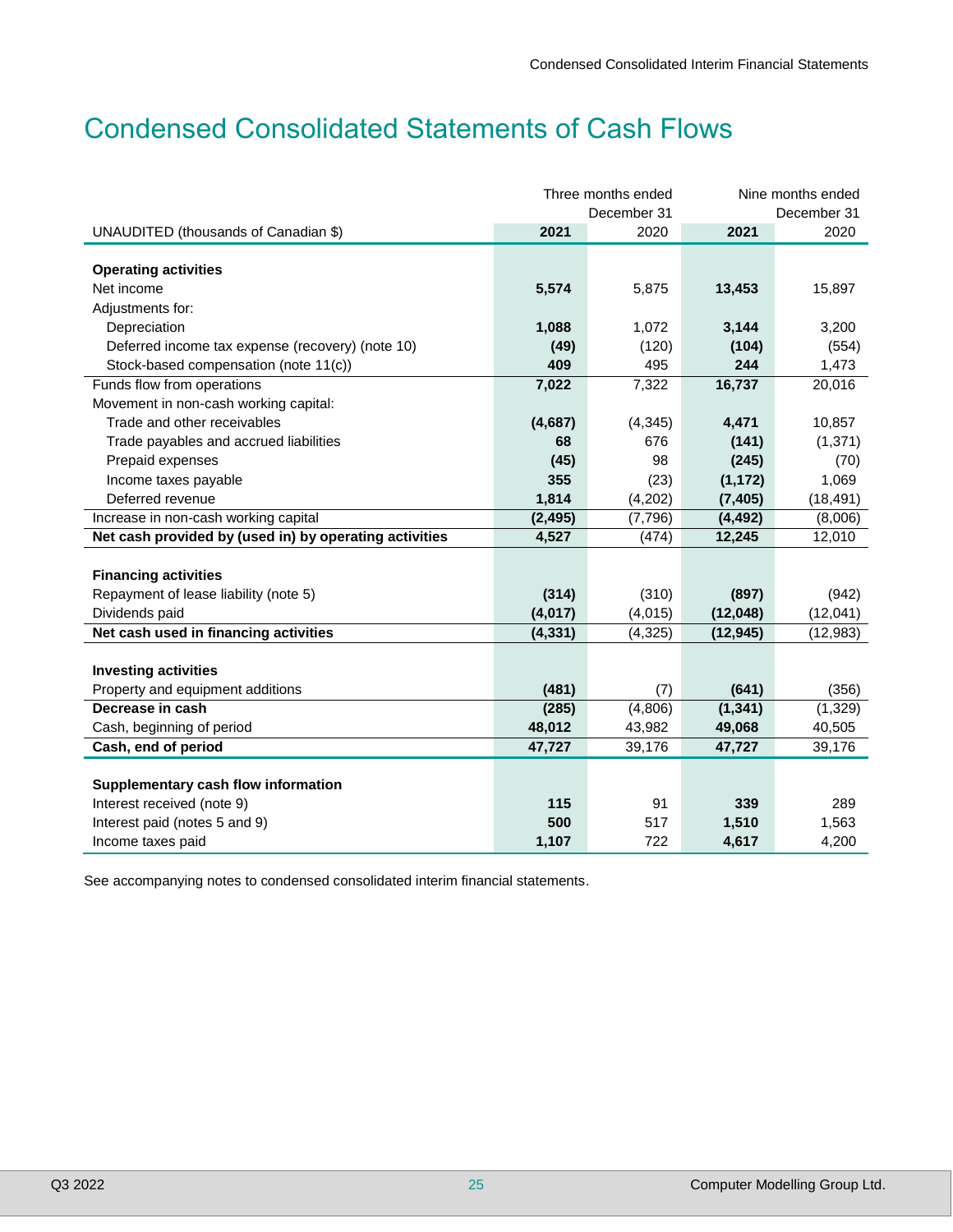# Notes to Condensed Consolidated Interim Financial Statements

For the three and nine months ended December 31, 2021 and 2020.

# **1. Reporting Entity:**

Computer Modelling Group Ltd. ("CMG") is a company domiciled in Alberta, Canada and is incorporated pursuant to the Alberta Business Corporations Act, with its common shares listed on the Toronto Stock Exchange under the symbol "CMG". The address of CMG's registered office is 3710 33 Street N.W., Calgary, Alberta, Canada, T2L 2M1. The condensed consolidated interim financial statements as at and for the three and nine months ended December 31, 2021 comprise CMG and its subsidiaries (together referred to as the "Company"). The Company is a computer software technology company engaged in the development and licensing of reservoir simulation software. The Company also provides professional services consisting of highly specialized support, consulting, training, and contract research activities.

# **2. Basis of Preparation:**

#### **(a) Statement of Compliance:**

These condensed consolidated financial statements have been prepared in accordance with International Accounting Standard ("IAS") 34 *Interim Financial Reporting*. Accordingly, they do not include all of the information required for full annual financial statements and should be read in conjunction with the Company's most recent annual consolidated financial statements as at and for the year ended March 31, 2021, which have been prepared in accordance with International Financial Reporting Standards ("IFRS") as issued by the International Accounting Standards Board ("IASB").

These unaudited condensed consolidated interim financial statements as at and for the three and nine months ended December 31, 2021 were authorized for issuance by the Board of Directors on February 9, 2022.

#### **(b) Basis of Measurement:**

The condensed consolidated interim financial statements have been prepared on the historical cost basis, which is based on the fair value of the consideration at the time of the transaction.

#### **(c) Functional and Presentation Currency:**

The condensed consolidated interim financial statements are presented in Canadian dollars, which is the Company's functional currency. All financial information presented in Canadian dollars has been rounded to the nearest thousand.

#### **(d) Use of Estimates, Judgments and Assumptions:**

The preparation of financial statements in conformity with IFRS requires management to make judgments, estimates and assumptions that affect the application of accounting policies, the reported amounts of assets and liabilities and the disclosure of contingent assets and liabilities at the date of the financial statements and the reported amounts of revenue, costs and expenses. Estimates and underlying assumptions are reviewed on an ongoing basis. Actual results may differ from such estimates and it is possible that the differences could be material. Revisions to accounting estimates are recognized in the period in which the estimates are revised and in any future periods affected.

Significant estimates and judgments used in the preparation of these condensed consolidated interim financial statements were the same as those that applied to the consolidated financial statements for the year ended March 31, 2021.

#### **(e) Impact of the COVID-19 Pandemic:**

In March 2020, the World Health Organization declared the coronavirus outbreak a pandemic. Responses to the spread of COVID-19 resulted in a partial shutdown of the global economy leading to significant disruption to business operations and a significant increase in economic uncertainty with volatile commodity prices and currency exchange rates. In addition,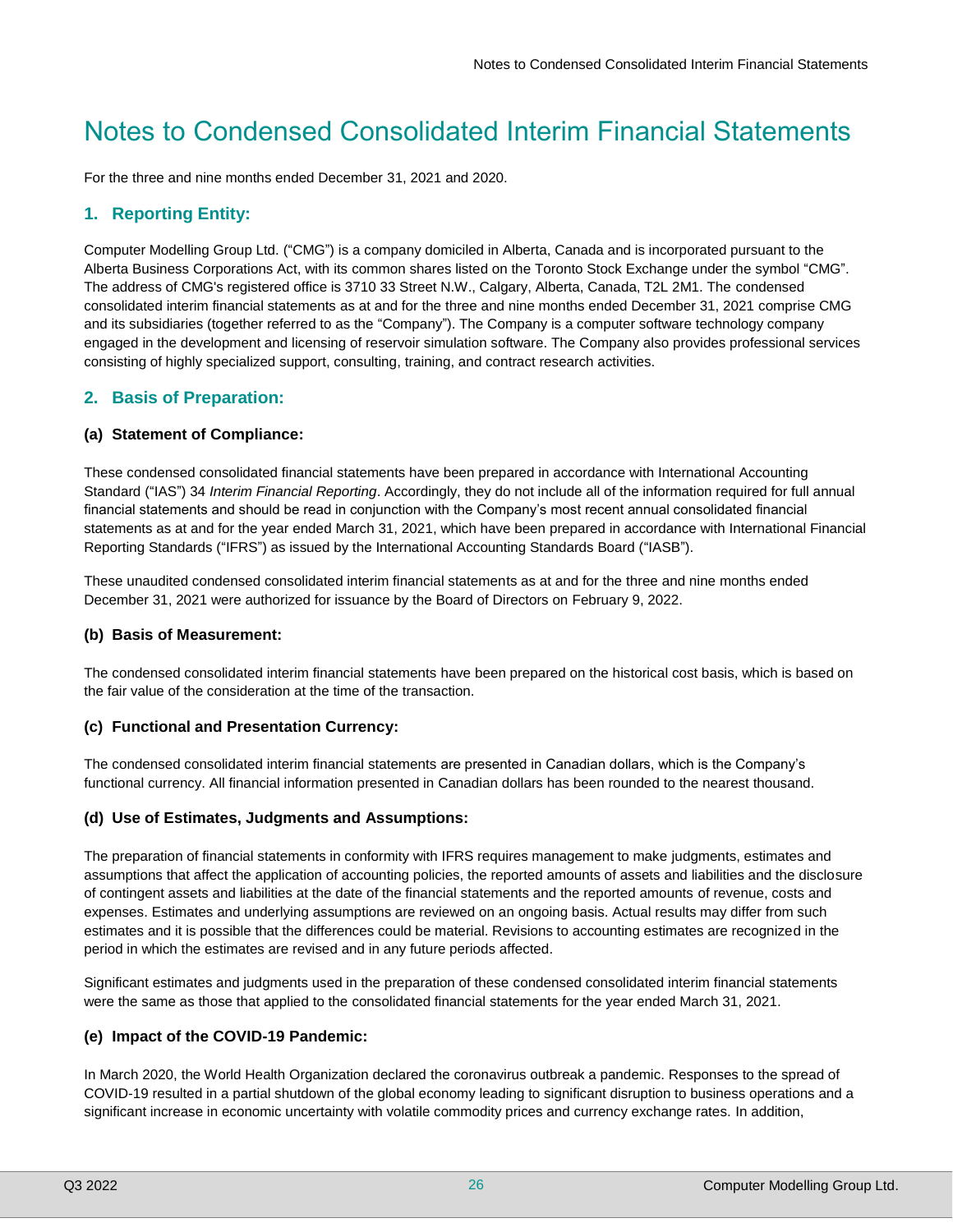fluctuating demand for crude oil resulting from world economies emerging from and then entering into subsequent COVID-19 waves has resulted in significant volatility in global energy prices. These events are resulting in a challenging economic climate in which it is difficult to reliably estimate the length or severity of these developments and their financial impact. A potential adverse impact to the Company includes reductions in revenues and cash flows and increased risk of non-payment from customers. Estimates made during this period of extreme volatility are subject to a higher level of uncertainty and as a result, there may be a further prospective impact in future periods.

# **3. Segmented Information:**

The Company is organized into one operating segment represented by the development and licensing of reservoir simulation software. The Company provides professional services, consisting of support, training, consulting and contract research activities, to promote the use and development of its software; however, these activities are not evaluated as a separate business segment.

Property, equipment and right-of-use assets of the Company are located in the following geographic regions (for revenue by geographic region, refer to note 6):

| (thousands of \$)                 | <b>December 31, 2021</b> | March 31, 2021 |
|-----------------------------------|--------------------------|----------------|
| Canada                            | 44.114                   | 46,393         |
| <b>United States</b>              | 610                      | 755            |
| South America                     | 233                      | 325            |
| Eastern Hemisphere <sup>(1)</sup> | 46                       | 61             |
|                                   | 45.003                   | 47.534         |

(1) Includes Europe, Africa, Asia and Australia.

## **4. Deferred Revenue:**

The following table presents changes in the deferred revenue balance:

| Invoiced during the period, excluding amounts recognized as revenue during the period  | 20.973    |
|----------------------------------------------------------------------------------------|-----------|
| Recognition of deferred revenue included in the balance at the beginning of the period | (28, 378) |
| Balance, December 31, 2021                                                             | 23.056    |

#### **5. Lease Liability:**

The Company's leases are for office space, the most significant of which is the twenty-year head office lease that commenced in 2017. These leases contain renewal options for additional terms, but since the Company is not reasonably certain it will exercise the renewal options, they have not been included in the measurement of the lease obligations.

| (thousands of \$)                                |          |
|--------------------------------------------------|----------|
| Balance, March 31, 2021                          | 40,962   |
| Interest on lease liability (note 9)             | 1,510    |
| Lease payments                                   | (2, 407) |
| Remeasurement due to renegotiated lease payments | (29)     |
| Balance, December 31, 2021                       | 40,036   |
|                                                  |          |
| Current                                          | 1,526    |
| Long-term                                        | 38,510   |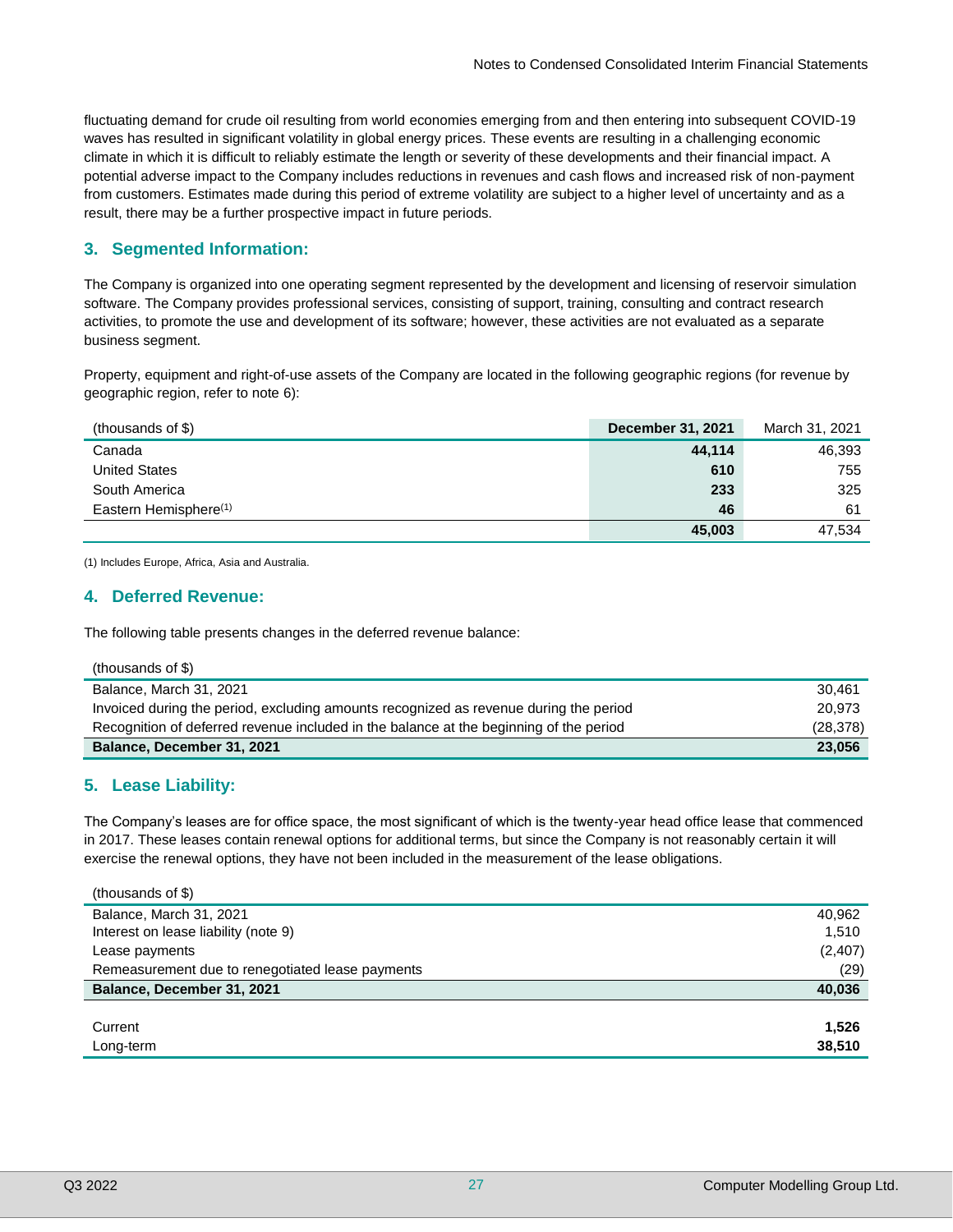The following table presents contractual undiscounted payments for lease liability as at December 31, 2021:

| (thousands of $$)$ )               |        |
|------------------------------------|--------|
| Less than one year                 | 3,477  |
| Between one and five years         | 13.959 |
| More than five years               | 40.710 |
| <b>Total undiscounted payments</b> | 58,146 |

#### **6. Revenue:**

In the following table, revenue is disaggregated by geographical region and timing of revenue recognition:

|                                     |        | Three months ended |        | Nine months ended |
|-------------------------------------|--------|--------------------|--------|-------------------|
|                                     |        | December 31        |        | December 31       |
| (thousands of \$)                   | 2021   | 2020               | 2021   | 2020              |
| Annuity/maintenance license revenue |        |                    |        |                   |
| Canada                              | 3,303  | 3,097              | 9,425  | 9,452             |
| <b>United States</b>                | 3,429  | 3,649              | 9,502  | 11,533            |
| South America                       | 1,884  | 1,320              | 5,195  | 4,412             |
| Eastern Hemisphere                  | 4,959  | 5,411              | 14,978 | 16,747            |
|                                     | 13,575 | 13,477             | 39,100 | 42,144            |
| <b>Perpetual license revenue</b>    |        |                    |        |                   |
| Canada                              |        |                    |        |                   |
| <b>United States</b>                | 180    |                    | 401    |                   |
| South America                       |        | 41                 |        | 1,020             |
| Eastern Hemisphere                  | 1,317  | 619                | 2,067  | 1,415             |
|                                     | 1,497  | 660                | 2,468  | 2,435             |
| Total software license revenue      | 15,072 | 14,137             | 41,568 | 44,579            |
| <b>Professional services</b>        |        |                    |        |                   |
| Canada                              | 1,798  | 1,690              | 5,368  | 5,241             |
| <b>United States</b>                | 9      | 45                 | 66     | 436               |
| South America                       | 12     |                    | 91     | 26                |
| Eastern Hemisphere                  | 154    | 166                | 315    | 280               |
|                                     | 1,973  | 1,901              | 5,840  | 5,983             |
| <b>Total revenue</b>                |        |                    |        |                   |
| Canada                              | 5,101  | 4,787              | 14,793 | 14,693            |
| <b>United States</b>                | 3,618  | 3,694              | 9,969  | 11,969            |
| South America                       | 1,896  | 1,361              | 5,286  | 5,458             |
| Eastern Hemisphere                  | 6,430  | 6,196              | 17,360 | 18,442            |
|                                     | 17,045 | 16,038             | 47,408 | 50,562            |

During the nine months ended December 31, 2021, revenue recognized from performance obligations satisfied (or partially satisfied) in previous periods is \$1.4 million (2020 – \$1.3 million).

The Company applies the practical expedient available under IFRS 15 and does not disclose the amount of the transaction price allocated to unsatisfied performance obligations if the underlying contract has an expected duration of one year or less.

Receivables from contracts with customers were as follows:

| (thousands of \$)                                       | <b>December 31, 2021</b> | March 31, 2021 |
|---------------------------------------------------------|--------------------------|----------------|
| Receivables (included in "Trade and other receivables") | 18.556                   | 22.812         |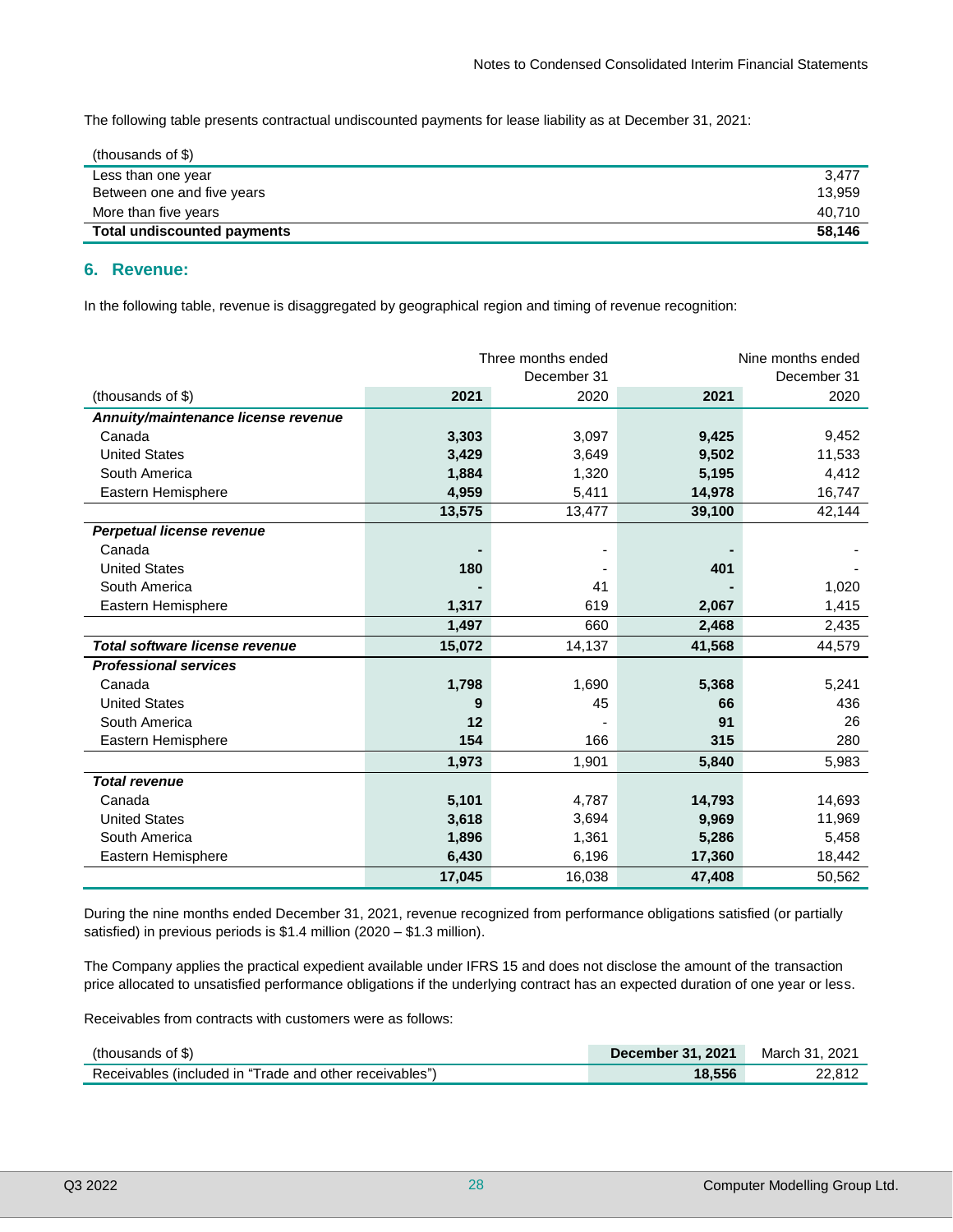During the nine months ended December 31, 2021, one customer comprised 12.2% of the Company's total revenue (2020 – one customer, 12.9%).

# **7. Canada Emergency Wage Subsidy and Canada Emergency Rent Subsidy**

As a result of the decline in revenue, CMG became eligible for the Canada Emergency Wage Subsidy ("CEWS") and the Canada Emergency Rent Subsidy ("CERS") programs and during the three and nine months ended December 31, 2021 recorded a CEWS benefit of \$0.3 million and \$0.6 million, respectively (three and nine months ended December 31, 2020 – \$1.6 million and \$4.1 million, respectively), and a CERS benefit of \$0.1 million and \$0.2 million, respectively (three and nine months ended December 31, 2020 – \$0.1 million and \$0.1 million, respectively). The CEWS and CERS benefits were recorded against the financial statement line items that they are intended to compensate, resulting in the following credits to the operating expense categories:

| Three months ended December 31,            | 2021  | 2020     |
|--------------------------------------------|-------|----------|
| (thousands of \$)                          |       |          |
| Sales, marketing and professional services | (68)  | (287)    |
| Research and development                   | (267) | (1, 131) |
| General and administrative                 | (64)  | (271)    |
|                                            | (399) | (1,689)  |

| Nine months ended December 31,<br>(thousands of $$)$ ) | 2021  | 2020    |
|--------------------------------------------------------|-------|---------|
| Sales, marketing and professional services             | (130) | (719)   |
| Research and development                               | (513) | (2,833) |
| General and administrative                             | (123) | (677)   |
|                                                        | (766) | (4,229) |

# **8. Research and Development Costs:**

| Three months ended December 31,<br>(thousands of $$)$ )                         | 2021  | 2020  |
|---------------------------------------------------------------------------------|-------|-------|
| Research and development, net of government grants                              | 4,104 | 3.231 |
| Scientific research and experimental development (SR&ED) investment tax credits | (178) | (139) |
|                                                                                 | 3,926 | 3.092 |

| Nine months ended December 31,<br>(thousands of $$)$ )                          | 2021   | 2020   |
|---------------------------------------------------------------------------------|--------|--------|
| Research and development, net of government grants                              | 13,263 | 11.709 |
| Scientific research and experimental development (SR&ED) investment tax credits | (664)  | (551)  |
|                                                                                 | 12.599 | 11.158 |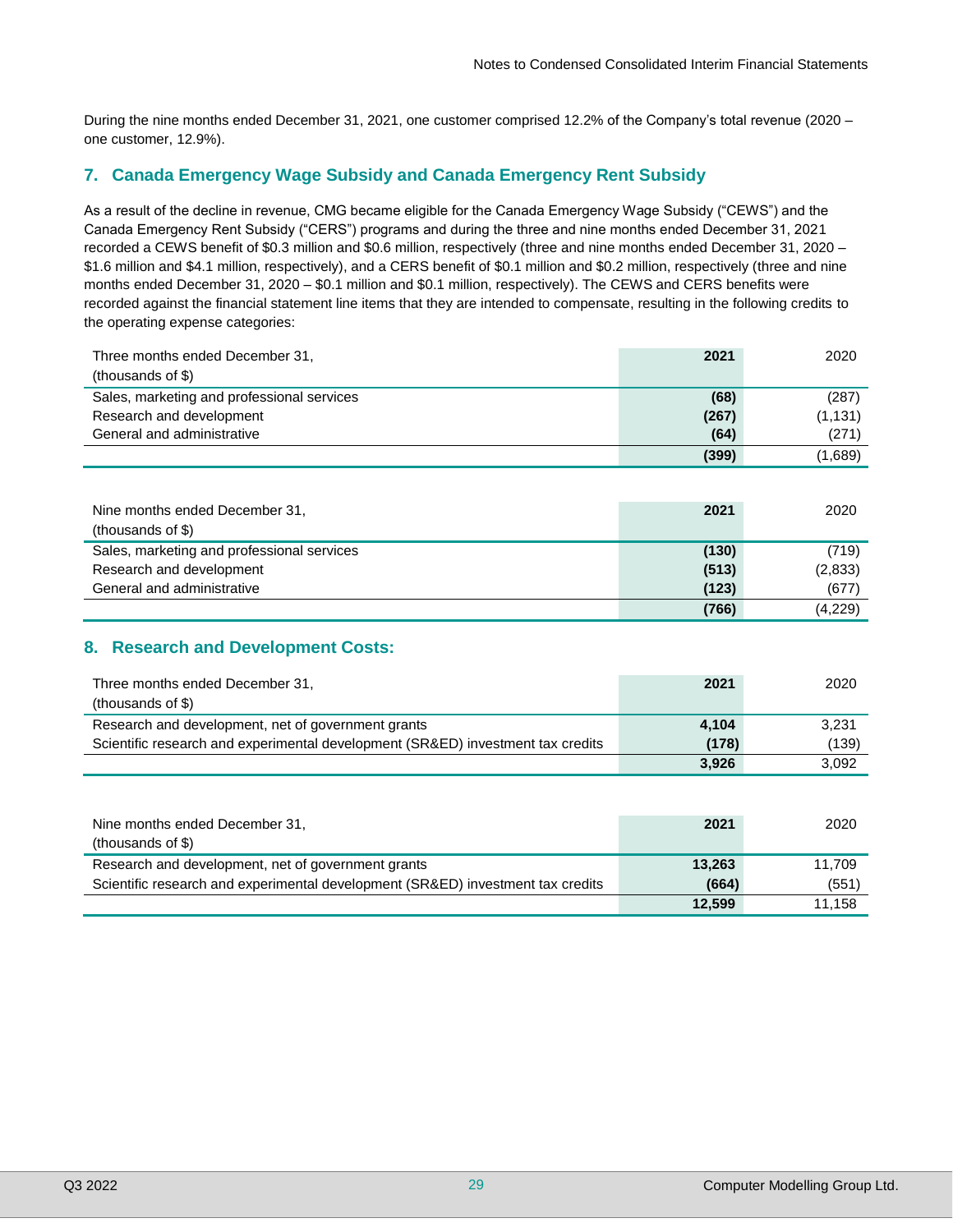# **9. Finance Income and Finance Costs:**

| Three months ended December 31,              | 2021  | 2020     |
|----------------------------------------------|-------|----------|
| (thousands of \$)                            |       |          |
| Interest income                              | 115   | 92       |
| Finance income                               | 115   | 92       |
|                                              |       |          |
| Interest expense on lease liability (note 5) | (500) | (517)    |
| Net foreign exchange loss                    | (60)  | (602)    |
| Finance costs                                | (560) | (1, 119) |

| Nine months ended December 31,<br>(thousands of \$) | 2021    | 2020     |
|-----------------------------------------------------|---------|----------|
| Interest income                                     | 339     | 288      |
| Finance income                                      | 339     | 288      |
|                                                     |         |          |
| Interest expense on lease liability (note 5)        | (1,510) | (1,563)  |
| Net foreign exchange loss                           | (139)   | (1, 559) |
| Finance costs                                       | (1,649) | (3, 122) |

# **10. Income and Other Taxes:**

The major components of income tax expense are as follows:

| Nine months ended December 31.      | 2021  | 2020  |
|-------------------------------------|-------|-------|
| (thousands of \$)                   |       |       |
| Current year income tax expense     | 4,232 | 5,515 |
| Adjustment for prior year           | (131) | (44)  |
| Current income taxes                | 4,101 | 5,471 |
|                                     |       |       |
| Deferred tax recovery               | (104) | (554) |
| Foreign withholding and other taxes | 8     | 361   |
|                                     | 4,005 | 5,278 |

The provision for income and other taxes reported differs from the amount computed by applying the combined Canadian Federal and Provincial statutory rate to the profit before income and other taxes. The reasons for this difference and the related tax effects are as follows:

| Nine months ended December 31.               | 2021   | 2020   |
|----------------------------------------------|--------|--------|
| (thousands of \$, unless otherwise stated)   |        |        |
| Combined statutory tax rate                  | 23.00% | 23.50% |
| Expected income tax                          | 4,015  | 4,976  |
| Non-deductible costs                         | 180    | 148    |
| Withholding taxes                            | (73)   | 195    |
| Effect of tax rates in foreign jurisdictions | (6)    | (15)   |
| Effect of statutory tax rate reduction       |        | (8)    |
| Adjustment for prior year                    | (131)  | (44)   |
| Other                                        | 20     | 26     |
|                                              | 4,005  | 5,278  |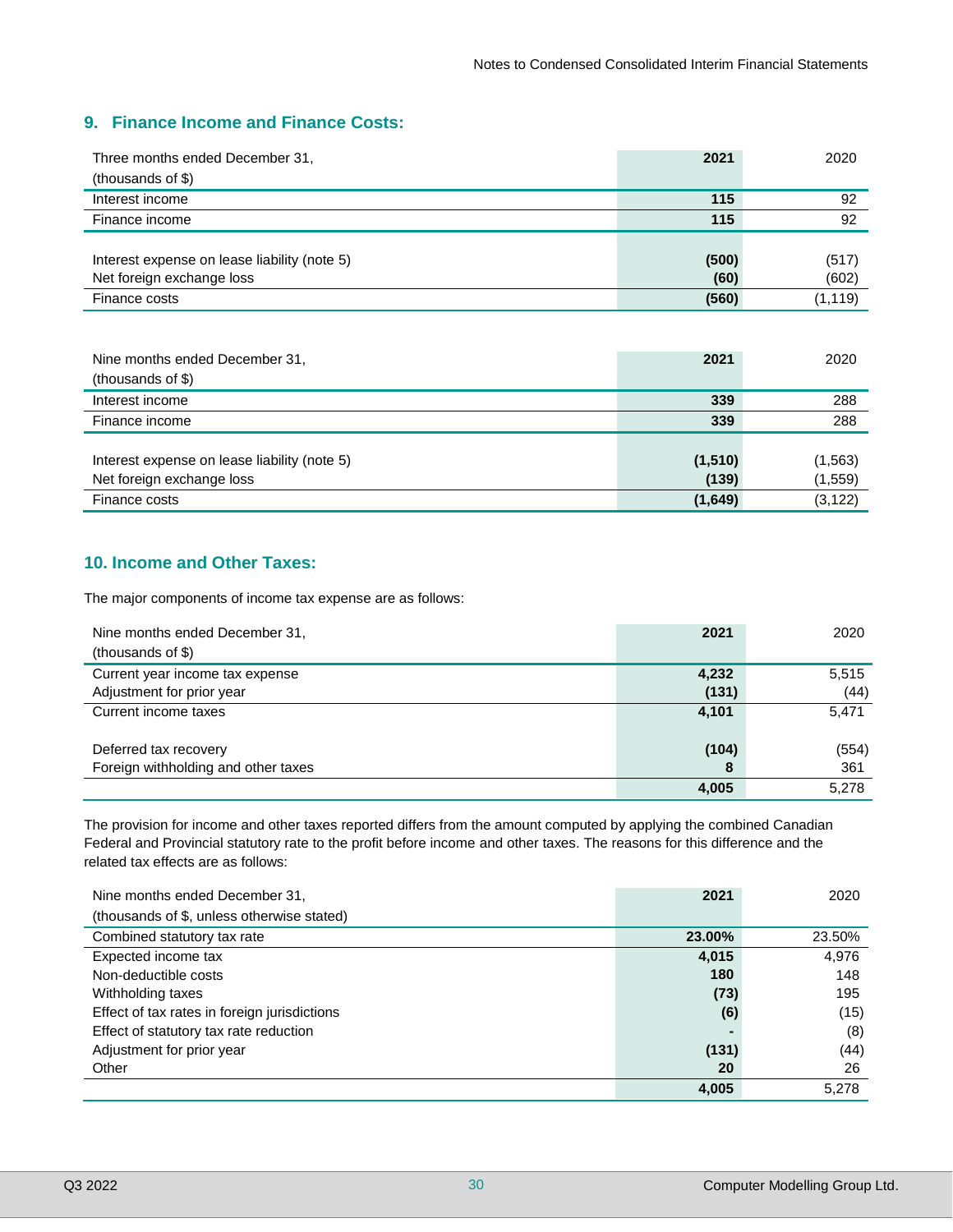The components of the Company's deferred tax asset are as follows:

| (thousands of $$)$ )               | <b>December 31, 2021</b> | March 31, 2021 |
|------------------------------------|--------------------------|----------------|
| Right-of-use assets                | 1,421                    | 1.245          |
| Stock-based compensation liability | 497                      | 616            |
| Property and equipment             | 149                      | 115            |
| SR&ED investment tax credits       | (141)                    | (154)          |
| Net deferred tax asset             | 1,926                    | 1.822          |

All movement in deferred tax assets and liabilities is recognized through net income of the respective period.

Prepaid income taxes and current income taxes payable have not been offset as the amounts relate to income taxes levied by different tax authorities on different taxable entities.

# **11. Share Capital:**

#### **(a) Authorized:**

An unlimited number of common shares, an unlimited number of non-voting shares, and an unlimited number of preferred shares, issuable in series.

#### **(b) Issued:**

| (thousands of shares)                          | Common shares |
|------------------------------------------------|---------------|
| Balance, April 1, 2020                         | 80.249        |
| Issued on redemption of restricted share units | 37            |
| Balance, December 31, 2020                     | 80.286        |
|                                                |               |
| Balance, April 1, 2021                         | 80,286        |
| Issued on redemption of restricted share units | 49            |

**Balance, December 31, 2021 80,335**

#### **(c) Stock-Based Compensation:**

#### **Stock-Based Compensation Expense**

The following table summarizes stock-based compensation expense:

| Three months ended December 31,        | 2021 | 2020 |
|----------------------------------------|------|------|
| (thousands of \$)                      |      |      |
| Equity-settled plans                   | 188  | 190  |
| Cash-settled plans                     | 225  | 339  |
| Total stock-based compensation expense | 413  | 529  |

| Nine months ended December 31,         | 2021  | 2020  |
|----------------------------------------|-------|-------|
| (thousands of \$)                      |       |       |
| Equity-settled plans                   | 567   | 531   |
| Cash-settled plans                     | 517   | 1.742 |
| Total stock-based compensation expense | 1,084 | 2.273 |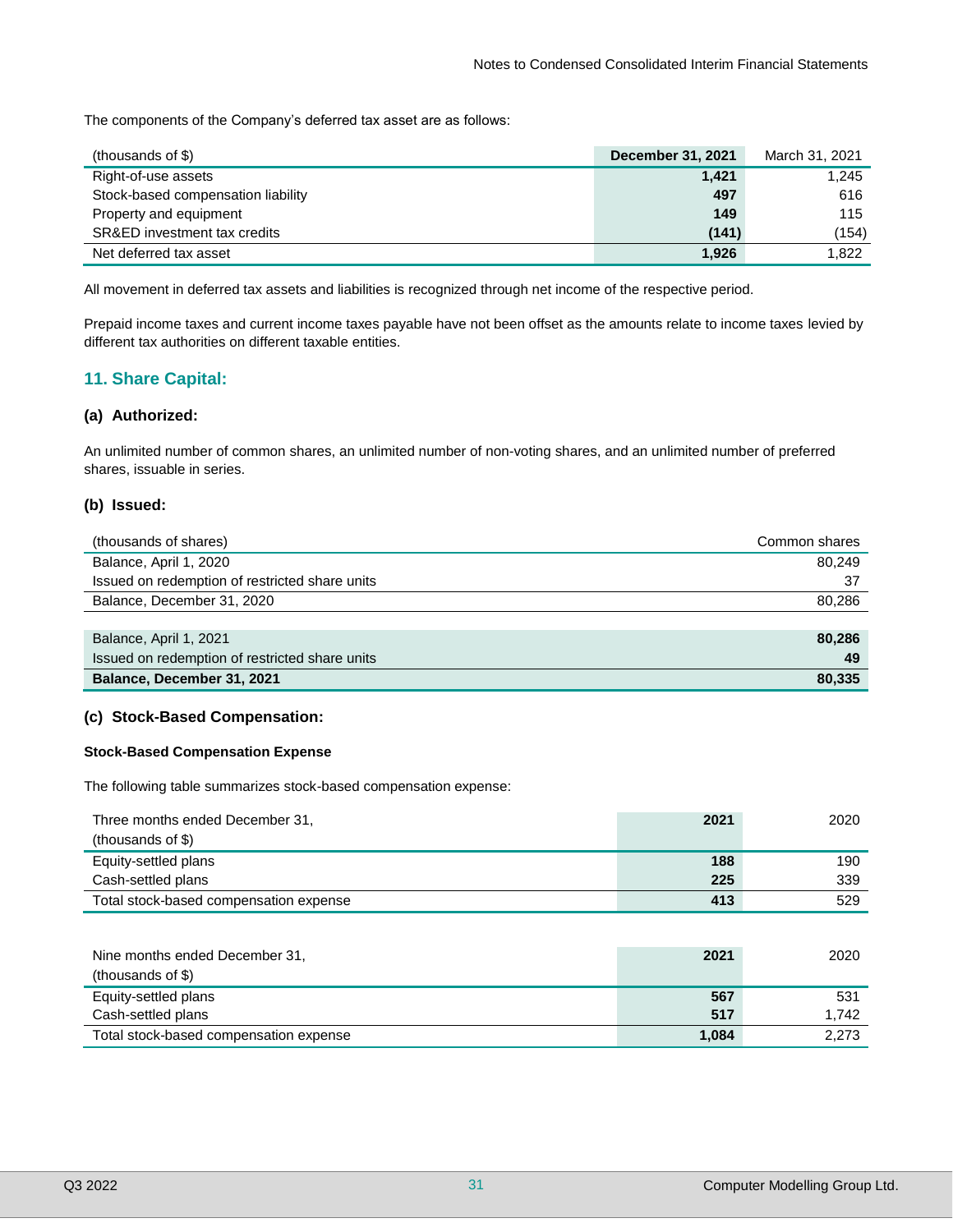#### **Liability Recognized for Stock-Based Compensation (1)**

The following table summarizes liabilities for the Company's cash-settled plans:

| (thousands of \$)                                               | <b>December 31, 2021</b> | March 31, 2021 |
|-----------------------------------------------------------------|--------------------------|----------------|
| <b>SARs</b>                                                     | 207                      | 407            |
| <b>RSUs</b>                                                     | 1,128                    | 1,641          |
| <b>PSUs</b>                                                     | 306                      | 204            |
| <b>DSUs</b>                                                     | 518                      | 426            |
| Total stock-based compensation liability                        | 2,159                    | 2,678          |
|                                                                 |                          |                |
| Current, recorded within trade payables and accrued liabilities | 1,003                    | 1,397          |
| Long-term                                                       | 1,156                    | 1,281          |

(1) The intrinsic value of the vested awards at December 31, 2021 was \$0.5 million.

The Company has several stock-based compensation plans, including a stock option plan, a share appreciation rights plan, a performance share unit and restricted share unit plan, and a deferred share unit plan.

The maximum number of common shares reserved for issuance under the Company's security-based compensation plans is limited to 10% of the issued and outstanding common shares. Based on this calculation, at December 31, 2021, the Company may reserve up to 8,033,000 common shares for issuance under its security-based compensation plans.

#### *(i) Stock Option Plan*

The Company adopted a rolling stock option plan as of July 13, 2005, which was reaffirmed by the Company's shareholders on July 16, 2020. Pursuant to the stock option plan, the maximum term of an option granted cannot exceed five years from the date of grant. Fifty percent of stock options vest on the first anniversary from the grant date and then 25% vest on each of the second and third anniversary dates. Stock options have a five-year life.

The following table outlines changes in stock options:

|                                      | Nine months ended |                       |             | Year ended            |
|--------------------------------------|-------------------|-----------------------|-------------|-----------------------|
|                                      |                   | December 31, 2021     |             | March 31, 2021        |
|                                      | Number of         | Weighted              | Number of   | Weighted              |
|                                      | <b>Options</b>    | Average               | Options     | Average               |
|                                      | (thousands)       | <b>Exercise Price</b> | (thousands) | <b>Exercise Price</b> |
|                                      |                   | (\$/share)            |             | (\$/share)            |
| Outstanding at beginning of period   | 3,524             | 7.82                  | 3,900       | 9.64                  |
| Granted                              | 1,006             | 3.98                  | 796         | 5.10                  |
| Forfeited/expired                    | (846)             | 9.51                  | (1, 172)    | 12.03                 |
| Outstanding at end of period         | 3,684             | 6.38                  | 3,524       | 7.82                  |
| Options exercisable at end of period | 2,116             | 7.74                  | 2,234       | 8.95                  |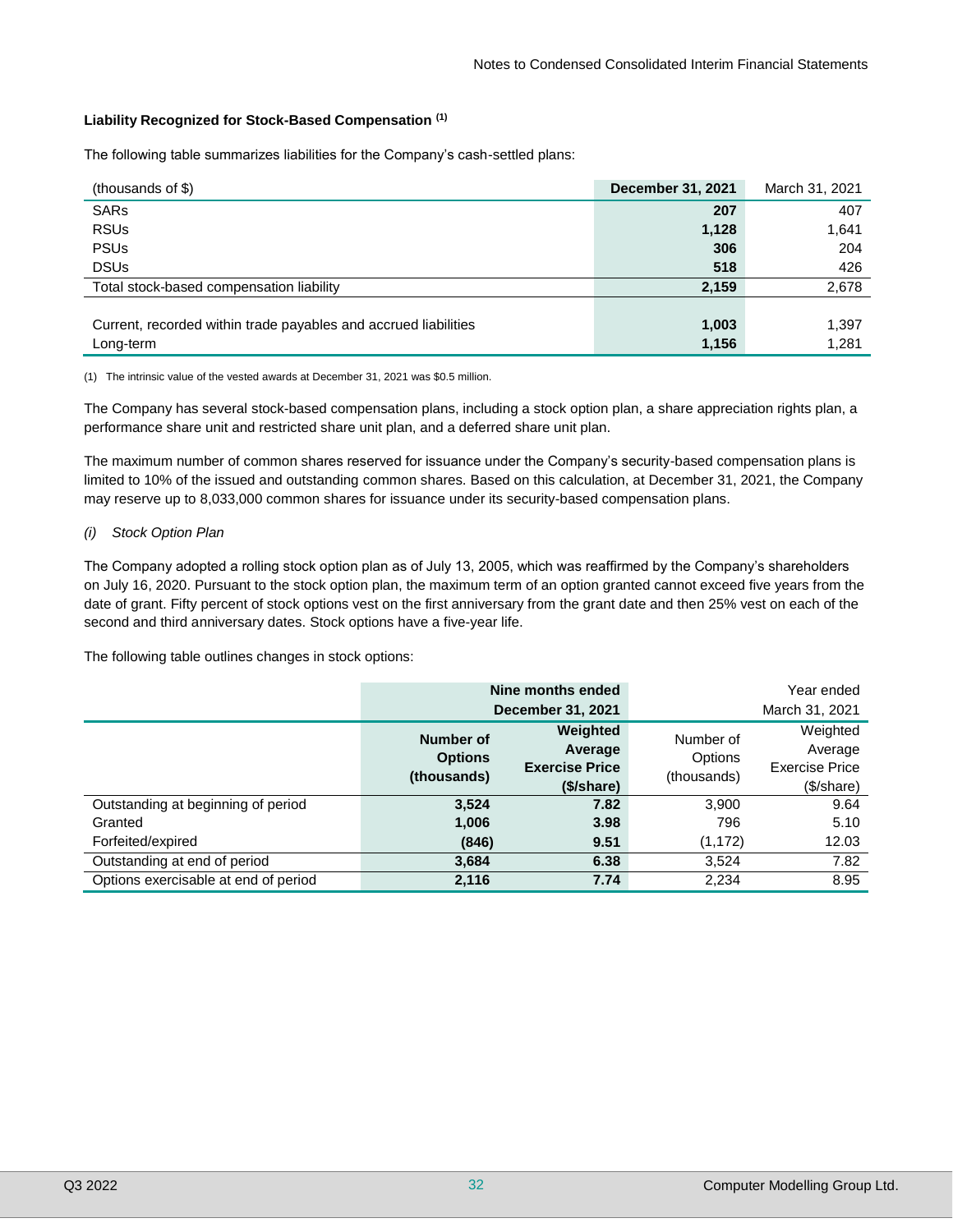|                               |                                            |                                                                        | Outstanding                                                 |                                     | Exercisable                                          |
|-------------------------------|--------------------------------------------|------------------------------------------------------------------------|-------------------------------------------------------------|-------------------------------------|------------------------------------------------------|
| Exercise Price<br>(\$/option) | Number of<br><b>Options</b><br>(thousands) | Weighted<br>Average<br>Remaining<br><b>Contractual Life</b><br>(years) | Weighted<br>Average<br><b>Exercise Price</b><br>(\$/option) | Number of<br>Options<br>(thousands) | Weighted<br>Average<br>Exercise Price<br>(\$/option) |
| 3.98 to 5.07                  | 991                                        | 4.6                                                                    | 3.98                                                        |                                     |                                                      |
| 5.08 to 6.30                  | 779                                        | 3.6                                                                    | 5.08                                                        | 393                                 | 5.08                                                 |
| 6.31 to 9.19                  | 745                                        | 2.6                                                                    | 6.38                                                        | 554                                 | 6.38                                                 |
| 9.20 to 9.32                  | 465                                        | 1.6                                                                    | 9.20                                                        | 465                                 | 9.20                                                 |
| 9.33 to 9.33                  | 704                                        | 0.6                                                                    | 9.33                                                        | 704                                 | 9.33                                                 |
|                               | 3,684                                      | 2.9                                                                    | 6.38                                                        | 2,116                               | 7.74                                                 |

The range of exercise prices of stock options outstanding and exercisable at December 31, 2021 is as follows:

The fair value of stock options was estimated using the Black-Scholes option pricing model under the following assumptions:

|                                                 | Nine months ended | Year ended     |
|-------------------------------------------------|-------------------|----------------|
|                                                 | December 31, 2021 | March 31, 2021 |
| Fair value at grant date (\$/option)            | 0.78 to 0.80      | 1.00 to 1.50   |
| Share price at grant date (\$/share)            | 3.98              | 5.08 to 6.59   |
| Risk-free interest rate (%)                     | 0.57 to 0.70      | 0.22 to 0.37   |
| Estimated hold period prior to exercise (years) | $3$ to 4          | $3$ to 4       |
| Volatility in the price of common shares (%)    | 39 to 42          | 35 to 41       |
| Dividend yield per common share (%)             | 5.18              | 3.06 to 3.71   |

#### *(ii) Share Appreciation Rights Plan*

The Company adopted a share appreciation rights plan ("SAR Plan") in November 2015. A share appreciation right ("SAR") entitles the holder to receive a cash payment equal to the difference between the stated exercise price and the market price of the Company's common shares on the date the SAR is exercised. SARs are granted to executive officers and employees residing and working outside of Canada. Fifty percent of SARs vest on the first year anniversary from the grant date and then 25% vest on each of the second and third year anniversary dates. SARs have a five-year life.

The following table outlines changes in SARs:

|                                    |                       | Nine months ended<br><b>December 31, 2021</b> |                          | Year ended<br>March 31, 2021 |
|------------------------------------|-----------------------|-----------------------------------------------|--------------------------|------------------------------|
|                                    |                       | <b>Weighted Average</b>                       |                          | Weighted                     |
|                                    | <b>Number of SARs</b> | <b>Exercise Price</b>                         | Number of SARs           | Average Exercise             |
|                                    | (thousands)           | (\$/SAR)                                      | (thousands)              | Price (\$/SAR)               |
| Outstanding at beginning of period | 1,373                 | 8.19                                          | 1,152                    | 8.80                         |
| Granted                            | 278                   | 3.98                                          | 221                      | 5.08                         |
| Forfeited/expired                  | (208)                 | 9.78                                          | $\overline{\phantom{0}}$ |                              |
| Outstanding at end of period       | 1.443                 | 7.15                                          | 1.373                    | 8.19                         |
| SARs exercisable at end of period  | 999                   | 8.31                                          | 948                      | 9.04                         |

#### *(iii) Share Unit Plans*

#### **Performance Share Units (PSUs) and Restricted Share Units (RSUs)**

The Performance Share Unit and Restricted Share Unit Plan ("PSU & RSU Plan") is open to all employees and contractors of the Company. PSUs cliff-vest at the end of three years, with the vesting multiplier ranging from 0.0 to 2.0 contingent upon achieving certain corporate performance criteria. RSUs vest annually over a three-year period. Upon vesting, PSUs and RSUs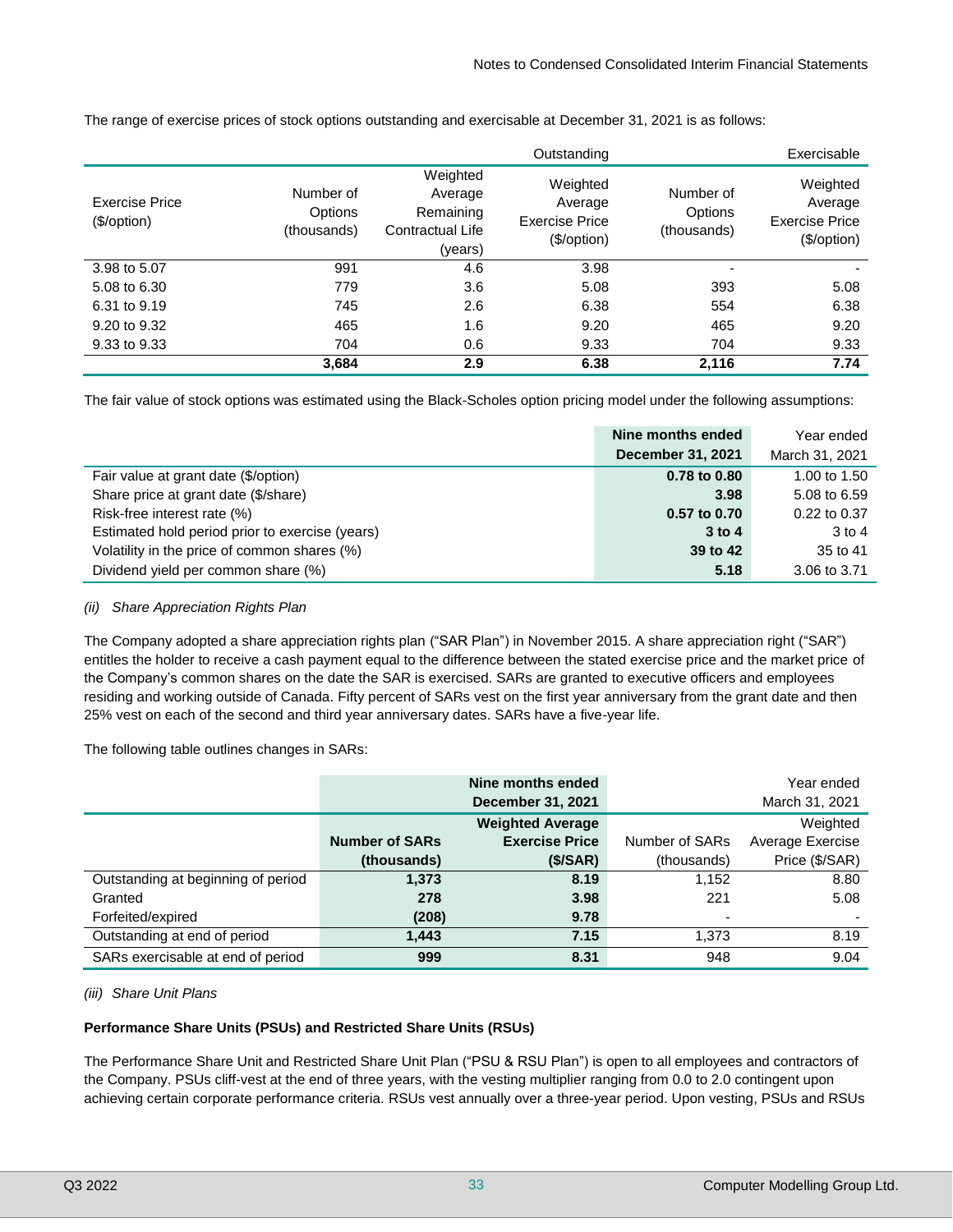can be exchanged for common shares of the Company or surrendered for cash at the option of the holder. As such, the Company accounts for PSUs and RSUs as cash-settled awards and recognizes a liability for potential cash settlements.

The International Employees PSU & RSU Plan includes substantially the same terms, conditions and PSU performance criteria as the PSU & RSU Plan, with the main two exceptions being that (i) it is available only to employees and contractors residing and working outside of Canada and (ii) PSUs and RSUs under this plan can be redeemed for cash only. As such, the Company accounts for PSUs and RSUs issued under the International Employees PSU & RSU Plan as cash-settled awards and recognizes a liability for potential cash settlements.

#### **Deferred Share Units (DSUs)**

The DSU Plan was adopted in May 2017 and is limited to non-employee members of the Board of Directors. DSUs vest immediately, but are redeemable for cash only after a director ceases Board membership.

The following table summarizes the activity related to the Company's share unit plans:

|                                    | Nine months ended |             |             |             | Year ended  |                          |
|------------------------------------|-------------------|-------------|-------------|-------------|-------------|--------------------------|
| (thousands)                        | December 31, 2021 |             |             |             |             | March 31, 2021           |
|                                    | <b>RSUs</b>       | <b>PSUs</b> | <b>DSUs</b> | <b>RSUs</b> | <b>PSUs</b> | <b>DSUs</b>              |
| Outstanding at beginning of period | 589               | 93          | 74          | 421         | 30          | 48                       |
| Granted                            | 485               | 70          | 48          | 379         | 63          | 33                       |
| Exercised                          | (256)             |             |             | (181)       |             | (7)                      |
| Forfeited                          | (81)              | -           |             | (30)        |             | $\overline{\phantom{0}}$ |
| Outstanding at end of period       | 737               | 163         | 122         | 589         | 93          | 74                       |

#### **(d) Earnings Per Share:**

The following table summarizes the earnings and weighted average number of common shares used in calculating basic and diluted earnings per share:

| Three months ended December 31,       |                 |             |                 |          |             |            |
|---------------------------------------|-----------------|-------------|-----------------|----------|-------------|------------|
| (thousands except per share amounts)  |                 |             | 2021            |          |             | 2020       |
|                                       |                 | Weighted    |                 |          | Weighted    |            |
|                                       |                 | average     | <b>Earnings</b> |          | average     | Earnings   |
|                                       | <b>Earnings</b> | shares      | per share       | Earnings | shares      | per share  |
|                                       | $($ \$)         | outstanding | (\$/share)      | (3)      | outstanding | (\$/share) |
| Basic                                 | 5,574           | 80,335      | 0.07            | 5.875    | 80,286      | 0.07       |
| Dilutive effect of share-based awards |                 | 324         |                 |          | 182         |            |
| <b>Diluted</b>                        | 5,574           | 80,659      | 0.07            | 5.875    | 80,468      | 0.07       |

| Nine months ended December 31,        |                 |             |                 |          |             |            |
|---------------------------------------|-----------------|-------------|-----------------|----------|-------------|------------|
| (thousands except per share amounts)  |                 |             | 2021            |          |             | 2020       |
|                                       |                 | Weighted    |                 |          | Weighted    |            |
|                                       |                 | average     | <b>Earnings</b> |          | average     | Earnings   |
|                                       | <b>Earnings</b> | shares      | per share       | Earnings | shares      | per share  |
|                                       | $($ \$)         | outstanding | (\$/share)      | (3)      | outstanding | (\$/share) |
| Basic                                 | 13,453          | 80,309      | 0.17            | 15.897   | 80,267      | 0.20       |
| Dilutive effect of share-based awards |                 | 362         |                 |          | 218         |            |
| <b>Diluted</b>                        | 13,453          | 80,671      | 0.17            | 15.897   | 80,485      | 0.20       |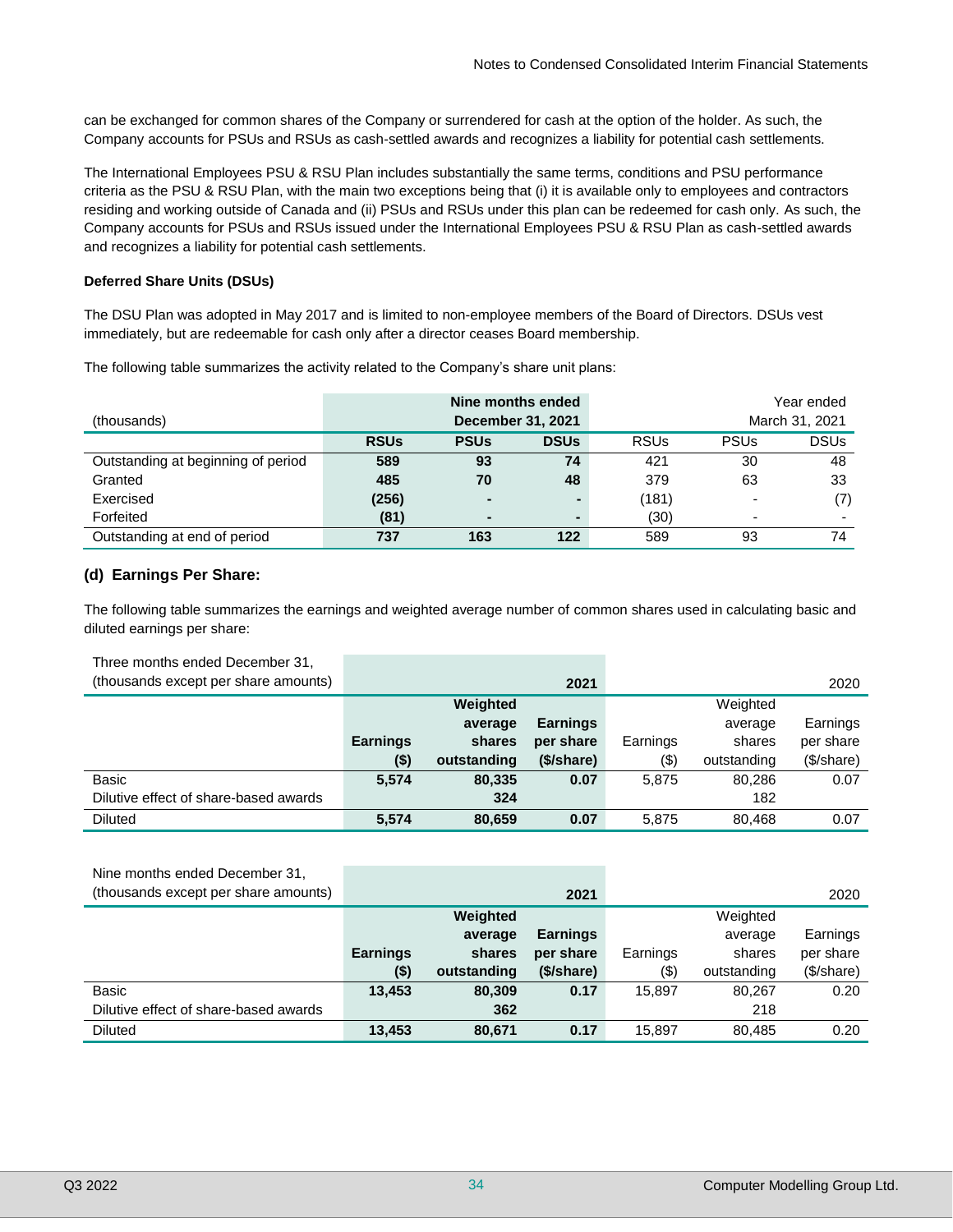During the three and nine months ended December 31, 2021, nil and 173,000 awards, respectively, (three and nine months ended December 31, 2020 – nil and 115,000 awards, respectively) were excluded from the computation of the weighted average number of diluted shares outstanding because their effect was not dilutive.

# **12. Financial Instruments:**

Financial assets include cash and trade and other receivables which are classified as and measured at amortized cost, which approximates their fair values.

Financial liabilities include trade payables and accrued liabilities which are classified as other financial liabilities and are measured at amortized cost, which approximates their fair values.

# **13. Commitments:**

#### **(a) Research Commitment:**

CMG, in partnership with Shell Global Solutions International B.V. ("Shell") at present, and also in partnership with Petroleo Brasileiro S.A. historically, is the developer of CoFlow, the newest generation of reservoir and production system simulation software.

On January 1, 2017, Shell and CMG entered into an agreement (the "CoFlow Agreement") with an initial five-year term whereby CMG would be responsible for the research and development costs of CoFlow and Shell would be responsible for providing a contribution for the continuing development of the software.

On December 21, 2020, the CoFlow Agreement was amended when Shell exercised its right to request a five-year term extension, commencing January 1, 2022. All other terms and conditions in the CoFlow Agreement, including any related amendments, remain unchanged and in full force and effect during the extended term. In September 2021, CMG and Shell agreed that CMG will add and/or allocate up to six additional full-time employees in order to accelerate CoFlow development and support targeted CoFlow deployments, and Shell's contribution will increase accordingly.

CoFlow costs are estimated to be \$7.6 million and Shell's contribution is estimated to be \$6.9 million in fiscal 2022, which includes the additional resources agreed to in September of 2021.

During the three and nine months ended December 31, 2021, the Company recorded professional services revenue of \$1.8 million and \$5.1 million, respectively (three and nine months ended December 31, 2020 – \$1.7 million and \$5.2 million, respectively), and CoFlow costs of \$1.8 million and \$5.6 million, respectively, to research and development expenses (three and nine months ended December 31, 2020 – \$1.4 million and \$5.0 million, respectively).

#### **(b) Commitments:**

The Company's non-lease commitments include operating cost commitments and short-term office leases:

| (thousands of \$)          | <b>December 31, 2021</b> |
|----------------------------|--------------------------|
| Less than one year         | 1.101                    |
| Between one and five years | 4,332                    |
| More than five years       | 11.462                   |
|                            | 16.895                   |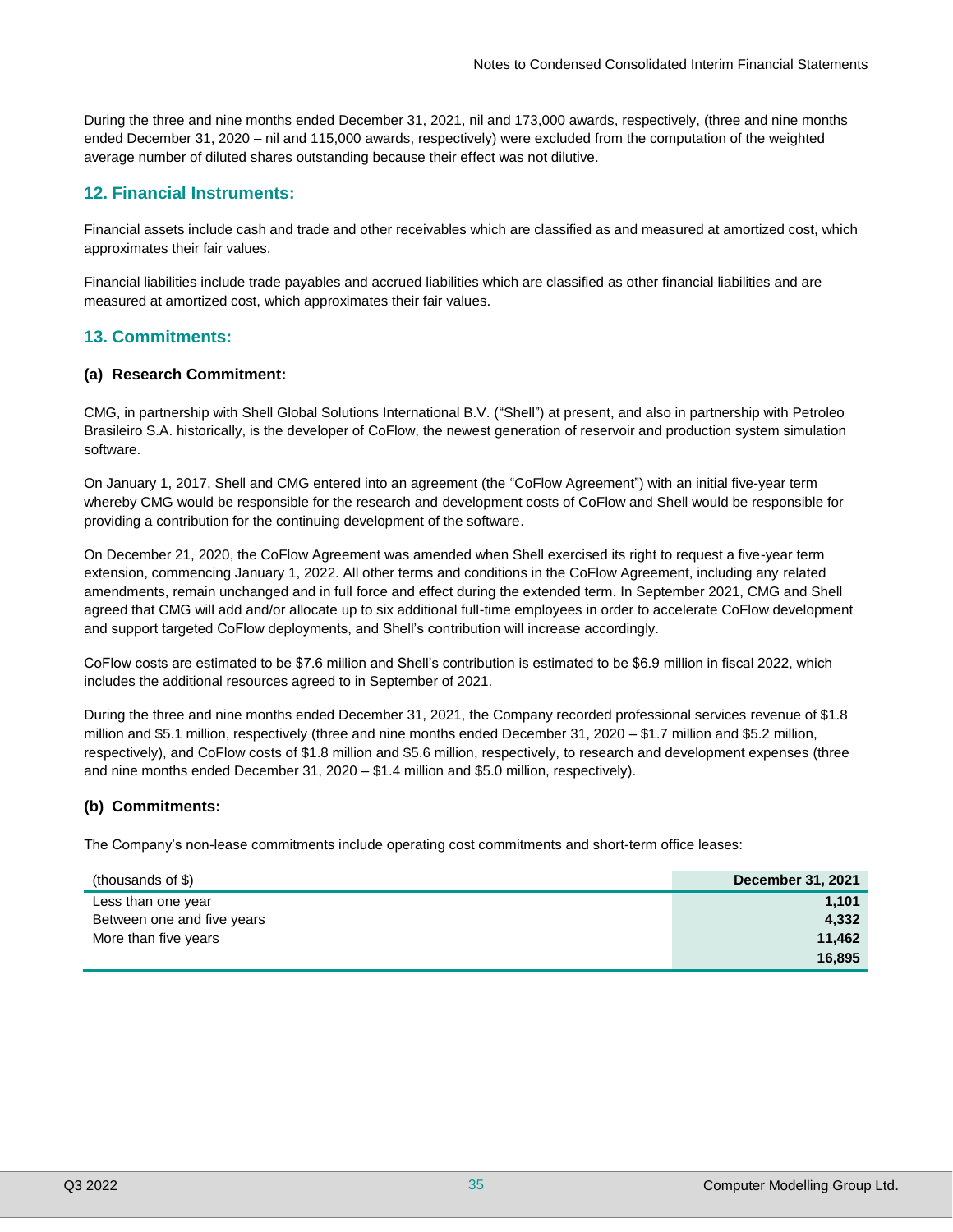## **14. Line of Credit:**

The Company has arranged for a \$2.0 million line of credit with its principal banker, which can be drawn down by way of a demand operating credit facility or may be used to support letters of credit. As at December 31, 2021, \$1.0 million (March 31, 2021 – \$0.9 million) had been reserved on this line of credit for letters of credit supporting performance bonds.

## **15. Subsequent Event:**

On February 9, 2022, the Board of Directors declared a quarterly cash dividend of \$0.05 per share on its common shares, payable on March 15, 2022 to all shareholders of record at the close of business on March 7, 2022.